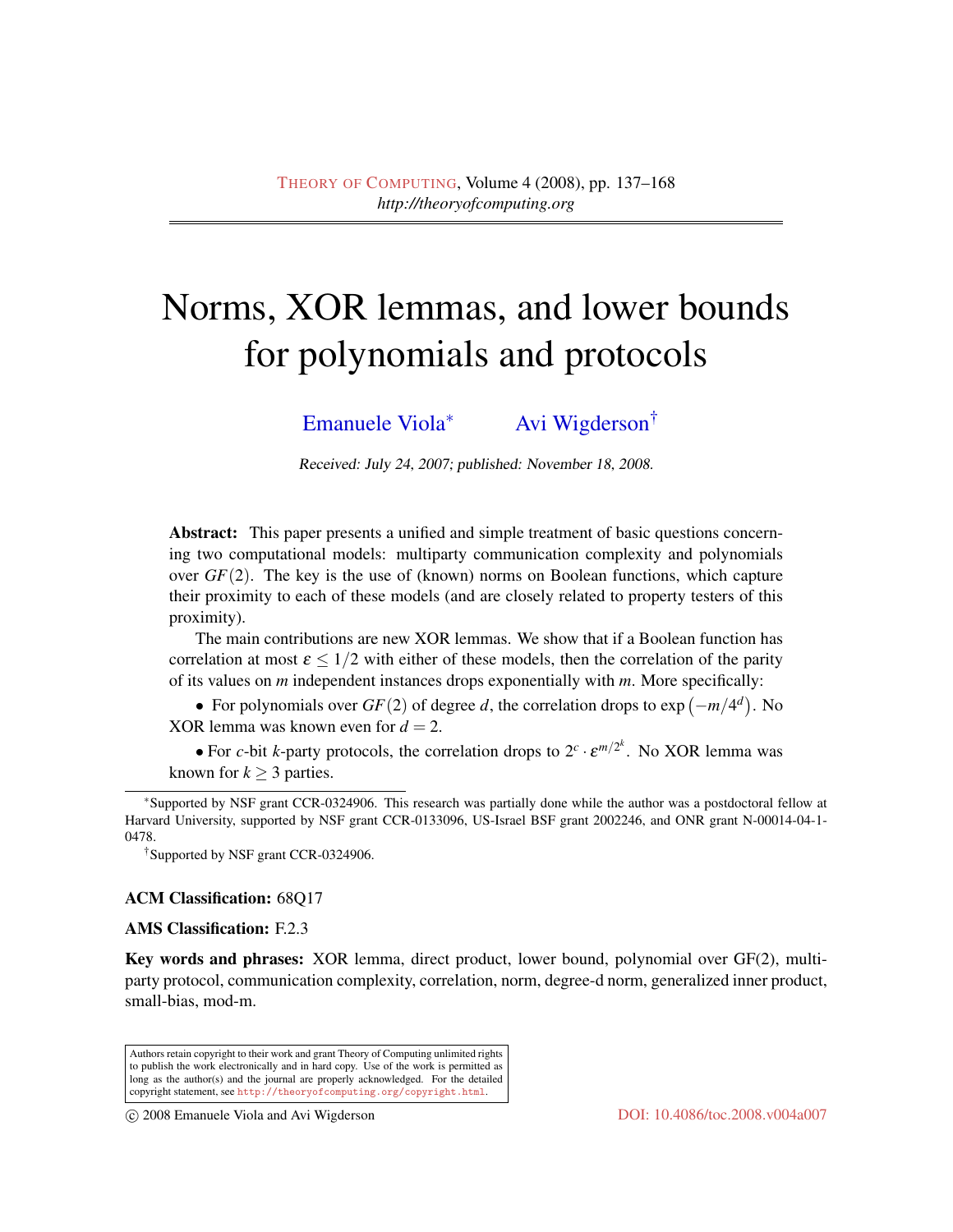Another contribution in this paper is a general derivation of direct product lemmas from XOR lemmas. In particular, assuming that *f* has correlation at most  $\varepsilon < 1/2$  with either of the above models, we obtain the following bounds on the probability of computing *m* independent instances of *f* correctly:

• For polynomials over  $GF(2)$  of degree *d* we again obtain a bound of  $exp(-m/4^d)$ .

• For *c*-bit *k*-party protocols we obtain a bound of  $2^{-\Omega(m)}$  in the special case when  $\varepsilon \le \exp(-c \cdot 2^k).$ 

We also use the norms to give improved lower bounds or simplified proofs of known lower bounds in these models. In particular we give a new proof that the Mod*<sup>m</sup>* function on *n* bits, for odd *m*, has correlation at most  $exp(-n/4^d)$  with degree-*d* polynomials over *GF*(2).

# 1 Introduction

# <span id="page-1-0"></span>1.1 Background

<span id="page-1-1"></span>A natural measure of agreement between two functions is their "correlation."

**Definition 1.1.** We define the *correlation*<sup>1</sup> between two functions  $f, p : D \to \mathbb{C}$  with respect to a probability distribution *Q* on *D* as

$$
Cor_Q(f, p) := |E_{x \sim Q}[f(x) \cdot p(x)]|.
$$

For a class *C* of functions (e. g., polynomials of degree *d* on any number of variables) and *Q* a family of distributions, one for every domain  $D = \text{dom}(f)$  for  $f \in C$ , we denote by  $\text{Cor}_O(f, C)$  the maximum of Cor<sub>Q</sub>(*f*, *p*) over all functions  $p \in C$  whose domain is  $D := \text{dom}(f)$ . Unless specified otherwise, Q is the family of uniform distributions. In this case, we simply write  $Cor(f, p)$ . If our functions are  $\{-1,1\}$ -valued, the correlation can be written as

$$
Cor(f, p) = \left| \Pr_x[f(x) = p(x)] - \Pr_x[f(x) \neq p(x)] \right| \in [0, 1],
$$

where the probabilities are over the uniform distribution.

For functions that are  $\{-1,1\}$ -valued and nearly balanced, Cor( $f, C$ ) captures how well we can approximate *f* by a function from *C*.

Correlation bounds are fundamental in computational complexity. Proving that  $Cor(f, C) < 1$  is equivalent to establishing that  $\pm f \notin C$ , but what is far more desirable is to prove that Cor( $f, C$ ) is very close to zero, for natural functions *f* and classes *C*. Such bounds yield pseudorandom generators that "fool" the class *C* (e. g. [\[30,](#page-29-0) [32,](#page-29-1) [40,](#page-30-0) [28,](#page-29-2) [44\]](#page-30-1)), and they also imply lower bounds for richer classes related to *C* (e.g., if  $Cor_0(f, C) < 1/t$  for some distribution *Q* then *f* is not equal to any function which is the

 $1$ Our notion of "correlation" differs from the standard notion in that we do not balance and do not normalize our functions. However, most of our functions of interest will be nearly balanced and automatically normalized (as Boolean functions), so we stay close to the standard concept.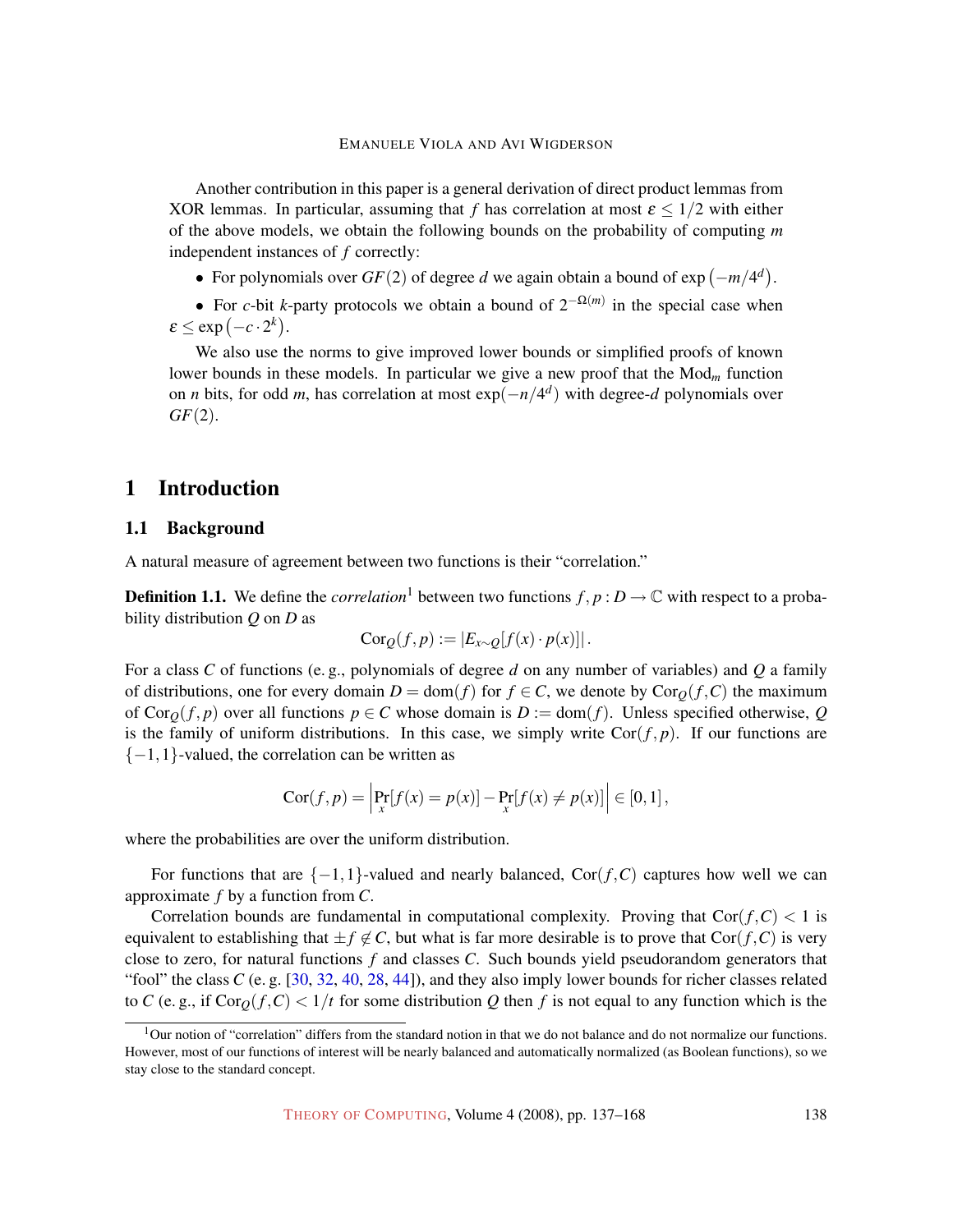majority of *t* functions from *C* [\[20\]](#page-29-3)). For such applications, we would like to prove correlation bounds as close to zero as possible.

A celebrated way of decreasing correlation (a.k.a. amplifying hardness) is via an *XOR lemma*, first suggested by Yao in his seminal paper [\[46\]](#page-30-2) (cf. [\[13\]](#page-28-0)). One starts with a function *f* of nontrivial correlation with *C*, and constructs a new function  $f^{\times m}$  (on  $n \cdot m$  bits), which is the exclusive-OR of the value of *f* on *m* independent inputs. (For functions with range in  $\{-1,1\}$  exclusive-OR amounts to multiplication.) The hope is that the correlation with *C* will decay exponentially with *m*. This idea is best demonstrated in the information-theoretic setting, in which we try to compute the value of a biased coin. In our language, take *C* to be the class of constant functions (in any number of variables), and *f* any function with  $|E_x[f(x)]| = \text{Cor}(f, C) = \varepsilon$ . Then it is easy to see that  $\text{Cor}(f^{\times m}, C) = \varepsilon^m$  for every *m*. So the decay of the correlation in this trivial scenario is purely exponential in *m*, the number of copies.

Yao's XOR lemma deals with the most studied combinatorial model of computation, namely polynomial-size circuits, and goes as follows. Let *C* be the set of Boolean circuits of size *s* on *n* bits, and let *f* be any function on *n* bits with  $Cor(f, C) \le \varepsilon$ . Then for any *m* and any  $\alpha > 0$ , if *C*' is the set of circuits of size  $s \cdot (\alpha/nm)^2$  on  $n \cdot m$  bits then  $Cor(f^{×m}, C') \le \varepsilon^m + \alpha$ .

Many proofs of this XOR lemma have been given, starting with Levin [\[27,](#page-29-4) [23,](#page-29-5) [13,](#page-28-0) [24\]](#page-29-6). All in fact show that this lemma holds under more restrictive circumstances, namely for any  $C$  and  $C'$  as long as  $C$ includes the majority of about  $1/\varepsilon$  functions that are in  $C'$  (up to complementing the output). However, none of these proofs can be applied to the computational models for which we actually can establish the existence of functions with non-trivial correlation bounds (i. e., prove lower bounds on complexity), such as low-degree polynomials over *GF*(2), multiparty protocols, or constant-depth circuits (cf. [\[41\]](#page-30-3)). Specifically, none of the above proofs can be applied to obtain a correlation bound of 1/*n* for a function on *n* bits. Another weakness of the results in [\[27,](#page-29-4) [23,](#page-29-5) [13,](#page-28-0) [24\]](#page-29-6) is their loss in resources (e. g., circuit size) in  $C'$  compared to  $C$  (cf. [\[13\]](#page-28-0)).

# <span id="page-2-1"></span>1.2 Our results

In this paper we prove new XOR lemmas for two models: low-degree polynomials over *GF*(2), and low-communication multiparty protocols.

Both proofs of our XOR lemmas use a common approach, very different from the one used for circuits. With each of these classes *C* we associate a real *norm N* on all Boolean functions which has the following properties (informally stated):<sup>2</sup>

- <span id="page-2-0"></span>1. *N* CAPTURES CORRELATION WITH *C*. For every function  $f, N(f) \approx \text{Cor}(f, C)$ .
- <span id="page-2-2"></span>2. *N* IS MULTIPLICATIVE WITH RESPECT TO XOR. If *f*,*g* are two functions on *disjoint* inputs then  $N(f \cdot g) = N(f) \cdot N(g)$ . In particular,  $N(f^{\times m}) = N(f)^m$ .

Given such a norm *N*, the proof of an XOR lemma for *C* is almost straightforward:

$$
Cor(f^{\times m}, C) \approx N(f^{\times m}) = N(f)^m \approx Cor(f, C)^m.
$$

Of course, the challenge is to find the appropriate norms and prove their properties. As it turns out, much of this work has already been done. Specifically, we will see that if the functions in *C* (of a fixed

<sup>&</sup>lt;sup>2</sup>As we discuss later, *N* will not quite be a norm but rather "close" to a norm.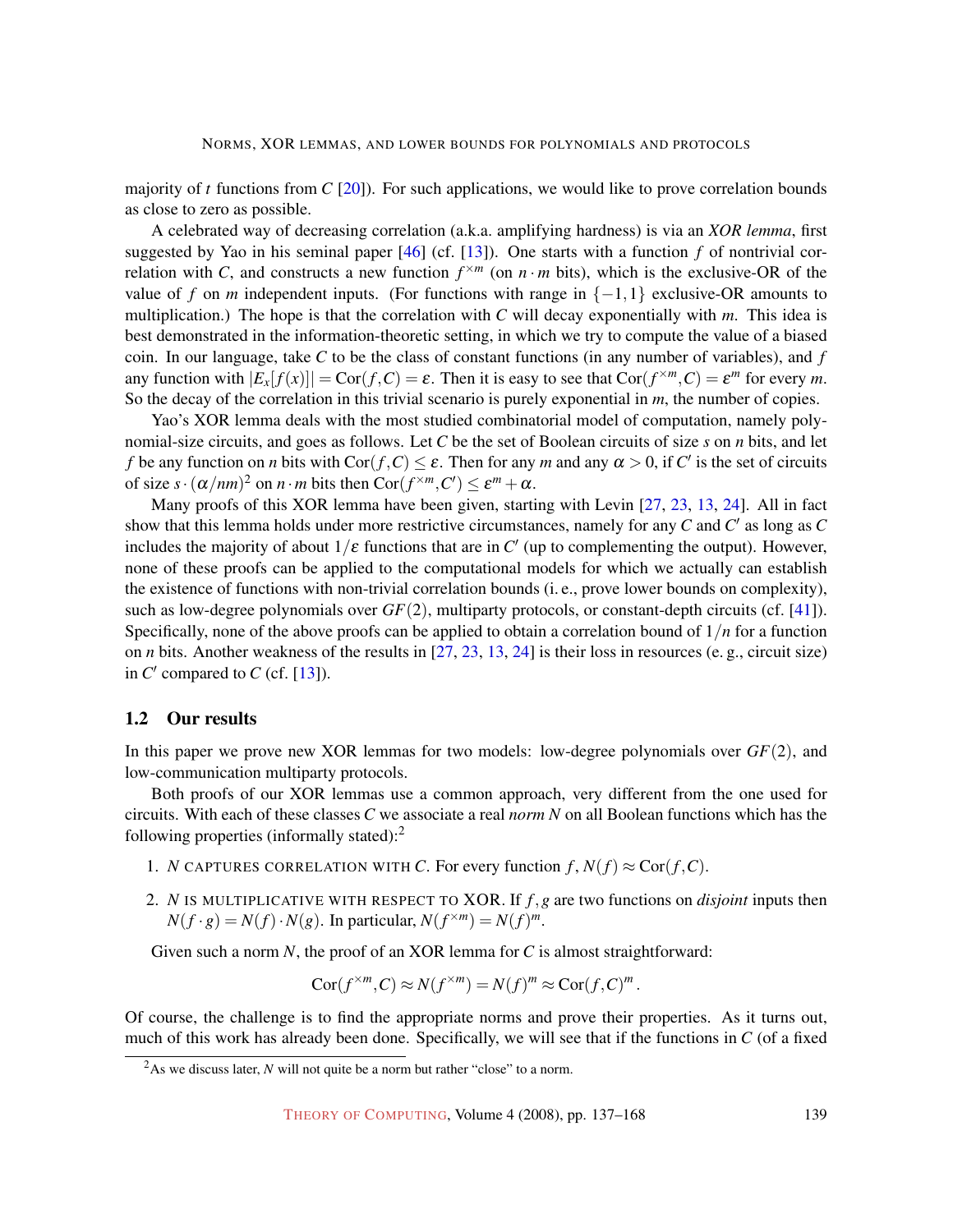input length) form a linear code, as is the case with polynomials over  $GF(2)$ , a norm can be viewed as arising from a local tester for proximity to this code (cf. [\[2\]](#page-27-0)). And when the functions in *C* (of a fixed input length) do not form a linear code, as is the case with multi-party protocols, it may be useful first to approximate them by a linear code, for which such a norm exists by the foregoing.

The proofs of some of the central lemmas in this area (notably Lemmas [2.3](#page-9-0) and [3.4](#page-18-0) in this paper) follow a certain iterated Cauchy-Schwarz scheme through the segregation of some variables in each round. This method was first introduced into the subject by Babai, Nisan, and Szegedy [\[5\]](#page-28-1). A strikingly similar method was employed later by Gowers, Bourgain, Green-Tao [\[14,](#page-28-2) [15,](#page-28-3) [6,](#page-28-4) [16\]](#page-28-5) in various contexts, some of it closely related to our subject and used in this paper.

# <span id="page-3-2"></span>1.2.1 Polynomials over *GF*(2)

Let  $P_d$  be the class of all polynomials of degree at most *d* (in any number of variables) over  $GF(2)$ . This class has been studied in many contexts in computational complexity. First, it is a natural class that arises in other settings, like error-correcting codes. Second, it is related to important computational models. For example, it is not hard to see that every Boolean decision tree of depth *d* is in this class. Another, far less obvious connection was proved by Razborov [\[36\]](#page-30-4) in his lower bound for unbounded fan-in polynomial-size constant-depth circuits over  $GF(2)$ . Razborov proved that any function  $f: \{0,1\}^n \to$ {0,1} computable by such circuits satisfies  $\text{Cor}(f, P_d) \ge 1 - 1/n^{\omega(1)}$  for some  $d = \text{poly}(\log n)$ . That same paper of Razborov exhibits a symmetric function *f* satisfying  $Cor(f, P_d) \leq O(1/\sqrt{n})$  for such *d*, and the quest to find functions of smaller correlation with that class continues. Specifically, no explicit function is known which has correlation at most  $1/n$  with polynomials of degree  $\log_2 n$ . The XOR lemma we prove falls short of meeting this challenge: it gives meaningful amplification only if the degree *d* is below log*n*. In particular, we prove that the correlation of the XOR of *m* copies decays exponentially with  $m/2^d$ .

<span id="page-3-0"></span>**Theorem 1.2** (XOR lemma for polynomials over  $GF(2)$ ). Let  $f : \{0,1\}^n \rightarrow \{-1,1\}$  be a function such *that*  $\text{Cor}(f, P_d) \leq 1 - 1/2^d$ . *Then*  $\text{Cor}(f^{\times m}, P_d) \leq \exp(-\Omega(m/(4^d \cdot d))).$ 

The implied constants in all occurrences of the  $\Omega$  notation in this paper are absolute.

No XOR lemma was previously known even for  $d = 2$ .

The norm we use for the proof of this XOR lemma is the so-called "Gowers norm," or "degree-*d* norm," introduced by Gowers [\[14,](#page-28-2) [15\]](#page-28-3) and independently by Alon et al. [\[2\]](#page-27-0). We note that its relationship to the class  $P_d$  has already been applied in a variety of contexts. Gowers  $[14, 15]$  $[14, 15]$  $[14, 15]$  used it to give sharper bounds in Szemerédi's Theorem on arithmetic progressions in subsets of the integers. Green and Tao [\[16\]](#page-28-5) found further applications to arithmetic combinatorics. Alon et al. [\[2\]](#page-27-0) used it for property testing of low-degree polynomials. Finally, Samorodnitsky and Trevisan [\[37,](#page-30-5) [38\]](#page-30-6) used it to give optimal results on the free-bit complexity of PCPs. These papers contain various inequalities relating these norms to low-degree polynomials; we use the ones in  $[16]$ ,  $[2]$ , and in  $[37]$ .

#### <span id="page-3-1"></span>1.2.2 Multiparty protocols

In Yao's standard 2-party communication complexity model [\[45\]](#page-30-7), each party holds a separate input, and they attempt to compute (or approximate) a given function of these two inputs by exchanging at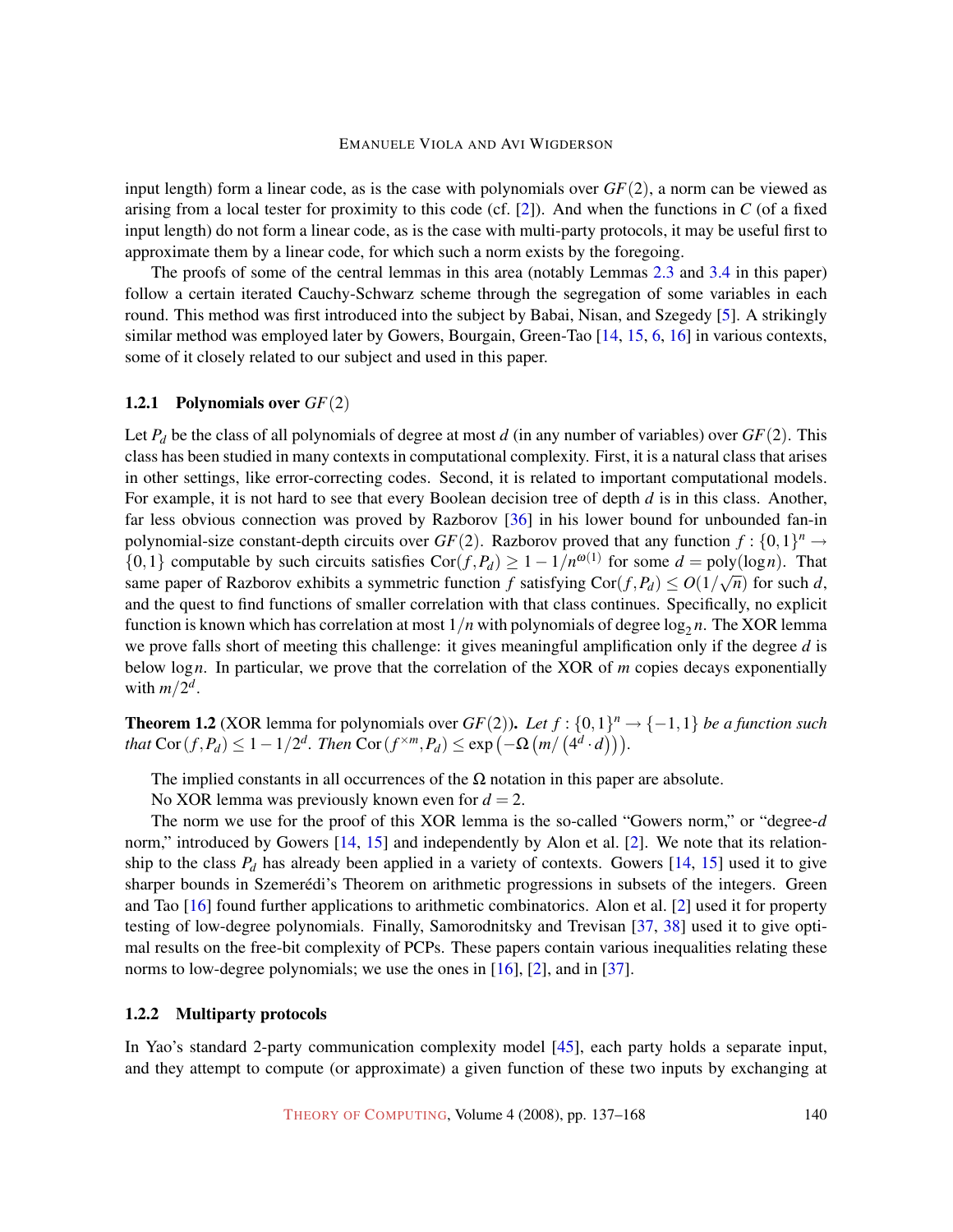most *c* bits of communication (cf. the excellent monograph [\[26\]](#page-29-7)). This model has been one of the most extensively studied in complexity theory, and captures essential features of diverse computational settings, from Turing machines, VLSI, and distributed computation, to linear programming and auctions. A variety of techniques for proving strong lower bounds and correlation bounds have been developed.

This model was generalized by Chandra, Furst, and Lipton [\[7\]](#page-28-6) to the *multiparty model* (often called "number-on-forehead" or NOF model). In *k*-party communication complexity each party is assigned a separate input again. However, that input (figuratively) resides on that party's forehead, and so (formally) each party knows *all but* its own input. Again, the parties have to compute (or approximate) a function on all *k* inputs by exchanging *c* bits of communication. The overlapping information of the parties allows this model to capture more complex settings, like multi-tape Turing machines, branching programs, constant-depth circuits with modular gates and more. Here, lower bounds and even correlation bounds are known as long as *k* is below log*n* (where *n* is the total input length). These bounds were proven in the seminal work of Babai, Nisan, and Szegedy [\[5\]](#page-28-1), and remain the state-of-the-art after 18 years of intense work; no explicit function is known to require communication  $c = \omega(\log n)$  for  $k = \log_2 n$  parties.

The fact that the log*n* barrier in our knowledge appears in both our models is no coincidence; a beautiful observation of Håstad and Goldmann [[21,](#page-29-8) Proof of Lemma 4] shows that any degree-*d* polynomial over  $GF(2)$  can be computed by  $k = d + 1$  parties, exchanging only  $c = d + 1$  communication bits.<sup>3</sup> Thus, breaking the log*n* barrier for multiparty protocols would imply breaking the log*n* barrier for polynomials over *GF*(2). Again, our XOR lemma falls short of breaking this barrier, and shows that when computing the XOR of *m* copies of a function in this model (with the inputs distributed among the *k* parties as before), the correlation decays (roughly) like  $m/2^k$ . More precisely, denoting by  $\Pi_{k,c}$  the class of all protocols between *k* parties exchanging at most *c* bits, we obtain the following theorem.

<span id="page-4-0"></span>**Theorem 1.3** (XOR lemma for multiparty protocols). Let  $f : D^k \to \{-1,1\}$  be a function such that  $\mathrm{Cor}(f, \Pi_{k,k}) \leq \varepsilon$ . Then  $\mathrm{Cor}(f^{\times m}, \Pi_{k,c}) \leq 2^c \cdot \varepsilon^{m/2^k}$ .

No such result was known for  $k \geq 3$  parties (although, as explained below, a related assumption was known to imply the same consequence). For  $k = 2$  our result can be seen as an alternative proof of an XOR lemma by Shaltiel [\[39\]](#page-30-8); cf. [Remark](#page-23-0) [3.12.](#page-23-0)

Note that in the hypothesis of Theorem [1.3](#page-4-0) [we only require that the function](#page-4-0) *f* has small correlation with *k*-bit protocols (as opposed to *c*-bit protocols). In fact, we only need that *f* has small correlation with a special case of *k*-bit protocols, cf. Section [3.1. We do not know how to exploit the stronger](#page-18-1) assumption that *f* has small correlation with *c*-bit protocols, and in general we do not know whether our XOR lemma is tight. On the other hand, in this work we prove that the "ideal" XOR lemma, i. e., *replacing*  $2^c \cdot \varepsilon^{m/2^k}$  simply by  $\varepsilon^m$  in Theorem [1.3, is actually](#page-4-0) *false* for  $k = 2$  and  $c = 2$  (Claim [3.13\). It](#page-24-0) would be interesting to find the correct bound.

The norm we use to prove this XOR lemma is the one supplied (indirectly or directly) in certain lower bound proofs for this model [\[5,](#page-28-1) [9,](#page-28-7) [35\]](#page-30-9). In particular, Chung and Tetali [\[9\]](#page-28-7) show that this norm bounds the correlation from *above* (which proves one direction of Property [1](#page-2-0) in [Section](#page-2-0) [1.2\), and they also observe](#page-2-0) that it is multiplicative with respect to XOR (which proves Property [2](#page-2-2) in [Section](#page-2-2) [1.2\). With this work](#page-2-2) in place, we only need to show that this norm bounds the correlation from *below*, too (which proves

 $3$ We point out that the converse is false: multiparty protocols are stronger than low-degree polynomials, as exemplified by the  $Mod_3$  function.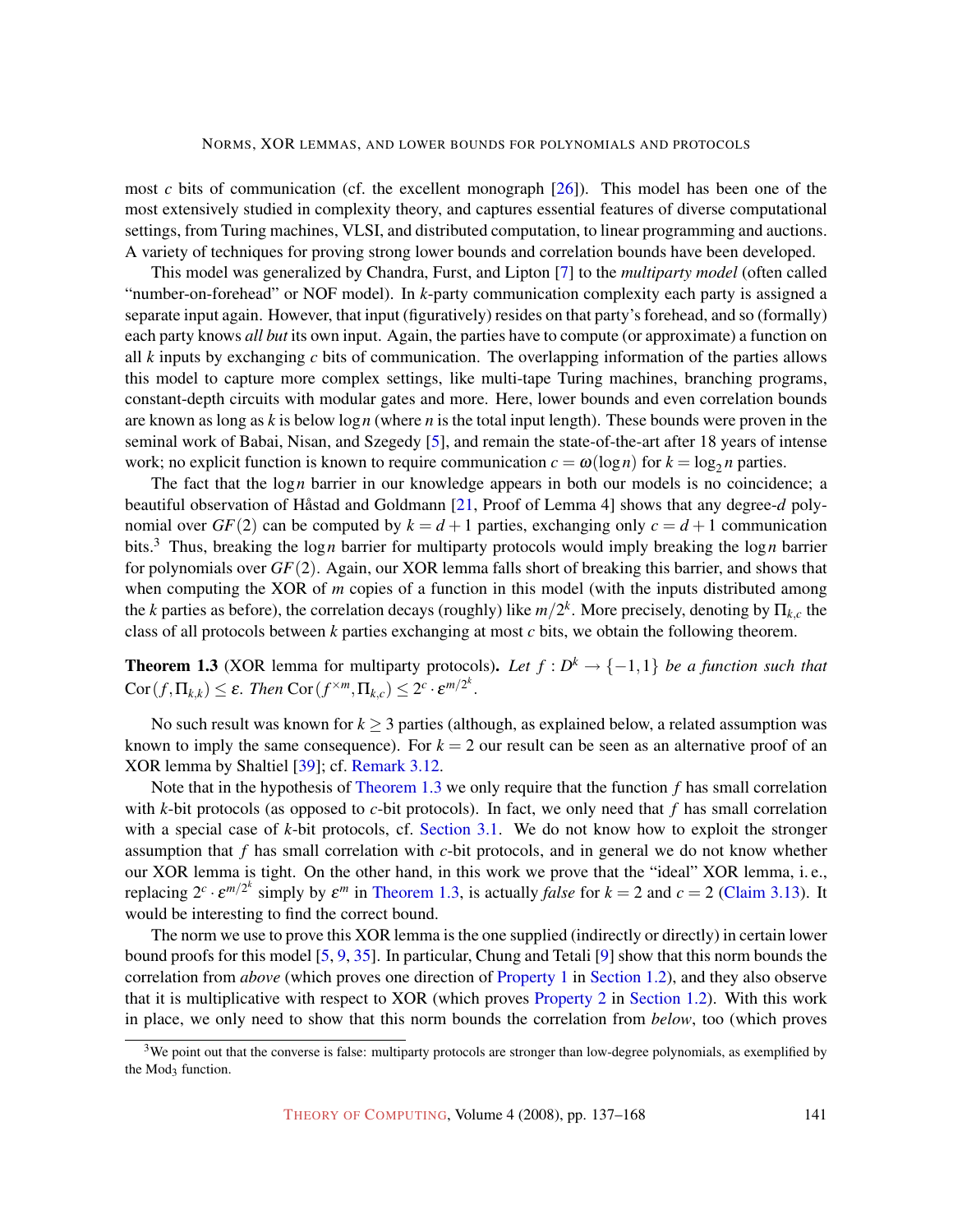the other direction of Property [1](#page-2-0) in [Section](#page-2-0) [1.2\). We also give a somewhat more direct proof that this](#page-2-0) norm bounds the correlation from above, and extend the norm to complex-valued functions, to obtain correlation bounds for certain unbalanced functions.

Such bounds are implicit in the works by Grolmusz [\[18\]](#page-28-8) and Babai, Hayes, and Kimmel [\[4\]](#page-27-1); those papers introduce discrepancy concepts for complex-valued functions.

#### <span id="page-5-1"></span>1.2.3 Direct product vs. XOR lemmas

XOR lemmas are intimately related to *direct product* lemmas. Here we again start with a function  $f: D \to \{-1,1\}$  that does not belong to some class *C*, and want to amplify its hardness by taking many copies of it on independent inputs. However, rather than requiring the computation of only the XOR of all outputs, we simply require the computation of *all* outputs. In other words, the new function  $f^{(m)}: D^m \to \{-1,1\}^m$  is the concatenation of *m* copies of *f*,

$$
f^{(m)}(x_1,x_2,\ldots,x_m):=(f(x_1),f(x_2),\ldots,f(x_m)).
$$

Here the natural measure is the success probability, denoted Suc  $(f^{(m)}, C)$ , of giving the right answer when the *m*-tuple of inputs is chosen uniformly at random. In this setting it makes sense to allow every output to be computed by a function from *C* (thus, in a sense, allowing a factor *m* more resources for this solution), and the results in this section indeed hold in this strong form: we define Suc  $(f^{(m)}, C)$  to be the maximum, over functions  $p_1, \ldots, p_m \in C$  with domain  $D^m$  and range  $\{-1, 1\}$ , of the probability over  $x \in D^m$  that  $f^{(m)}(x) = (p_1(x), p_2(x), \ldots, p_m(x)).$ 

As for XOR lemmas, one expects exponential decay of the probability Suc  $(f^{(m)}, C)$  with *m*, and in fact such direct product lemmas are known for several models. For Boolean decision trees, Nisan et al. [\[31\]](#page-29-9) show that the success probability of computing  $f^{(m)}$  using decision trees of depth *d* decays purely exponentially with *m* (independently of *d*). For *c*-bit 2-party protocols, Parnafes et al. [\[33\]](#page-30-10) prove a decay of the form  $\epsilon \to (1/2+\epsilon/2)^{\Omega(m/c)}$ , which mildly deteriorates with the communication complexity *c*. This bound is proved using (and somewhat extending and strengthening) the celebrated parallel repetition theorem of Raz [\[34\]](#page-30-11).

We now discuss the connection between XOR lemmas and direct product lemmas and highlight our contributions.

**From XOR to direct product.** Intuitively, computing all the  $m$   $f$ -outputs for  $f^{(m)}$  seems like a much harder task than computing only their exclusive-or for  $f^{\times m}$ . However, a formal connection of this sort does not seem to have been known. We observe that one can indeed formalize such a connection.

We need the following notation: for a set *D*, let  $F(D) = \bigcup_{k \geq 0} \{-1,1\}^{D^k}$  denote the set of all  $\{-1,1\}$ valued functions of any number of variables where each variable ranges over *D*.

<span id="page-5-0"></span>**Proposition 1.4** (XOR lemma implies direct product lemma). Let  $T(m,m') := 2^{-m} \sum_{k \le m'} {m \choose k}$  be the tail  $of$  the sum of the binomial coefficients. For every m and  $0 < m' < m$ , function  $f : D \rightarrow \{-1,1\}$  and class  $C \subseteq F(D)$  *of*  $\{-1,1\}$ -valued functions that is closed under projections (i.e., under fixing some of the *input variables), we have:*

$$
\mathrm{Suc}\left(f^{(m)},C\right) \leq \mathrm{Cor}\left(f^{\times m'},C'\right) + T(m,m'),
$$

THEORY OF C[OMPUTING](http://dx.doi.org/10.4086/toc), Volume 4 (2008), pp. 137–168 142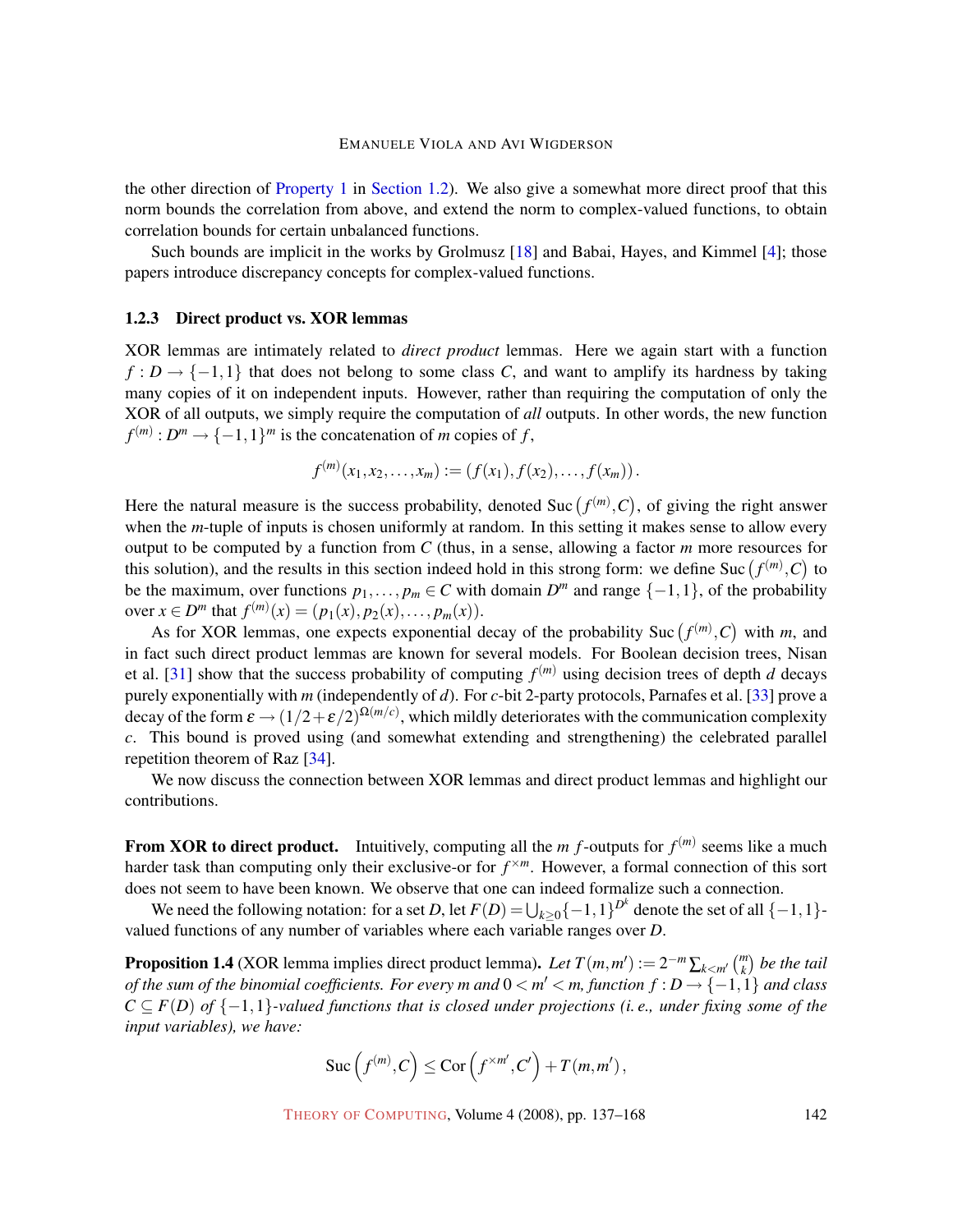#### NORMS, XOR LEMMAS, AND LOWER BOUNDS FOR POLYNOMIALS AND PROTOCOLS

*where C*<sup>0</sup> *consists of products of m*<sup>0</sup> *functions from C.*

*In particular,* Suc  $(f^{(m)}, C) \leq$  Cor  $(f^{\times m/3}, C') + \alpha^m$  for an absolute constant  $\alpha \approx 0.945$ .

*Proof.* Let  $p_1, \ldots, p_m \in C$ ,  $p_i : D^m \to \{-1, 1\}$  for every *i*, be such that with probability  $\varepsilon$  over  $X =$  $(X_1,...,X_m) \in D^m$  we have  $f(X_i) = p_i(X)$  for every i. For  $x = (x_1,...,x_m)$  and  $z = (z_1,...,z_m) \in \{0,1\}^m$ let  $P(z, x)$  denote the quantity  $\prod_{i \le m} (f(x_i) \cdot p_i(x))^{z_i}$ . Let us choose  $Z = (Z_1, \dots, Z_m)$  uniformly in  $\{0, 1\}^m$ . Observe that the expectation of  $(f(x_i) \cdot p_i(x))^{\mathbb{Z}_i}$ , over the choice of  $Z_i$ , is 0 if  $f(x_i) \cdot p_i(x) = -1$ , which is equivalent to  $f(x_i) \neq p_i(x)$ ; otherwise the expectation is 1. Therefore,

$$
\varepsilon = \mathop{\mathbf{E}}_{Z,X}[P(Z,X)] \leq \mathop{\mathbf{E}}_{Z,X}[P(Z,X)|\operatorname{wt}(Z) \geq m'] + \mathop{\mathbf{Pr}}_{Z}[\operatorname{wt}(Z) < m'] = \mathop{\mathbf{E}}_{Z,X}[P(Z,X)|\operatorname{wt}(Z) \geq m'] + T(m,m'),
$$

where wt denotes Hamming weight. Therefore for some fixed *z* with  $wt(z) \geq m'$  we have

$$
\mathop{\mathrm{E}}_X[P(z,X)] \geq \varepsilon - T(m,m').
$$

The result now follows by fixing the values of all  $x_i$  except exactly  $m'$  of them corresponding to  $z_i = 1$ so as to maximize the expectation; which shows that the XOR of the function in the non-fixed m' inputs has correlation at least  $\varepsilon - T(m, m')$  with an XOR of  $m'$  functions in *C* with some inputs fixed.

The "in particular part" follows from the standard estimate  $T(m,m/3) < 2^{(H(1/3)-1)m}$ , where *H* is the binary entropy function.  $\Box$ 

<span id="page-6-2"></span>Remark 1.5. Proposition [1.4](#page-5-0) [strengthens a result by Impagliazzo and Wigderson \[24, Theorem 11\]](#page-5-0) which is about the special case  $m' = 1$  (i.e., computing f), and simplifies its proof: in [Proposition](#page-5-0) [1.4,](#page-5-0) setting  $m' = 1$  gives  $\text{Suc}(f^{(m)}, C) \leq \text{Cor}(f, C') + 2^{-m}$ , whereas in [\[24\]](#page-29-6) they obtain  $\text{Suc}(f^{(m)}, C) \leq$  $Cor(f, C') + O(\sqrt{m} \cdot 2^{-m}).$ 

Combining Proposition [1.4](#page-5-0) [with our XOR lemma for polynomials over](#page-5-0) *GF*(2) [\(Theorem](#page-3-0) [1.2\)](#page-3-0) we obtain a direct product lemma for polynomials over *GF*(2). We note that there is no loss in the degree because, although the reduction given by Proposition [1.4](#page-5-0) [requires taking products of functions from](#page-5-0) *C*, recall that in our  $\{-1,1\}$  notation multiplication corresponds to exclusive-OR, an operation which does not increase the degree.

<span id="page-6-0"></span>**Corollary 1.6** (Direct product lemma for polynomials over  $GF(2)$ ). Let  $f: \{0,1\}^n \rightarrow \{-1,1\}$  be a  $f$ *unction such that*  $\text{Cor}(f, P_d) \leq 1 - 1/2^d$ . Then  $\text{Suc}(f^{(m)}, P_d) \leq \exp\left(-\Omega\left(m/\left(4^d \cdot d\right)\right)\right)$ .

Similarly, we obtain a direct product lemma for multiparty protocols. As discussed above, we allow each of the *m* protocols to use *c* bits of communication (i. e., *c* represents the amount of communication per instance). However, in the reduction in Proposition [1.4, the protocol for the XOR needs to run](#page-5-0)  $\Omega(m)$ of the protocols for the direct product, and this increases the communication by a factor of *m*, making the result only meaningful when  $\varepsilon \ll 2^{-c \cdot 2^k}$ .

<span id="page-6-1"></span>**Corollary 1.7** (Direct product lemma for multiparty protocols). Let  $f : D \to \{-1,1\}$  be a function such *that*  $\text{Cor}(f, \Pi_{k,k}) \leq \varepsilon \leq 2^{-(c+1)\cdot 2^k}$ . *Then*  $\text{Suc}(f^{(m)}, \Pi_{k,c}) \leq 2^{-\Omega(m)}$ .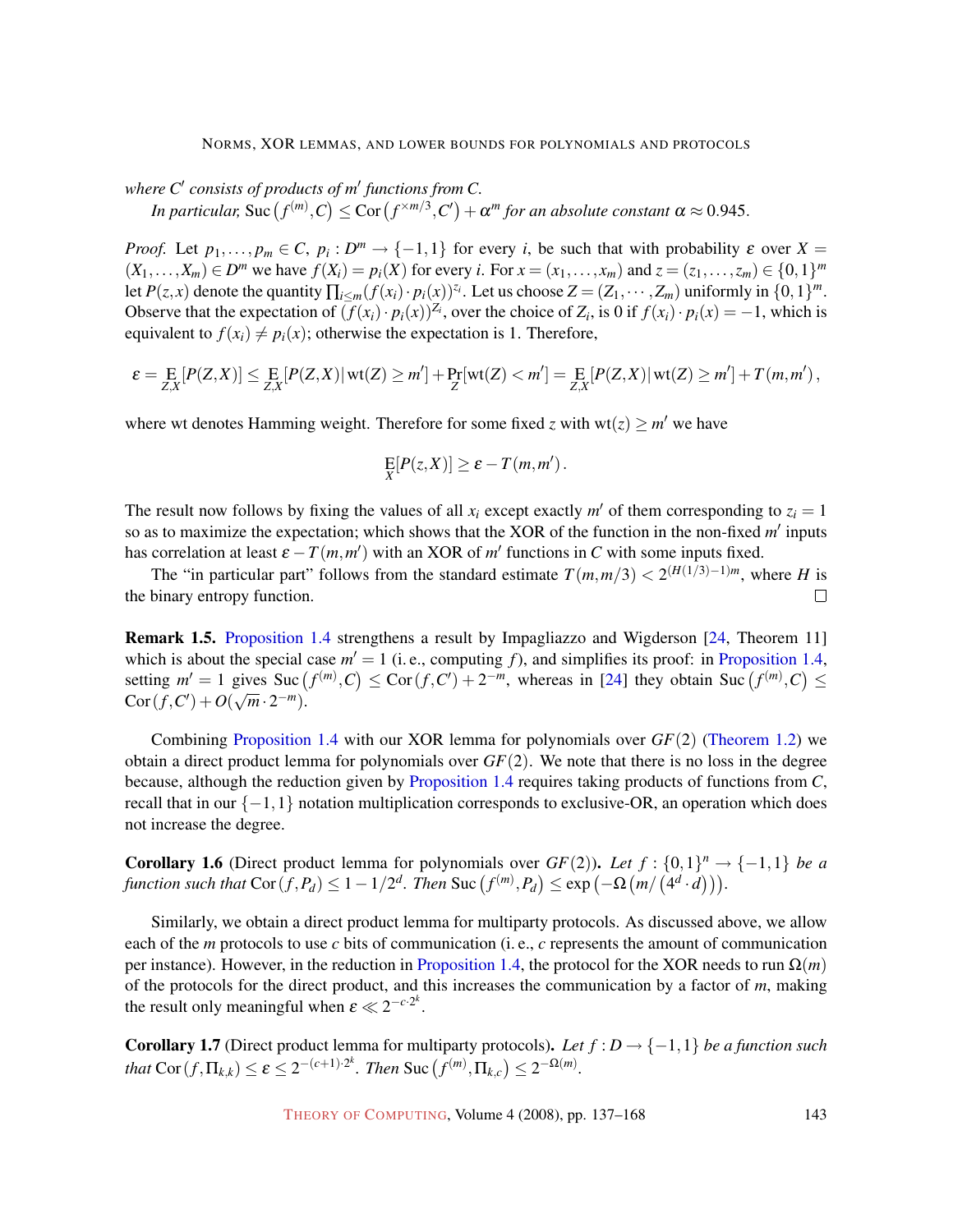The above corollary, in its range of parameter  $\epsilon \ll 2^{-c \cdot 2^k}$ , beats the bound for 2-party protocols in [\[33\]](#page-30-10) discussed above, because the latter never gives success probability smaller than  $exp(-\Omega(m/c))$ , no matter what  $\varepsilon$  is. Also, the proof of our bound is simpler. Moreover, the above corollary is the first direct product result for  $k \geq 3$  parties. We stress again that to apply the above corollary we only require that *f* has small correlation with a special case of *k*-bit protocols (cf. Section [3.1\). Finally, we note that](#page-18-1) the rightmost quantity 2−Ω(*m*) in the corollary does not depend on *c* or *k*; intuitively, this is possible because the bound only holds when  $\varepsilon \ll 2^{-c \cdot 2^k}$ .

<span id="page-7-0"></span>From direct product to XOR. Connections are also known in the other direction: The seminal Goldreich-Levin theorem [\[12\]](#page-28-9) shows that if a *circuit* has correlation  $\varepsilon$  with  $f^{\times m}$ , then a slightly larger circuit will succeed in computing  $f^{(m)}$  correctly with probability poly( $\varepsilon$ ) (cf. [\[13\]](#page-28-0)). However, this reduction suffers again from the problems discussed at the end of Section [1.1: it usually cannot be implemented in](#page-1-0) the models for which we can currently prove lower bounds, as it needs to compute majority on inputs of length about  $1/\varepsilon$  (cf. [\[41\]](#page-30-3)). Because of this fact, the direct product lemma for 2-party protocols in [\[33\]](#page-30-10) does not yield an XOR lemma.

Another important computational model where the direct product problem has been studied is that of *k-prover one-round proof systems*, which are often viewed as *games* between a verifier and *k* provers who cannot communicate with each other (cf.  $[10]$ ). The problem was first formulated by Fortnow  $[11]$ , Sec. 4.5] and answered by Raz's celebrated "Parallel Repetition Theorem" [\[34\]](#page-30-11) which is an essentially tight direct product lemma for two provers.

In this work we show that the XOR lemma for games is false in a strong sense. Specifically, we exhibit a very simple game *G* for which any prover strategy has correlation at most 1/2, but there is a prover strategy that has correlation  $1 - 1/2^m$  with  $G^{\times m}$  (see [Section](#page-25-0) [3.2.2\)](#page-25-0).

Equivalence of direct product and XOR lemmas for circuits. Although in this paper we mainly apply Proposition [1.4](#page-5-0) to the models *C* [of low-degree polynomials over](#page-5-0) *GF*(2) and multiparty protocols, the proposition is very general and in particular applies to the model of polynomial-size circuits. For this latter model, using the Goldreich-Levin theorem discussed above, we now have the following equivalence.

Corollary 1.8 (Equivalence of direct product and XOR lemmas for circuits). *Let C*(*s*) *denote the class of Boolean circuits of size s, and let*  $f : \{0,1\}^n \to \{-1,1\}$  *be any function. We have:* 

- *i*. *[\(Proposition](#page-5-0) [1.4\)](#page-5-0)* Suc  $(f^{(m)}, C(s)) \leq \text{Cor} (f^{\times m'}, C(s')) + 2^{-\Omega(m)}$ , where  $m' = m/3$  and  $s' = O(s \cdot$ *m'*), and
- <span id="page-7-1"></span>2. *(Goldreich and Levin [\[12\]](#page-28-9))* Cor $(f^{×m}, C(s)) \leq (n \cdot \text{Suc}(f^{(m)}, C(s')))^{\Omega(1)}$ , *where*  $s' = s \cdot \text{poly}(n/\text{Cor}(f^{\times m}, C(s))).$

*In particular, let C be the set of all*  $poly(n)$ *-size circuits, and let*  $m = m(n)$  *be any function such that*  $m(n) = \omega(\log n)$ *. Then we have that* 

$$
\operatorname{Suc}\left(f^{(m(n))},C\right)\leq 1/n^{\omega(1)}\ \ \text{if and only if}\ \ \operatorname{Cor}\left(f^{\times m(n)},C\right)\leq 1/n^{\omega(1)}.
$$

THEORY OF C[OMPUTING](http://dx.doi.org/10.4086/toc), Volume 4 (2008), pp. 137–168 144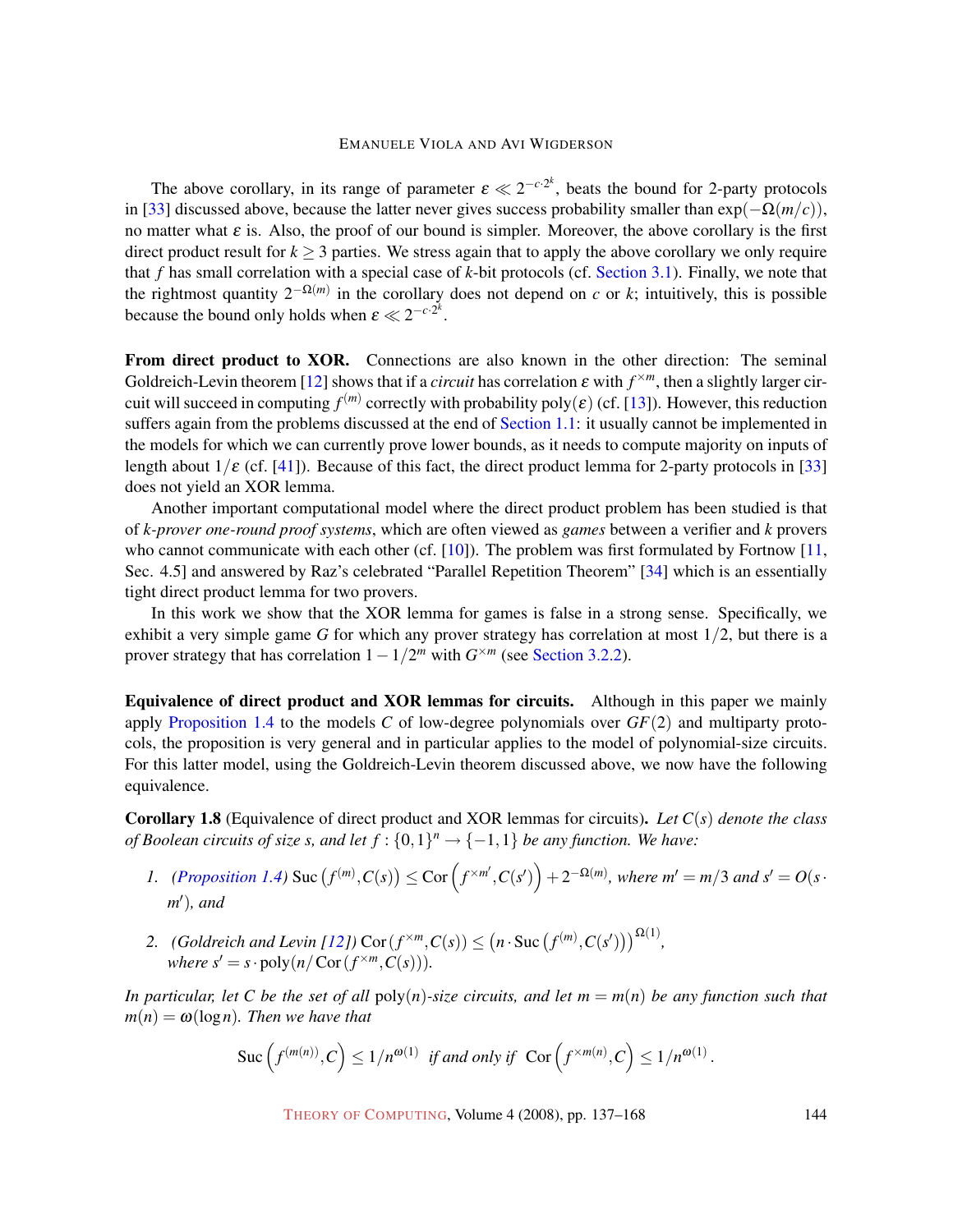## <span id="page-8-0"></span>1.2.4 Lower bounds

The intimate connection of the norms used above to correlation bounds in these models naturally invites their use for proving lower bounds. Indeed, as mentioned earlier, this is exactly what was done in the case of multiparty protocols. We apply this connection to polynomials over *GF*(2), obtaining a number of new bounds which somewhat improve and considerably simplify correlation bounds for some natural functions. Our bounds rely on the fact that the correlation of any function *f* with a degree-*d* polynomial over *GF*(2) can (essentially) be bounded from above by the degree-*d* norm of the function *f* raised to the power of 2−*<sup>d</sup>* (Lemma [2.3\). Using this fact we obtain the following results.](#page-9-0)

(1) We consider the Mod<sub>m</sub> function on *n* bits, defined as  $Mod_m(x_1, x_2,...,x_n) = 1$  iff  $\sum_i x_i \equiv 0$ (mod *m*), for a fixed odd integer *m*. We prove that this function has correlation at most  $\exp(-\Omega(n/4^d))$ with any polynomial over  $GF(2)$  of degree *d* with respect to a certain distribution *Q* on  $\{0,1\}^n$  (the distribution Q is defined in Section 2.3). A correlation bound of  $exp(-\Omega(n/8^d))$  was first proved in a breakthrough result by Bourgain [\[6\]](#page-28-4)<sup>4</sup>.

After our work [\[43\]](#page-30-12), Chattopadhyay [\[8\]](#page-28-12) showed how to modify Bourgain's proof to obtain the same  $\exp(-\Omega(n/4^d))$  bound we obtain. Our proof appears to be more modular than the proofs in [\[6,](#page-28-4) [17,](#page-28-13) [8\]](#page-28-12). It proceeds by again relating the correlation to the degree norm, and then giving an exact calculation of the degree norm of the Mod<sub>m</sub> function, yielding  $exp(-\Theta(n/2^d))$ . However, the techniques of [\[6,](#page-28-4) [17,](#page-28-13) [8\]](#page-28-12) generalize to polynomials modulo *q* for arbitrary *q* relatively prime to *m*, while our methods appear to be limited to  $q = 2$ .

(2) We exhibit a polynomial-time computable function on *n* bits whose correlation with any polynomial of degree *d* over  $GF(2)$  is at most  $exp(-\Omega(n/2^d))$ . Prior to our work, in the range  $d \ll log n$  the best correlation bound for an explicit function was  $\exp(-\Omega(n/(d\cdot 2^d)))$ , which follows from the multiparty communication complexity lower bound by Babai, Nisan, and Szegedy [\[5\]](#page-28-1) and the connection between such multiparty protocols and low-degree polynomials discussed in Section [1.2.2. To obtain this](#page-3-1) result, we note that (for any  $d \leq n/2$ ) a random function  $F: \{0,1\}^n \to \{-1,1\}$  has degree-*d* norm that is exponentially small (i. e.,  $exp(-\Omega(n))$ ) with high probability. We derandomize this probabilistic construction by showing that the same holds when the truth-table of  $F$  (of length  $2<sup>n</sup>$ ) is selected at random from a *small-bias space* [\[29,](#page-29-10) [1\]](#page-27-2). A function  $F<sub>s</sub>$  from such a sample space can be generated using only an  $O(n)$ -bit random string *s*, which we can include as part of the input to our function. Thus, we see that the function  $f(s,x) := F_s(x)$  has correlation at most  $exp(-\Omega(n/2^d))$  with any polynomial over  $GF(2)$  of degree *d*. In particular, using a construction by Alon et al. [\[1\]](#page-27-2), we obtain the result that this correlation bound holds for the function  $(\alpha, \beta, x) \mapsto \langle \alpha^x, \beta \rangle$ , where  $\alpha$  is an element of  $GF(2^n)$  and  $\langle \cdot, \cdot \rangle$  denotes inner product modulo 2.

**Organization of the paper.** This paper is organized as follows. In Section [2](#page-9-1) [we discuss polynomials](#page-9-1) over *GF*(2), while in Section [3](#page-17-0) [we discuss multiparty protocols. For each of these models, we first](#page-17-0) describe the associated norm, then use it to prove the XOR and direct product lemmas, and finally to prove lower bounds.

 $4$ Bourgain's proof [\[6\]](#page-28-4) contains all the main ideas but has a slight error. A correct proof is given by F. Green et al. [\[17\]](#page-28-13).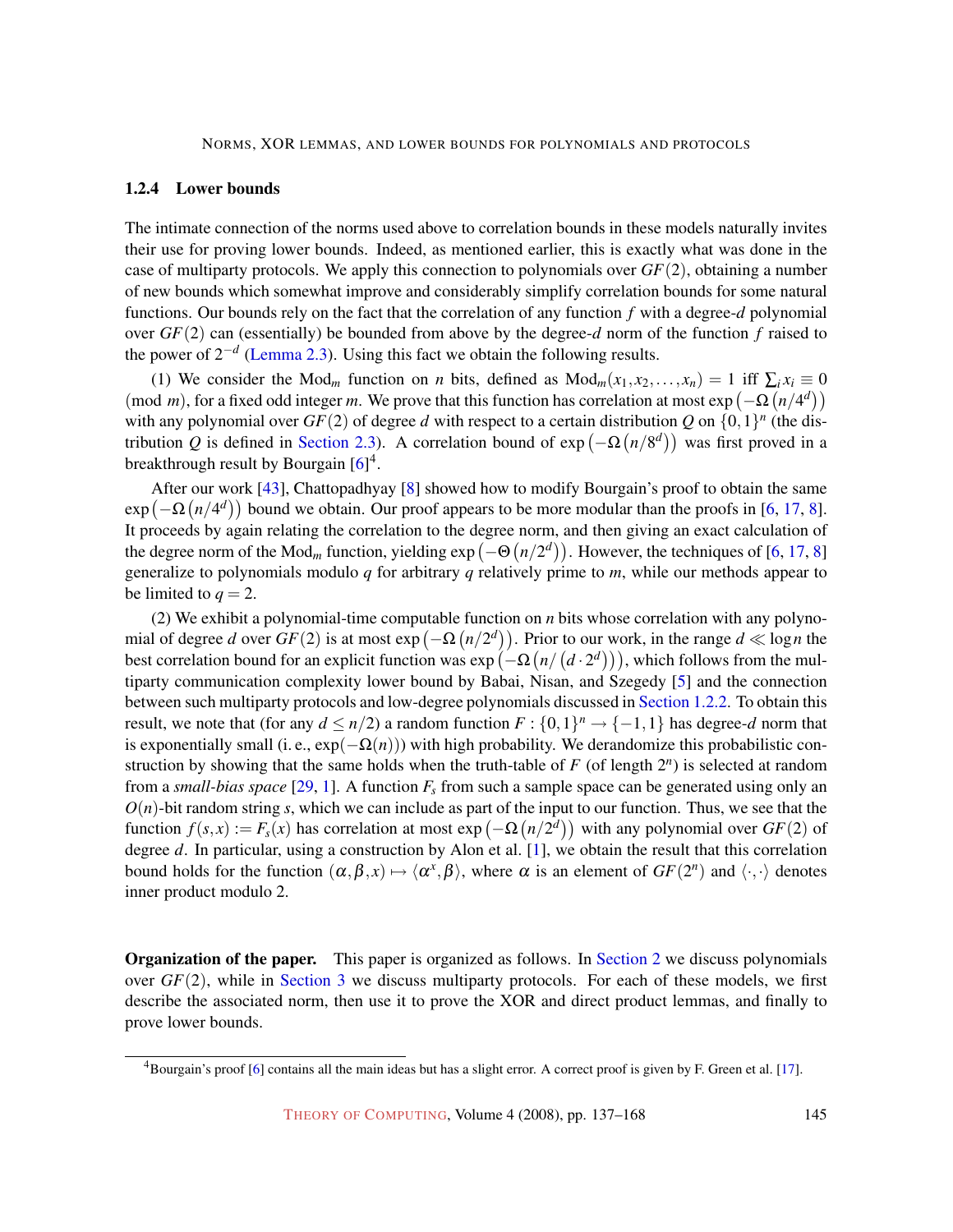# <span id="page-9-1"></span>2 Polynomials over *GF*(2)

In this section we present our results on polynomials over *GF*(2). It is convenient to think of a polynomial *p* over  $GF(2)$  as a function from  $\{0,1\}^n$  to  $\{-1,1\}$ . For example,  $p(x_1, x_2, x_3) := (-1)^{x_1 \cdot x_2 + x_3}$ , where  $x_i \in \{0,1\}$ , is a polynomial over  $GF(2)$  mapping  $\{0,1\}^3$  to  $\{-1,1\}$ . In this notation, a product of functions is equivalent to their exclusive-or in the 0/1 notation.

# 2.1 Degree-*k* norm

<span id="page-9-3"></span>It is convenient to use the following notation.

Notation 2.1. *For a complex number z and an integer j, we denote by z<sup>j</sup> the complex number z if j is even, and the complex conjugate z if j is odd.*

We now define the degree-*k* norm of a function. Although this is syntactically defined as the expectation of a complex-valued random variable, it is always a non-negative real number (cf. [\[38\]](#page-30-6)).

<span id="page-9-4"></span>**Definition 2.2** (Degree-k norm<sup>5</sup>). Let  $f: \{0,1\}^n \to \mathbb{C}$  be a function and  $k \ge 1$  an integer. The *degree-k norm* of *f* is defined as

$$
U_k(f) := \underset{y_1, y_2, \dots, y_k, x \in \{0,1\}^n}{\mathbb{E}} \left[ \prod_{S \subseteq [k]} f\left(x \oplus \bigoplus_{j \in S} y_j \right)^{|S|} \right],
$$

where ⊕ denotes bitwise XOR.

Degree-*d* polynomials form a linear code, known as the Reed-Muller code. A "parity check" of a code is a vector in the dual code. In the above definition, we focus on parity checks of low Hamming weight, pick a random one among these (corresponding to the choice of  $y_1, \ldots, y_k, x$ ) and essentially check if it is orthogonal to the given function *f* by computing  $\prod_{S \subseteq [k]} f(x \oplus \bigoplus_{j \in S} y_j)^{|S|}$ . The same is done in many property testers, see, e. g., [\[2\]](#page-27-0). For a Boolean function, the above norm equals the probability that a random parity check succeeds, minus the probability that it fails. It can be shown that a function *f* belongs to the class of polynomials of degree *k*−1 if and only if every parity check is 1, in which case the norm is 1 as well. So the norm being 1 captures membership in the class. Now we turn to the study of how smaller values of the norm capture proximity to (or correlation with) the class.

The following lemma shows that the degree norm provides an upper bound on the correlation of a function with polynomials of low degree. This lemma is implicit in the works by Gowers [\[15\]](#page-28-3) and Green and Tao [\[16\]](#page-28-5).

<span id="page-9-0"></span>**Lemma 2.3** (Cf. [\[15,](#page-28-3) [16\]](#page-28-5)). For every function  $f : \{0,1\}^n \to \mathbb{C}$ ,  $\text{Cor}(f, P_d) \le U_{d+1} (f)^{1/2^{d+1}}$ .

We need the following lemma for the proof of [Lemma](#page-9-0) [2.3.](#page-9-0)

<span id="page-9-2"></span>**Lemma 2.4.** For every function  $h: \{0,1\}^n \to \mathbb{C}$ , and every k,  $U_k(h) \leq \sqrt{U_{k+1}(h)}$ .

<sup>&</sup>lt;sup>5</sup>The degree-*k* norm is indeed a norm when raised to the power of  $1/2^k$ ; see, e.g., [\[16\]](#page-28-5).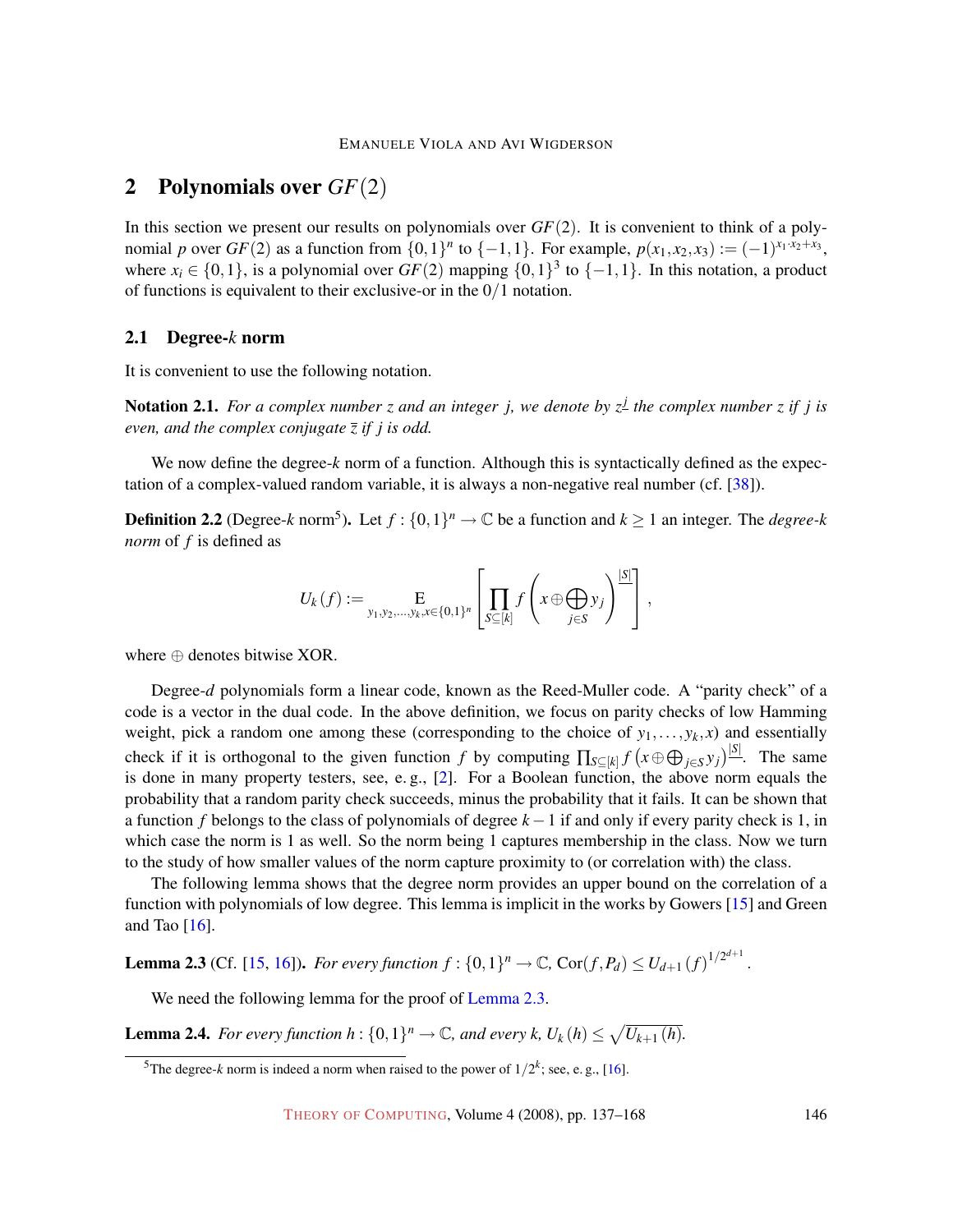## *Proof of [Lemma](#page-9-2) [2.4.](#page-9-2)* We have:

$$
U_{k}(h) = \underset{y_{1}, y_{2}, \ldots, y_{k-1}}{\operatorname{E}} \left[ \underset{x_{1}, y_{2}, \ldots, y_{k-1}}{\operatorname{E}} \left[ \underset{x_{2}, y_{k}}{\operatorname{E}} \left[ \underset{x \in [k-1]}{\prod} h \left( x \oplus \underset{j \in S}{\bigoplus} y_{j} \right) \frac{|S|}{\cdot} h \left( x \oplus \underset{j \in S}{\bigoplus} y_{j} \oplus y_{k} \right) \frac{|S| + 1}{\cdot} \right] \right]
$$
\n
$$
= \underset{y_{1}, y_{2}, \ldots, y_{k-1}}{\operatorname{E}} \left[ \underset{x}{\operatorname{E}} \left[ \underset{x \in [k-1]}{\prod} h \left( x \oplus \underset{j \in S}{\bigoplus} y_{j} \right) \frac{|S|}{\cdot} \right] \cdot \underset{x}{\operatorname{E}} \left[ \underset{x \in [k-1]}{\prod} h \left( x \oplus \underset{j \in S}{\bigoplus} y_{j} \right) \frac{|S|}{\cdot} \right] \right]
$$
\n
$$
\geq \underset{y_{1}, y_{2}, \ldots, y_{k-1}, x}{\operatorname{E}} \left[ \underset{x \in [k-1]}{\operatorname{E}} \left[ \underset{x \in [k-1]}{\prod} h \left( x \oplus \underset{j \in S}{\bigoplus} y_{j} \right) \frac{|S|}{\cdot} \right] \right]^{2} = U_{k-1}(h)^{2}. \qquad \text{(Because } \operatorname{E} \left[ |Z|^{2} \right] \geq |\operatorname{E} \left[ Z \right] |^{2} \cdot \text{)}
$$

*Proof of [Lemma](#page-9-0) [2.3.](#page-9-0)* The lemma follows readily from the following claims, which hold for every function  $h: \{0,1\}^n \to \mathbb{C}$ :

- 1.  $\left| \mathrm{E}_{x \in \{0,1\}^n} \left[ h(x) \right] \right| = \sqrt{U_1(h)},$
- 2. for every *k*,  $U_k(h) \le \sqrt{U_{k+1}(h)}$  [\(Lemma](#page-9-2) [2.4\)](#page-9-2),
- <span id="page-10-0"></span>3. for every polynomial over  $GF(2)$  *p* of degree at most *d*,  $U_{d+1}(f \cdot p) = U_{d+1}(f)$ .

To see that the above claims imply the lemma, let  $p \in P_d$  maximize  $Cor(f, P_d)$ , let  $h := f \cdot p$ , and write

$$
Cor(f, P_d) = |\mathop{\mathbb{E}}_x[h(x)]| = \sqrt{U_1(h)} \le U_2(h)^{1/2^2} \le \ldots \le U_{d+1}(h)^{1/2^{d+1}} = U_{d+1}(f)^{1/2^{d+1}}
$$

We now explain how one obtains the above claims. Claim (1) follows from the definition:

$$
\left|\mathop{\mathbf{E}}_x[h(x)]\right| = \sqrt{\mathop{\mathbf{E}}_x\left[h(x) \cdot \overline{h(x \oplus y)}\right]} = \sqrt{U_1(h)}.
$$

Claim (2) is [Lemma](#page-9-2) [2.4.](#page-9-2)

Claim (3) follows from the fact that for every polynomial over  $GF(2)$   $p(x)$  of degree *d* and every fixed  $y \in \{0,1\}^n$ , the polynomial  $q(x) := p(x) \cdot p(x+y)$  has degree  $d-1$ . For example, consider the polynomial *p* of degree  $d = 2$  defined as  $p(x) = (-1)^{x_1 \cdot x_2}$  for  $x = x_1 x_2 \in \{0, 1\}^2$ . Then

$$
q(x) = p(x) \cdot p(x+y) = (-1)^{x_1 \cdot x_2 + (x_1+y_1) \cdot (x_2+y_2)} = (-1)^{x_1 \cdot y_2 + y_1 \cdot x_2 + y_1 \cdot y_2},
$$

which is a polynomial of degree 1.

The same three claims above are stated in [\[16,](#page-28-5) Equations 1.1, 1.2, and 2.1] for  $U_k(h)^{1/2^k}$ .  $\Box$ 

THEORY OF C[OMPUTING](http://dx.doi.org/10.4086/toc), Volume 4 (2008), pp. 137–168 147

.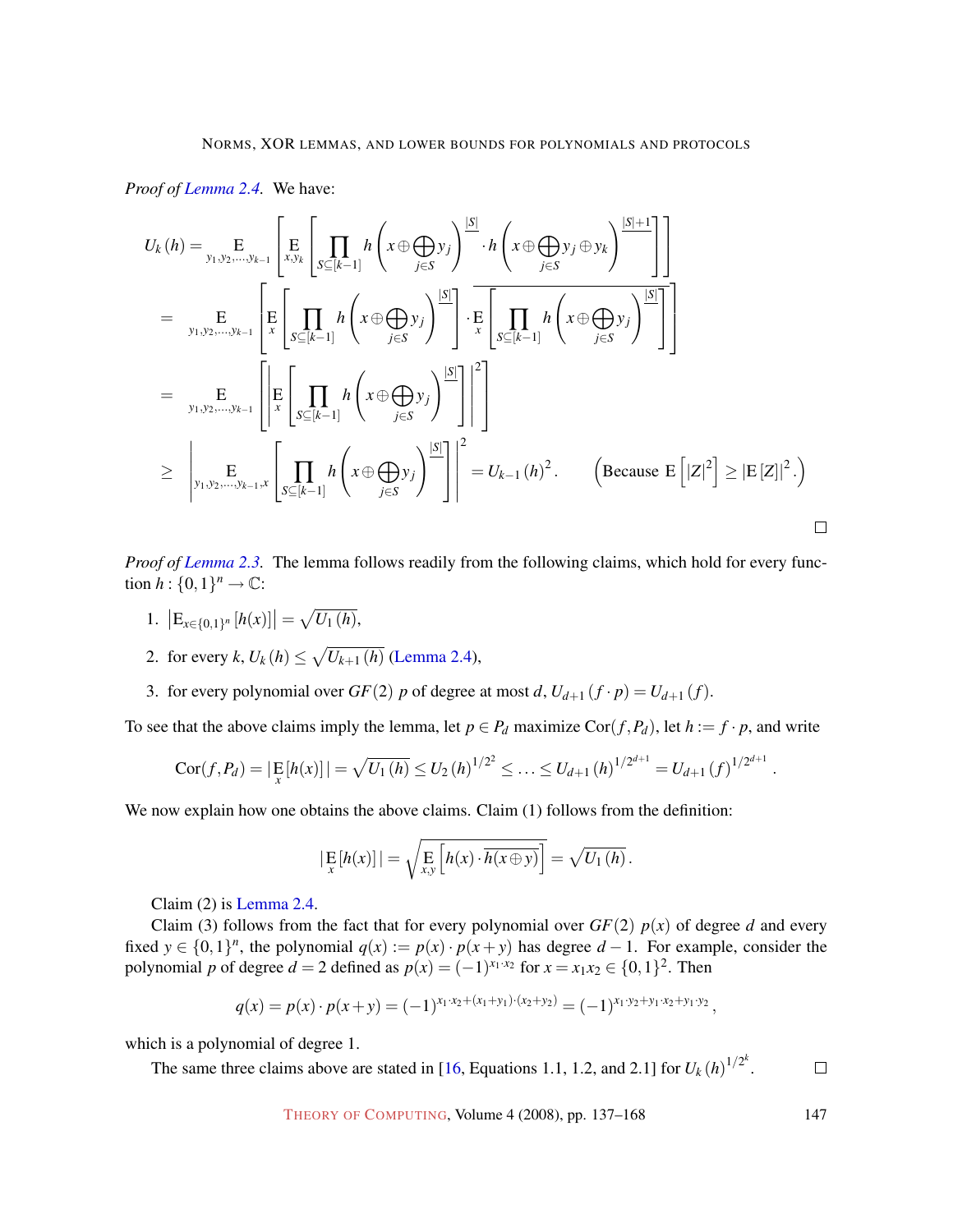We now discuss the other direction, namely lower bounds on the correlation in terms of the degree norm. Such bounds arose from the study of property testing of low-degree polynomials. Specifically, Alon et al. [\[2\]](#page-27-0) define, for a given function  $f: \{0,1\}^n \to \{-1,1\}$ , a probabilistic procedure and essentially show that if the function satisfies  $E_x[f(x) \cdot p(x)] \le \varepsilon$  for every degree-*d* polynomial  $p: \{0,1\}^n \to \{-1,1\}$ then their procedure rejects with probability  $\Omega$  (min  $\{2^d(1-\varepsilon), 1/(d \cdot 2^d)\}\)$ . As noted in [\[37\]](#page-30-5), the rejection probability of their procedure is  $(1-U_{d+1}(f))/2$ . Thus we have the following lemma (stated in [\[25,](#page-29-11) Theorem 4.1] but essentially proved in [\[2\]](#page-27-0)).

<span id="page-11-1"></span>**Lemma 2.5** ([\[2,](#page-27-0) [25\]](#page-29-11)). Let  $f : \{0,1\}^n \to \{-1,1\}$  be a function such that  $Cor(f, P_d) \leq \varepsilon$ . Then

$$
U_{d+1}(f) \leq 1 - \Omega\left(\min\left\{2^d(1-\varepsilon), 1/(d \cdot 2^d)\right\}\right).
$$

The above lemma does not bound  $U_{d+1}(f)$  by less than  $1 - \Omega(1/(d \cdot 2^d))$ , no matter how small the correlation  $\varepsilon$  is. Samorodnitsky [\[37\]](#page-30-5) improved this dependence in the special case of quadratic polynomials (i. e.,  $d = 2$ ).

<span id="page-11-2"></span>**Lemma 2.6** ([\[37\]](#page-30-5)). Let  $f : \{0,1\}^n \to \{-1,1\}$  be a function such that  $Cor(f, P_2) \leq \varepsilon$ . Then  $U_3(f) \leq \varepsilon'$ , *where*  $\varepsilon' \leq \log^{-\Omega(1)}(1/\varepsilon)$ *.* 

Next, we state the important observation that the norm is multiplicative for functions over disjoint sets of input variables.

<span id="page-11-0"></span>Fact 2.7. For functions  $f: \{0,1\}^n \to \mathbb{C}$  and  $f': \{0,1\}^{n'} \to \mathbb{C}$ , define the function  $(f \cdot f') : \{0,1\}^n \times$  $\{0,1\}^{n'} \to \mathbb{C}$  by  $(f \cdot f')(x, y) := f(x) \cdot f'(y)$ . Then  $U_k(f \cdot f') = U_k(f) \cdot U_k(f')$ .

# 2.2 XOR and direct product lemmas for low-degree polynomials over *GF*(2)

In this section we show how the degree norm can be used to obtain XOR lemmas for low-degree polynomials over *GF*(2). Then we derive a direct product lemma as a corollary.

We repeat our XOR lemma for polynomials for the reader's convenience.

**Theorem [1.2](#page-3-0)** [\(XOR lemma for polynomials over](#page-3-0)  $GF(2)$ , restated). Let  $f: \{0,1\}^n \rightarrow \{-1,1\}$  be a function such that  $Cor(f, P_d) \leq 1 - 1/2^d$ . Then  $Cor(f^{\times m}, P_d) \leq exp(-\Omega(m/(4^d \cdot d)))$ .

*Proof.* Letting  $k := d + 1$  we have, for  $p \in P_d$ :

$$
\mathop{\mathbb{E}}_x \left[ f^{\times m}(x) \cdot p(x) \right] \leq U_k \left( f^{\times m} \right)^{1/2^k} = U_k \left( f \right)^{m/2^k} \leq \left( 1 - \Omega \left( 1/(2^d \cdot d) \right) \right)^{m/2^k} \leq 2^{-\Omega \left( m/(4^d \cdot d) \right)},
$$

where the first inequality holds by Lemma [2.3, the next equality by](#page-9-0) Fact [2.7, and the next inequality by](#page-9-0) [Lemma](#page-11-1) [2.5.](#page-11-1) П

<span id="page-11-3"></span>Note that if the initial correlation is  $\epsilon \geq 1 - 1/(d \cdot 4^d)$ , then in fact we can obtain an XOR lemma with the 'correct' dependence on  $\varepsilon$ , namely  $\exp(-\Omega(m \cdot (1 - \varepsilon))) \approx \varepsilon^m$  (for simplicity, we did not state this in the theorem). However, if the initial correlation is  $\varepsilon \leq 1 - 1/(d \cdot 4^d)$ , we only obtain the stated bound of  $exp(-\Omega(m\cdot/(d\cdot 4^d)))$ . This latter dependence can be improved in the special case of quadratic polynomials (i.e.,  $d = 2$ ). Specifically, using Lemma [2.6](#page-11-2) [and reasoning as in the proof](#page-11-2) Theorem [1.2, we obtain the following XOR lemma for quadratic polynomials over](#page-3-0) *GF*(2).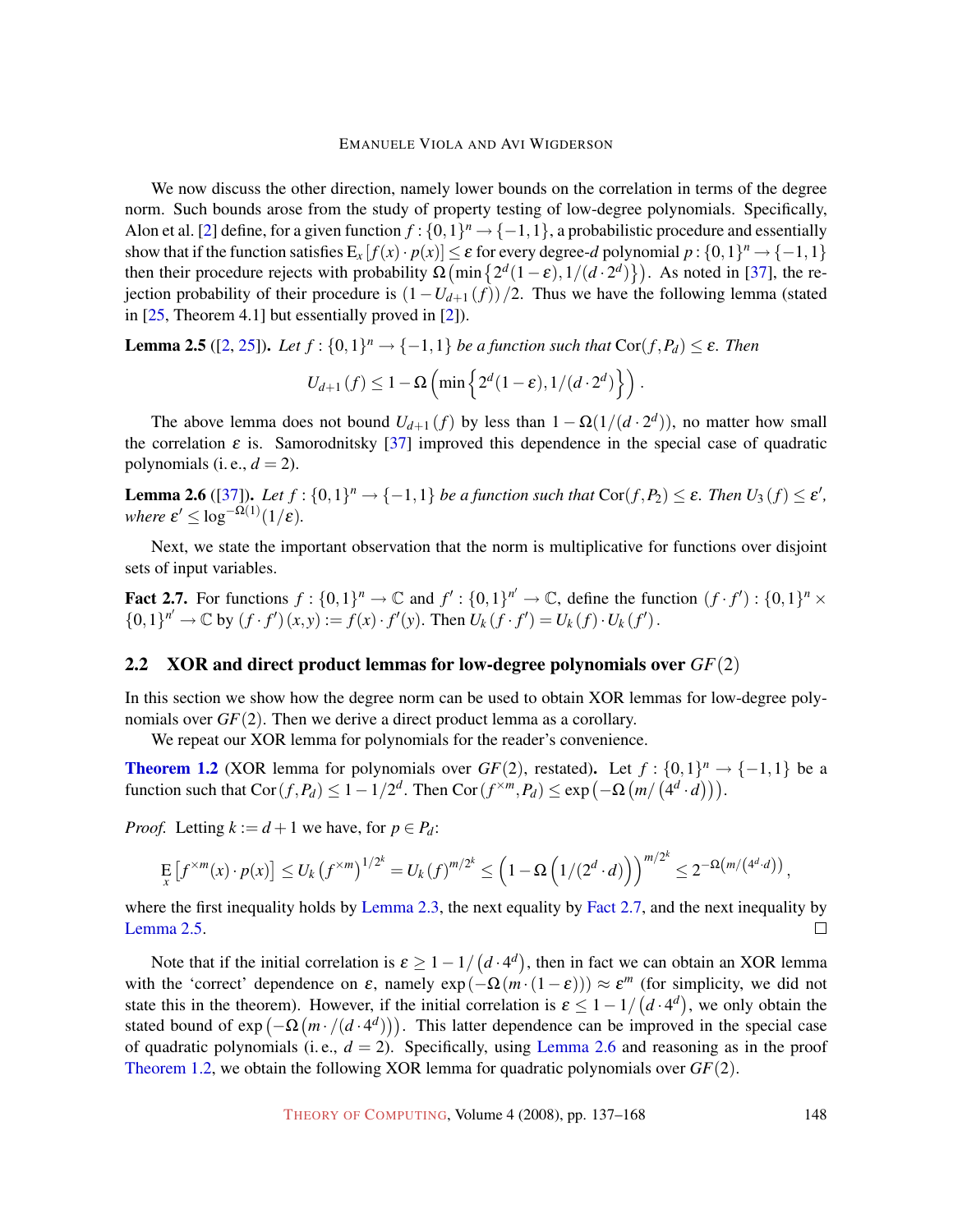**Theorem 2.8** (XOR lemma for quadratic polynomials over  $GF(2)$ ). Let  $f: \{0,1\}^n \rightarrow \{-1,1\}$  be a *function such that*  $\text{Cor}(f, P_2) \leq \varepsilon$ . *Then*  $\text{Cor}(f^{×m}, P_2) \leq (\varepsilon')^m$ , where  $\varepsilon' \leq \log^{-\tilde{\Omega}(1)}(1/\varepsilon)$ .

As discussed in Section [1.2.3, combining](#page-5-1) Theorem [1.2](#page-3-0) with Proposition [1.4](#page-5-0) [we immediately obtain](#page-5-1) our direct product lemma for low-degree polynomials over *GF*(2) [\(Corollary](#page-6-0) [1.6\)](#page-6-0).

Similarly, one can obtain a direct product lemma for quadratic polynomials over *GF*(2) by combining [Proposition](#page-5-0) [1.4](#page-5-0) with [Theorem](#page-5-0) [2.8.](#page-11-3)

#### <span id="page-12-0"></span>2.3 The correlation of the Mod*<sup>m</sup>* function with polynomials over *GF*(2)

In this section we study the correlation of low-degree polynomials over *GF*(2) with the function Mod*<sup>m</sup>* : {0,1}<sup>*n*</sup> → {-1,1}, for odd *m* ≥ 3, where Mod<sub>*m*</sub>( $x_1, x_2, ..., x_n$ ) equals -1 if and only if  $\sum_i x_i$  is divisible by *m*. When working with unbalanced functions like  $Mod_m$ , i.e., functions *f* such that  $Pr_x[f(x) = 1]$  is far from 1/2, one needs to use a non-uniform distribution *Q* in the definition of correlation. For fixed *n*, *m*, we define *Q* as follows: with probability  $1/2$ , *Q* is uniform over the inputs *x* such that  $Mod_m(x) = 1$ ; with probability  $1/2$ , Q is uniform over the inputs such that  $Mod_m(x) = -1$ . Although we will not use this directly, the reader may find it useful to note that

$$
Cor_Q(\text{Mod}_m, p) = \left| \Pr_{x: \text{Mod}_m(x) = 1} [p(x) = 1] - \Pr_{x: \text{Mod}_m = -1} [p(x) = 1] \right|.
$$

<span id="page-12-2"></span>**Theorem 2.9.** For any odd m,  $\text{Cor}_{Q}(Mod_m, P_d) \leq \exp(-\alpha \cdot n/4^d)$  , where  $\alpha = \alpha(m) > 0$  depends on m *only.*

*Proof.* To model the Mod<sub>m</sub> function, define  $f: \{0,1\}^n \to \mathbb{C}$  as  $f(x_1,...,x_n) := e_m(\sum_j x_j) = \prod_j e_m(x_j)$ , where, denoting by **i** the imaginary unit,  $e_m(y) := e^{2\pi i y/m}$ . We prove below (Lemma [2.10\) that there](#page-13-0) is a constant  $\alpha = \alpha(m) > 0$ , depending only on *m*, such that the correlation between any function  $p(x): \{0,1\}^n \rightarrow \{-1,1\}$  and the Mod<sub>m</sub> function can be bounded as follows:

<span id="page-12-1"></span>
$$
Cor_{\mathcal{Q}}(Mod_m, p) \le (1/\alpha) \cdot \max_{a \in \{1, \dots, m-1\}} \left| \mathop{E}_{x \in \{0,1\}^n} [f(x)^a \cdot p(x)] \right| + 2^{-\alpha \cdot n}.
$$
 (2.1)

.

We now focus on bounding the quantity

$$
\left|\mathop{\mathbf{E}}_{x \in \{0,1\}^n} [f(x)^a \cdot p(x)]\right|
$$

for any fixed *a*, in the case that *p* is a polynomial of degree *d*. For this, we use Lemma [2.3](#page-9-0) [to relate](#page-9-0) the quantity to the degree- $(d+1)$  norm of f, and then we use the fact that the norm of the product of functions on disjoint input bits multiplies (Fact [2.7\). Formally, letting](#page-11-0)  $k := d + 1$ , we obtain:

$$
\left| \underset{x \in \{0,1\}^n}{\mathbf{E}} \left[ f(x)^a \cdot p(x) \right] \right| \le U_k \left( f^a \right)^{1/2^k} = U_k \left( e^a_m \right)^{n/2^k}
$$

Thus, we are left with the task of bounding the norm of the 1-bit function  $e_m^a$ . We have:

$$
U_k(e_m^a) = \underset{y_1,\ldots,y_k,x\in\{0,1\}}{\mathbf{E}}\left[e_m\left(a\cdot\underset{S\subseteq[k]}{\sum}(-1)^{|S|}\cdot\left(x\oplus\left(\underset{j\in S}{\bigoplus}y_j\right)\right)\right)\right].
$$

THEORY OF C[OMPUTING](http://dx.doi.org/10.4086/toc), Volume 4 (2008), pp. 137–168 149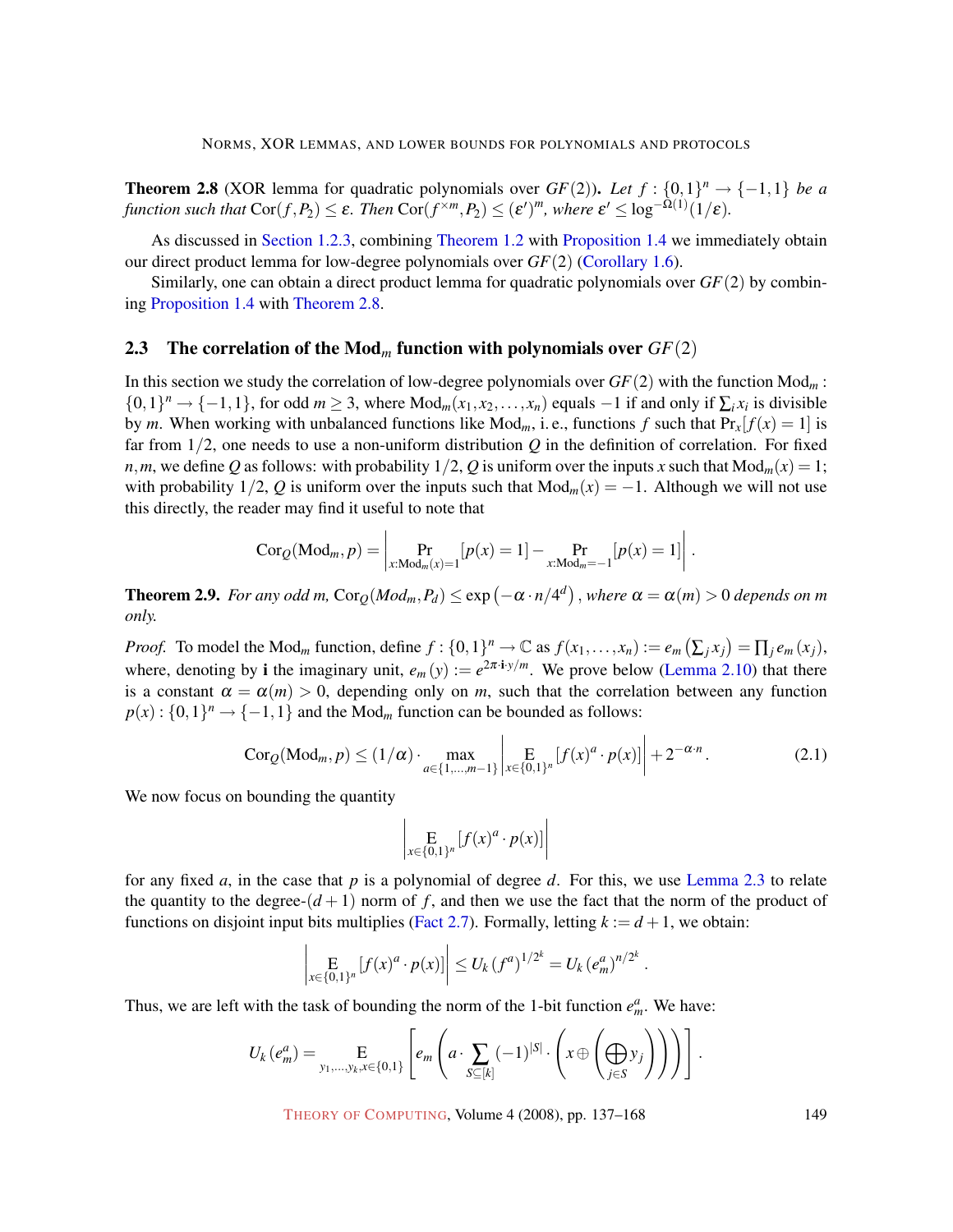To bound  $U_k(e_m^a)$ , note that whenever  $y_1 = y_2 = \cdots = y_k = 1$ , we have that

$$
\mathop{\mathbf{E}}_{x \in \{0,1\}} \left[ e_m \left( a \cdot \sum_{S \subseteq [k]} (-1)^{|S|} \cdot \left( x \oplus \left( \bigoplus_{j \in S} y_j \right) \right) \right) \right]
$$
\n
$$
= \mathop{\mathbf{E}}_{x \in \{0,1\}} \left[ e_m \left( a \cdot \sum_{S \subseteq [k]} (-1)^{|S|} \cdot \left( x \oplus \left( \bigoplus_{j \in S} 1 \right) \right) \right) \right]
$$
\n
$$
= \frac{e_m \left( a \cdot 2^{k-1} \right) + e_m \left( -a \cdot 2^{k-1} \right)}{2}
$$
\n
$$
= \mathfrak{R} \left( e_m \left( a \cdot 2^{k-1} \right) \right) < 1,
$$

where  $\mathfrak{R}(\cdot)$  denotes the real part, and the last inequality holds because *m* is odd and  $a \in \{1, \ldots, m-1\}$ . It is also easy to see that the expectation is 0 whenever  $y_j = 0$  for some *j* (though we do not need this for the upper bound). Since it is the case that  $y_1 = y_2 = \cdots = y_k = 1$  with probability  $2^{-k}$ , we have, letting  $\delta := \Re\left(e_m\left(a\cdot 2^{k-1}\right)\right)$ :

$$
U_k(e_m^a) = \delta \cdot 2^{-k} + 1 - 2^{-k}.
$$

Putting everything together, we obtain

$$
\left|\mathop{\mathbf{E}}_{x \in \{0,1\}^n} [f(x)^a \cdot p(x)]\right| \le \left(1 - \frac{1 - \delta}{2^k}\right)^{n/2^k} < e^{-(1 - \delta)n/2^{2k}},
$$

which concludes our proof. (Recall that  $\delta$  < 1 and that  $k = d + 1$ .)

We conclude this section with a proof of Equation [\(2.1\)](#page-12-1). Because of later needs, we actually prove a slightly more general claim that holds for the function  $GIP_m$ :  $({0,1})^n$ <sup>k</sup>  $\rightarrow$   ${-1,1}$ . The inputs to  $GIP_m$ are *k*-tuples  $(x_1, \ldots, x_k) \in (\{0,1\}^n)^k$ , and we denote by  $(x_i)_j$  the *j*-th bit of the *i*-th coordinate  $x_i \in \{0,1\}^n$ of  $x = (x_1, \ldots, x_k)$ . GIP<sub>m</sub>(*x*) equals  $-1$  iff  $\sum_{i \leq n} \prod_{j \leq k} (x_j)_i$  is divisible by *m*. Note that the Mod<sub>*m*</sub> function is a special case of  $GIP_m$  for  $k = 1$ .

Again, we consider the following non-uniform distribution  $Q$ : with probability  $1/2$ ,  $Q$  is uniform on the inputs *x* such that  $GIP_m(x) = 1$ ; with probability  $1/2$ , Q is uniform on the inputs *x* such that  $GIP_m(x) = -1$ . Let now  $f: (\{0,1\}^n)^k \to \mathbb{C}$  be defined as  $f(x) := e_m\left(\sum_{\ell \leq n} \prod_{j \leq k} (x_j)_{\ell}\right)$ , where  $e_m(y) :=$  $e^{2\pi i y/m}$ . Note this coincides with our previous definition for  $k = 1$ .

<span id="page-13-0"></span>**Lemma 2.10.** *For any*  $m \ge 2$  *there is a constant*  $\alpha > 0$  *such that for any n,k and any function*  $p$ :  $({0,1}^n)^k$  →  ${-1,1}$ *, the function GIP<sub><i>m*</sub></sub> :  $({0,1}^n)^k$  →  ${-1,1}$ *satisfies* 

$$
Cor(p, GIP_m) \leq (1/\alpha) \cdot \max_{a \in \{1, ..., m-1\}} \left| E_{x \in (\{0, 1\}^n)^k} [f(x)^a \cdot p(x)] \right| + 2^{-\alpha \cdot n/2^k}.
$$

The proof of the above lemma uses "relatively standard" techniques, but a self-contained proof does not seem to have appeared in the literature (but see, e. g., [\[6,](#page-28-4) Equation (4)]).

 $\Box$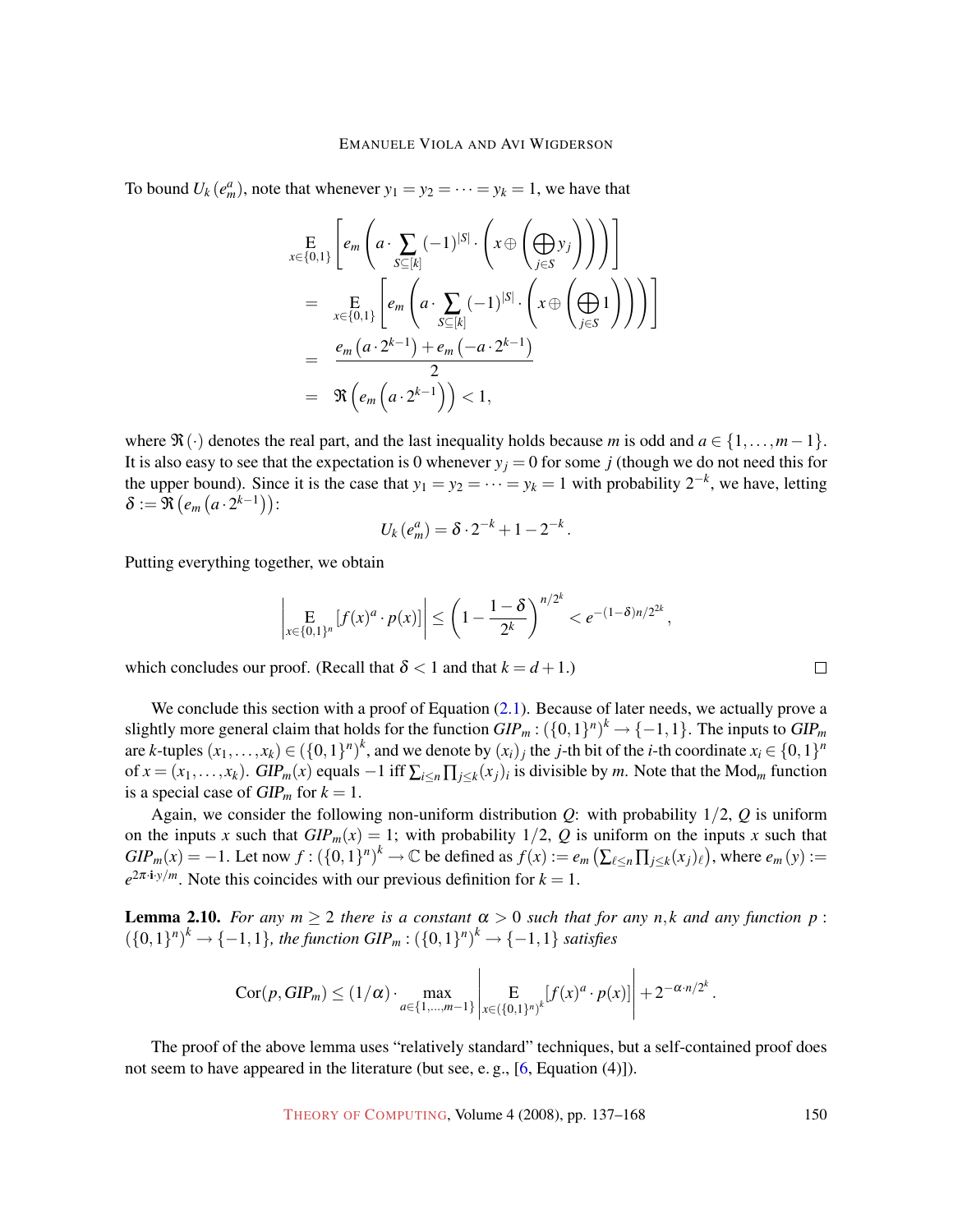*Proof.* For a given input  $x \in (\{0,1\}^n)^k$ , let  $\delta(GIP_m(x) = 1)$  denote 1 if  $GIP_m(x) = 1$  and 0 otherwise. Similarly, let  $\delta(GIP_m(x) \neq 1)$  denote 1 if  $GIP_m(x) \neq 1$  and 0 otherwise. Observe that

$$
\delta(GIP_m(x) = -1) = \frac{1}{m} \cdot \sum_{b=0}^{m-1} f(x)^b, \quad \delta(GIP_m(x) = 1) = 1 - \frac{1}{m} \cdot \sum_{b=0}^{m-1} f(x)^b.
$$

We need the following claim.

<span id="page-14-0"></span>**Claim 2.11.** *For every m*  $\geq$  2 *there is a constant*  $\varepsilon$   $>$  0 *such that for all n,k we have:* 

$$
\left| \Pr_{x \in \{0,1\}^n}[\text{GIP}_m(x) = -1] - 1/m \right| \leq 2^{-\varepsilon \cdot n/2^k}.
$$

Also, for every  $m \geq 2$  there is a constant  $\varepsilon > 0$  such that for all n, k where  $n/2^k$  is sufficiently large we *have:*

$$
\max\left\{\left|\frac{1}{|\{x:GIP_m(x)=-1\}|}-\frac{m}{2^n}\right|,\left|\frac{1}{|\{x:GIP_m(x)=1\}|}-\frac{m}{m-1}\cdot\frac{1}{2^n}\right|\right\}\leq 2m^2\cdot 2^{-n}\cdot 2^{-\epsilon\cdot n/2^k}.
$$

We can assume that  $n/2^k$  is sufficiently large by picking  $\alpha$  sufficiently small in the statement of the lemma, and thus we can apply the above claim. Recall that the distribution  $Q$  with probability  $1/2$  is uniformly distributed over the inputs *x* such that  $GIP_m(x) = -1$ , and with probability 1/2 is uniformly distributed over the inputs *x* such that  $GIP_m(x) = 1$ . Therefore we can write

$$
Cor_{Q}(p, GIP_{m}) = \left| \sum_{x \sim Q} [p(x) \cdot GIP_{m}(x)] \right| = \left| \sum_{x} Pr[Q = x] \cdot p(x) \cdot GIP_{m}(x) \right|
$$
  
\n
$$
= \left| \sum_{x} Pr[Q = x] \cdot p(x) \cdot \chi(GIP_{m}(x) = -1) - \sum_{x} Pr[Q = x] \cdot p(x) \cdot \chi(GIP_{m}(x) = 1) \right|
$$
  
\n
$$
\leq 2^{-n-1} \sum_{x} p(x) \left( m \cdot \chi(GIP_{m}(x) = -1) - \frac{m}{m-1} \cdot \chi(GIP_{m}(x) = 1) \right) + m^{O(1)} \cdot 2^{-\varepsilon n/2^{k}}
$$
  
\n
$$
= 2^{-n-1} \sum_{x} p(x) \left( m \left( \frac{1}{m} \sum_{b=0}^{m-1} f(x)^{b} \right) - \frac{m}{m-1} \left( 1 - \frac{1}{m} \sum_{b=0}^{m-1} f(x)^{b} \right) \right) + m^{O(1)} \cdot 2^{-\varepsilon n/2^{k}}
$$
  
\n
$$
= 2^{-n-1} \sum_{x} p(x) \left( 1 + \sum_{b>0}^{m-1} f(x)^{b} - \frac{m}{m-1} + \frac{1}{m-1} \left( 1 + \sum_{b>0}^{m-1} f(x)^{b} \right) \right) + m^{O(1)} \cdot 2^{-\varepsilon n/2^{k}}
$$
  
\n
$$
= 2^{-n-1} \sum_{x} p(x) \left( \frac{m}{m-1} \sum_{b>0}^{m-1} f(x)^{b} \right) + m^{O(1)} \cdot 2^{-\varepsilon n/2^{k}}
$$
  
\n
$$
\leq m^{O(1)} \cdot \max_{b>0} \left| \sum_{x} [p(x) \cdot f(x)^{b}] \right| + m^{O(1)} \cdot 2^{-\varepsilon n/2^{k}}
$$
  
\n
$$
\leq (1/\alpha) \cdot \max_{b>0} \left| \sum_{x} [p(x) \cdot f(x)^{b}] \right| + 2^{-\alpha n/2^{k}}.
$$

The last inequality holds for a suitable choice of  $\alpha$ , again using that  $n/2^k$  is sufficiently large, and proves the lemma.

THEORY OF C[OMPUTING](http://dx.doi.org/10.4086/toc), Volume 4 (2008), pp. 137–168 151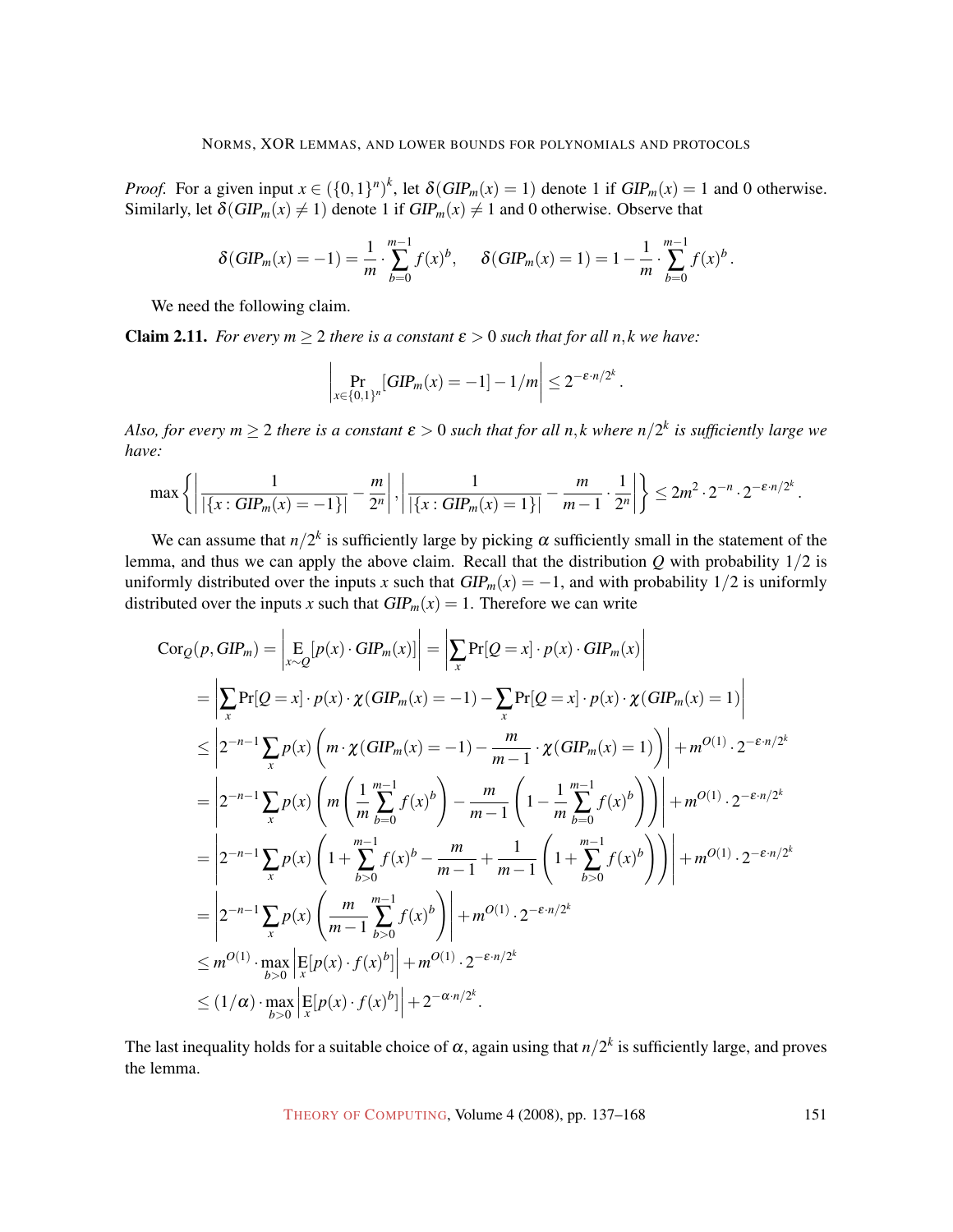*Proof of [Claim](#page-14-0)* [2.11.](#page-14-0) Let  $Z_m = \{0, 1, \ldots, m-1\}$  be the additive group with *m* elements and consider i.i.d. random variables  $z_1, \ldots, z_n \in Z_m$  where  $z_i = 1$  with probability  $\beta := 2^{-k}$  and  $z_i = 0$  with probability  $\bar{\beta} := 1 - \beta$ . Let  $S := \sum_{i \leq n} z_i$ , where the sum is modulo *m*. Note that

$$
\Pr_{x \in \{0,1\}^n}[\text{GIP}_m(x) = -1] = \Pr_{z_1, \dots, z_m}[\text{S} = 0].
$$

Let  $t(a) := Pr_{z_1,...,z_m}[S = a]$ . By the Fourier Inversion formula (or direct verification),

$$
t(0) = \underset{i \in Z_m}{\mathrm{E}} \left[ \left( \sum_{x \in Z_m} t(x) \cdot e_m(-i \cdot x) \right) \cdot e_m(i \cdot 0) \right] = \underset{i \in Z_m}{\mathrm{E}} \left[ \sum_{x \in Z_m} t(x) \cdot e_m(-i \cdot x) \right] = \underset{i \in Z_m}{\mathrm{E}} \left[ \underset{S}{\mathrm{E}} [e_m(-i \cdot S)] \right].
$$

Note that  $E_S[e_m(-i \cdot S)] = 1$  for  $i = 0$ . Now fix any  $i \neq 0$ , and note that

$$
\left|\mathop{\mathrm{E}}_S[e_m(-i\cdot S)]\right| = \left|\mathop{\mathrm{E}}_{z_1}[e_m(-i\cdot z_1)]\right|^n \leq (1-\delta\cdot\beta)^n \leq 2^{-\varepsilon\cdot n\cdot\beta},
$$

for constants  $\delta$  and  $\varepsilon$  that depend on *m* only. To verify the second to last inequality, write  $e_m(-i)$  $(u, v) \in \mathbb{R}^2$ , where *u* is bounded away from 1 by  $\gamma > 0$  that depends only on *m*, and  $u^2 + v^2 = 1$ . Then

$$
\begin{aligned} \left| \mathop{\mathbf{E}}_{z_1} [e_m(-i \cdot z_1)] \right| &= |(u\beta + 1 \cdot \bar{\beta}, v\beta + 0\bar{\beta})| = \sqrt{u^2 \beta^2 + 2u \beta \bar{\beta} + \bar{\beta}^2 + v^2 \beta^2} \\ &= \sqrt{\beta^2 + 2u \beta \bar{\beta} + \bar{\beta}^2} = \sqrt{1 + 2\beta \bar{\beta}(u - 1)} \le 1 + \beta \bar{\beta}(u - 1) = (1 - \delta \cdot \beta) \end{aligned}
$$

for  $\delta := (1 - u)\overline{\beta}$ . Therefore,

$$
t(0) = \underset{i \in Z_m}{\text{E}} \left[ \underset{S}{\text{E}} [e_m(-i \cdot S)] | i = 0 \right] \cdot \underset{i}{\text{Pr}} [i = 0] + \underset{i \in Z_m}{\text{E}} \left[ \underset{S}{\text{E}} [e_m(-i \cdot S)] | i \neq 0 \right] \cdot \underset{i \in Z_m}{\text{Pr}} [i \neq 0] = 1 \cdot \frac{1}{m} + A,
$$

where  $|A| \leq 2^{-\varepsilon \cdot n \cdot \beta}$ . This proves the first part of the claim.

The "also" part follows from the following general fact: For all strictly positive real numbers  $\phi$ ,  $\gamma$ ,  $\rho$ , such that  $\rho \le \gamma/2$ , we have that

$$
\phi\in[\gamma\!-\!\rho,\gamma\!+\!\rho]
$$

implies

$$
\phi^{-1}\in[\gamma^{-1}-c\cdot\rho,\gamma^{-1}+c\cdot\rho],
$$

where  $c = 2\gamma^{-2}$ . To see this, note that by hypothesis

$$
\phi^{-1}\in [1/(\gamma+\rho),1/(\gamma-\rho)].
$$

To conclude, note that

$$
\gamma^{-1} - c \cdot \rho \le 1/(\gamma + \rho) \Leftrightarrow 1 + \gamma^{-1} \rho - c \rho \gamma - c \rho^2 \le 1,
$$

which is true for  $c \ge \gamma^{-2}$ , and

$$
1/(\gamma - \rho) \leq \gamma^{-1} + c \cdot \rho \Leftrightarrow 1 \leq 1 + \gamma c \rho - \rho \gamma^{-1} - \rho^2 c \Leftrightarrow \gamma^{-1} + \rho c \leq \gamma c,
$$

THEORY OF C[OMPUTING](http://dx.doi.org/10.4086/toc), Volume 4 (2008), pp. 137-168 152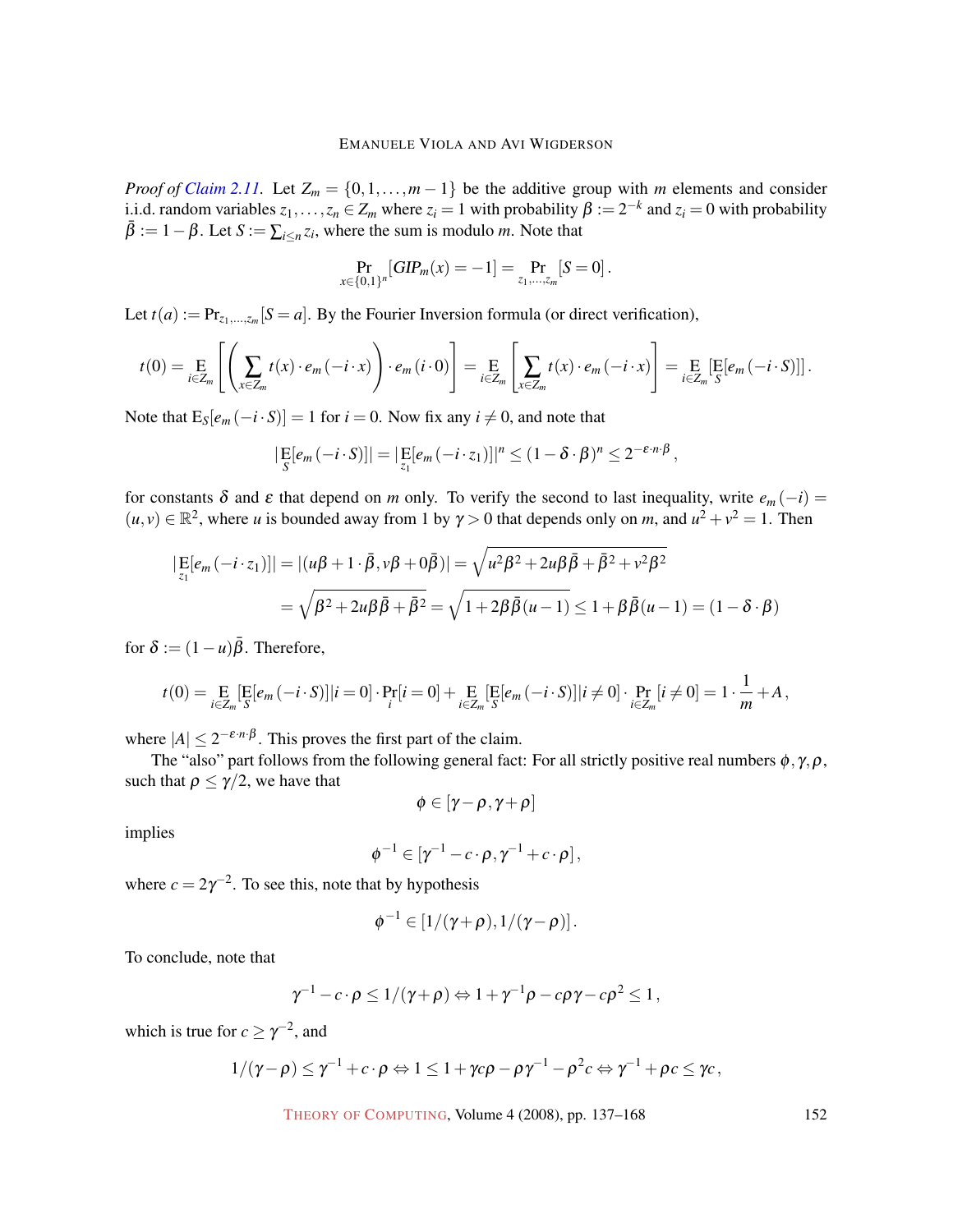which using that  $\rho \le \gamma/2$  is true for  $c \ge 2\gamma^{-2}$ .

To obtain the "also" part, let  $\phi := \Pr_x[GIP_m(x) = -1]$  (respectively,  $\Pr_x[GIP_m(x) = 1]$ ),  $\gamma := 1/m$ (respectively,  $1 - 1/m$ ), and  $\rho := 2^{-\varepsilon \cdot n/2^k}$ . We have  $\rho \le \gamma/2$  by our assumption that  $n/2^k$  is sufficiently large, and thus we conclude the proof by applying the first part of the claim and the above general fact.  $\Box$ 

 $\Box$ 

# **2.4** A function with correlation  $exp(-\Omega(n/2^d))$

In this section we exhibit a polynomial-time computable function on *n* bits whose correlation with any polynomial over  $GF(2)$  of degree *d* is at most  $exp(-\Omega(n/2^d))$ .

<span id="page-16-2"></span>**Theorem 2.12.** *There is a polynomial-time computable function*  $f: \{0,1\}^n \rightarrow \{-1,1\}$  *such that for every d*  $\langle n/2 \rangle$  *we have*  $\text{Cor}(f, P_d) \leq \exp(-\alpha \cdot n/2^d)$ , where  $\alpha > 0$  is a universal constant.

As mentioned in the Introduction, previously the best correlation bound in the range  $d \ll \log n$  was the one implicit in BNS [\[5\]](#page-28-1) via the Håstad-Goldmann argument [[21\]](#page-29-8), namely, an  $\exp(-\alpha \cdot n/(d \cdot 2^d))$ bound in the stronger computational model of  $(d+1)$ -party protocols. Our proof is similar to theirs; it exploits a property of the target function which is captured in Lemma [2.13](#page-16-0) [below. Our main contribution](#page-16-0) is to show that using the degree-norm one obtains a slightly better bound for the special case of *Pd*.

*Proof.* It is sufficient and more convenient to prove the theorem for a function with input length  $O(n)$ rather than *n*. We prove that the theorem holds for the function that on input  $(\sigma, x)$  equals the *x*th output bit of a small-bias generator on seed  $\sigma$ . The following lemma summarizes the definition and the existence of small-bias generators.

<span id="page-16-0"></span>**Lemma 2.13** ([\[29,](#page-29-10) [1\]](#page-27-2)<sup>6</sup>). *There is a polynomial-time computable function*  $f: \{0,1\}^{O(n)} \times \{0,1\}^n \rightarrow$  ${-1, 1}$  *such that for every*  $\emptyset \neq T \subseteq \{0, 1\}^n$ *, we have:* 

$$
\mathop{\mathsf{E}}_{\boldsymbol{\sigma}}\left[\prod_{x\in T}f(\boldsymbol{\sigma},x)\right]\leq 2^{-n}.
$$

Let *f* be the function in Lemma [2.13](#page-16-0) and write  $f_{\sigma}$  [for the function that maps](#page-16-0) *x* to  $f(\sigma, x)$ . We now show that, over the choice of  $\sigma$ , we expect  $f_{\sigma}$  to have small degree norm.

<span id="page-16-1"></span>**Claim 2.14.**  $E_{\sigma}[U_k(f_{\sigma})] \leq 2^{-\alpha \cdot n}$ , for every  $k \leq n/2$ , where  $\alpha > 0$  is a universal constant.

 $6$ Our presentation is syntactically different from the one in [\[1\]](#page-27-2), which is in terms of sample spaces. The lemma stated here follows from the results in [\[1\]](#page-27-2) by considering a small-bias sample space over  $\{0,1\}^N$ , where  $N := 2^n$ , and defining  $f(\alpha, x)$  to be the *x*th bit of the sample that corresponds to  $\alpha$ .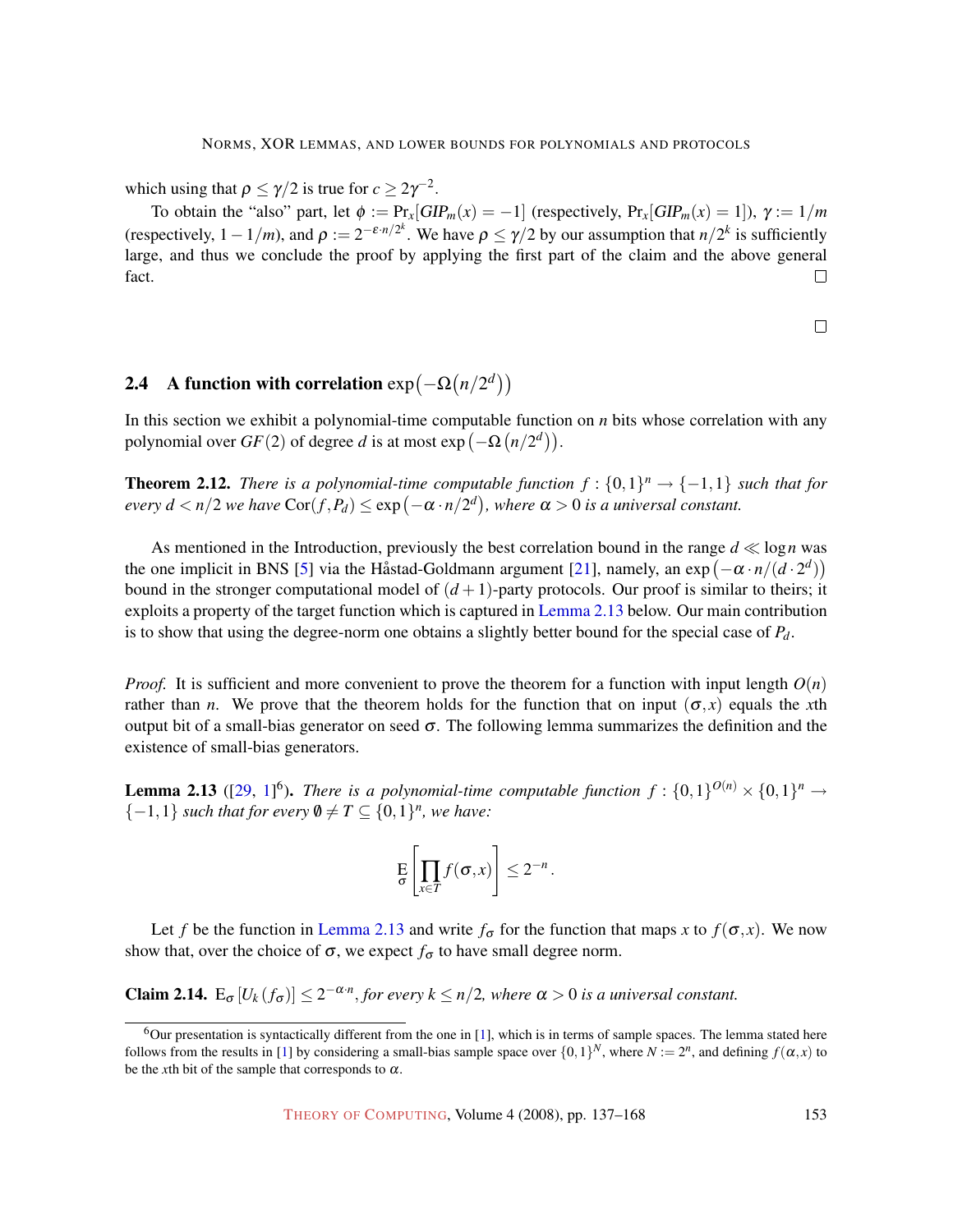*Proof.* Let *D* be the event (over the choice of *y*1,...,*yk*) that the dimension of the vector space generated by the  $y'_i s$  is *k*, i. e., that for every  $S, S' \subseteq [k]$  we have  $\sum_{j \in S} y_j \neq \sum_{j \in S'} y_j$ . We have:

$$
\begin{array}{rcl}\n\mathbf{E}[U_k(f_{\sigma})] & = & \mathop{\mathbf{E}}_{x,y_1,\ldots,y_k} \left[ \mathop{\mathbf{E}}_{\sigma} \left[ \prod_{S \subseteq [k]} f_{\sigma} \left( x + \sum_{j \in S} y_j \right) \right] \right] \\
& \leq & E_{x,y_1,\ldots,y_k} \left[ \mathop{\mathbf{E}}_{\sigma} \left[ \prod_{S \subseteq [k]} f_{\sigma} \left( x + \sum_{j \in S} y_j \right) \right] \middle| D \right] + \Pr[\neg D] \leq 2^{-\alpha \cdot n}.\n\end{array}
$$

The last inequality above is obtained by bounding each term separately. For the first term, we observe that, conditioned on *D*,  $\prod_{S \subseteq [k]} f_{\sigma}(x + \sum_{j \in S} y_j) = \prod_{z \in T} f_{\sigma}(z)$  where *T* consists of the 2<sup>*k*</sup> distinct values  $x + \sum_{j \in S} y_j$  for  $S \subseteq [k]$ , and then we apply Lemma [2.13. As for the second term, we note that](#page-16-0) *D* is the event: " $y_1 \notin \text{Span}(0)$  and  $y_2 \notin \text{Span}(y_1)$  and ... and  $y_k \notin \text{Span}(y_1, y_2, \ldots, y_{k-1})$ ". Thus we obtain

$$
Pr[\neg D] = 1 - (1 - 2^{-n}) (1 - 2^{-n+1}) \cdots (1 - 2^{-n+k-1}) \le 1 - (1 - 2^{-n+k-1})^{k-1} \le 2^{-\alpha \cdot n}
$$

for a universal constant  $\alpha > 0$ , using that  $k \leq n/2$ .

To conclude the proof of the theorem, let  $p: \{0,1\}^n \to \{-1,1\}$  be any polynomial over  $GF(2)$  of degree *d*, and notice that

$$
\mathop{\mathbf{E}}_{\sigma,x}[f(\sigma,x)\cdot p(\sigma,x)] = \mathop{\mathbf{E}}_{\sigma}[\mathop{\mathbf{E}}_{x}[f_{\sigma}(x)\cdot p(\sigma,x)]]
$$
\n
$$
\leq \mathop{\mathbf{E}}_{\sigma}[U_{d+1}(f_{\sigma})^{1/2^{d+1}}] \leq \mathop{\mathbf{E}}_{\sigma}[U_{d+1}(f_{\sigma})]^{1/2^{d+1}} \leq 2^{-\alpha \cdot n/2^{d}},
$$

where  $\alpha > 0$  is a universal constant, the first inequality holds by Lemma [2.3, the second is Jensen's](#page-9-0) inequality, and the last holds by [Claim](#page-16-1) [2.14.](#page-16-1)  $\Box$ 

<span id="page-17-1"></span>**Remark 2.15** (On the tightness of Theorem [2.12\)](#page-16-2). It is natural to ask whether the  $\exp(-\Omega(n/2^d))$ correlation bound is tight for the particular function *f* given by Theorem [2.12, which \(recall\) computes](#page-16-2) the *x*th bit of a small-bias generator, given the seed and *x*. We observe that this bound is somewhat tight in the sense that, for some small-bias generator, the associated function *f* has correlation 1−*o*(1) with some polynomial over  $GF(2)$  of degree  $d = \log^{O(1)} n$ . This follows from the fact that, for some smallbias generator, the associated function *f* is computable by polynomial-size constant-depth circuits with parity gates  $[19, 22]^7$  $[19, 22]^7$  $[19, 22]^7$  $[19, 22]^7$  and the well-known fact that any such function has correlation at least  $1 - o(1)$ with some polynomial over  $GF(2)$  of degree  $\log^{O(1)} n$  [\[36,](#page-30-4) [42\]](#page-30-13).

# <span id="page-17-0"></span>3 Multiparty protocols

In this section we discuss our results on multiparty protocols. Rather than working directly with multiparty protocols, in the next section we introduce a simple subclass  $\Pi_k^*$  of such protocols, which happens

 $\Box$ 

<sup>7</sup>These works give *uniform* circuits, while for the point made here, non-uniform circuits would suffice. However, we do not know of a simpler proof of existence of such circuits.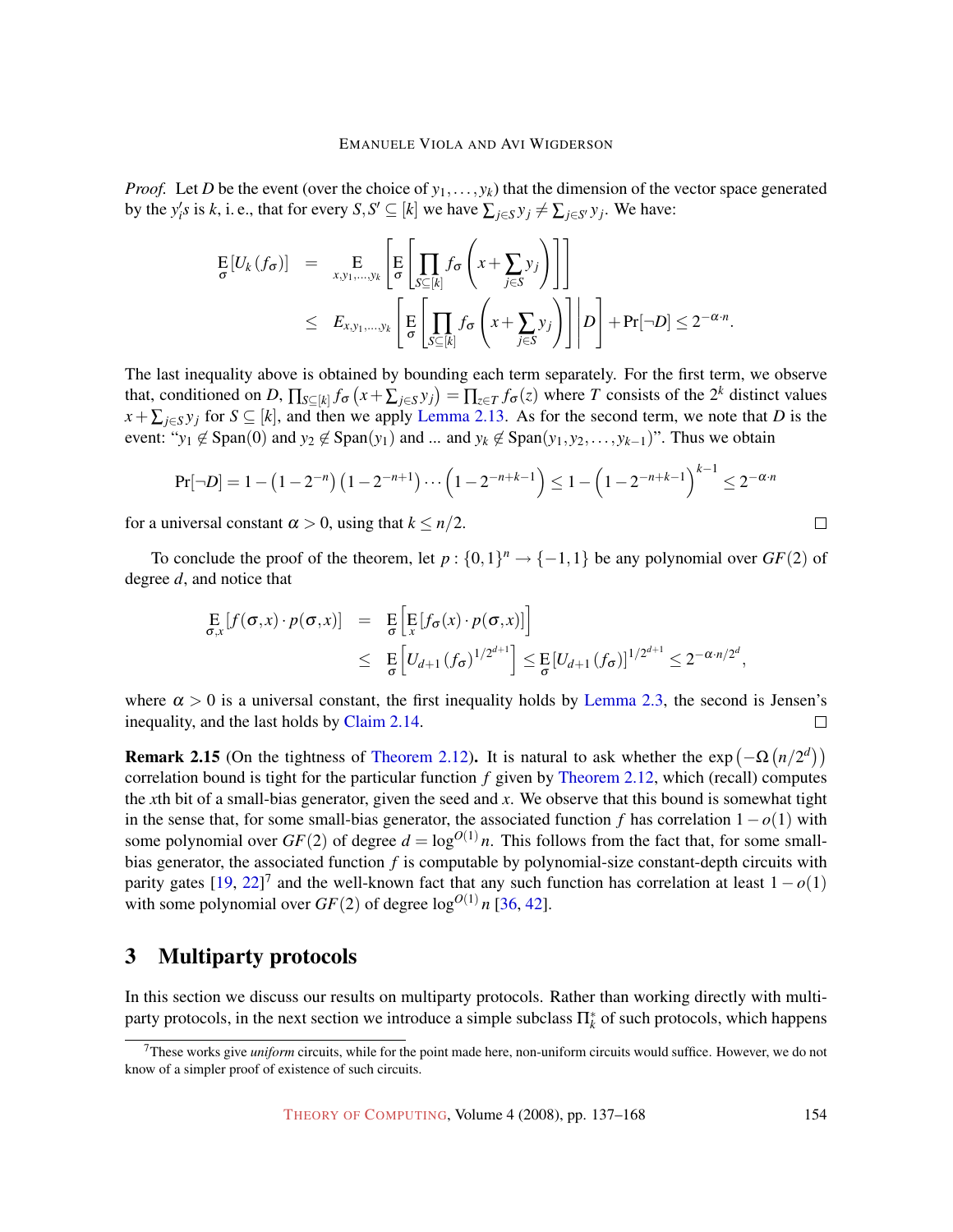to be a linear code. We introduce a norm capturing proximity with this class in a way analogous to what we did with polynomials over *GF*(2). Then in Section [3.2](#page-20-0) [we discuss the general multiparty model, and](#page-20-0) show that it can be reasonably well approximated by simple protocols, and hence the same norm yields an XOR lemma and lower bounds for it as well. (When dealing with linear codes such as  $\Pi_k^*$ , recall that addition modulo 2 becomes multiplication with our  $\{-1,1\}$  notation.)

# <span id="page-18-1"></span>**3.1** *k*-party norm and  $\Pi_k^*$  protocols

In this section we discuss the relationship between the model  $\Pi^*_k$  and the *k*-party norm, both of which are defined next, and then we prove an XOR lemma for  $\Pi_k^*$ .

<span id="page-18-2"></span>**Definition 3.1** (The model  $\Pi_k^*$ ). We say that a function  $g_j: D^k \to \{-1,1\}$  is *cylindrical in dimension j* if it does not depend on the *j*th coordinate. The class  $\Pi_k^*$  consists of the functions  $f: D^k \to \{-1,1\}$ that are products of cylindrical functions over all dimensions. Equivalently,  $\Pi_k^*$  is the class of functions  $f: D^k \to \{-1,1\}$  such that  $f(x_1,...,x_k) = \prod_{j\leq k} g_j(x_1,...,x_k)$  for some functions  $g_1,...,g_k$  such that  $g_j$ does not depend on the input *x<sup>j</sup>* .

This definition is motivated by the concept of "cylinder intersections" introduced by Babai, Nisan, and Szegedy.

<span id="page-18-3"></span>**Definition 3.2** (Cylinder intersection [\[5\]](#page-28-1)). A subset of  $D<sup>k</sup>$  is called a *cylinder* in dimension *j* if its characteristic function is cylindrical in dimension *j*. A subset of *D k* is a *cylinder intersection* if it is the intersection of cylinders in all dimensions.

It is not hard to see that the model  $\prod_{k=1}^{k}$  above is a linear code. We now define the *k*-party norm (recall Notation [2.1\). This norm is implicit in \[5\] and explicit in \[9,](#page-9-3) [35\]](#page-30-9). As we will see (cf. [Remark](#page-23-0) [3.12\)](#page-23-0), this quantity is closely related to the discrepancy over the family of cylinder intersections, the central concept studied in [\[5\]](#page-28-1) (cf. [\[26\]](#page-29-7)). The discrepancy of a function  $f: D^k \to \{-1,1\}$  is

$$
\max_{S} |E_x[f(x)|x \in S]| \cdot \Pr[x \in S],
$$

where the maximum is over all cylinder intersections *S*.

<span id="page-18-4"></span>**Definition 3.3** (*k*-party norm). Let  $f: D^k \to \mathbb{C}$  be a function. The *k*-party norm of f is defined as

$$
R_k(f) := \mathop{\mathbf{E}}_{\substack{x_1^0, x_2^0, \ldots, x_k^0 \in D \\ x_1^1, x_2^1, \ldots, x_k^1 \in D}} \left[ \prod_{\varepsilon_1, \ldots, \varepsilon_k \in \{0, 1\}} f\left(x_1^{\varepsilon_1}, x_2^{\varepsilon_2}, \ldots, x_k^{\varepsilon_k}\right) \frac{\sum_{j \leq k} \varepsilon_j}{\varepsilon_j} \right].
$$

Similarly to Section [2,](#page-9-1) the norm  $R_k(f)$  [can be seen as computing random short "parity checks" of](#page-9-1) the linear code  $\Pi_k^*$ . For a Boolean function, the above expectation equals the probability that a random parity check succeeds, minus the probability that it fails. It can be shown that a function *f* belongs to the class (which is a linear code)  $\Pi_k^*$  if and only if every parity check is 1, in which case the norm is 1 as well. So the norm being 1 captures membership in the class. Now we turn to study how smaller values of the norm capture proximity to (or correlation with) the class.

<span id="page-18-0"></span>First, we have the following lemma that shows that the norm bounds the correlation with  $\prod_{k=1}^{*}$  from above. The same lemma (for real-valued functions) is implicit in [\[9,](#page-28-7) [35\]](#page-30-9).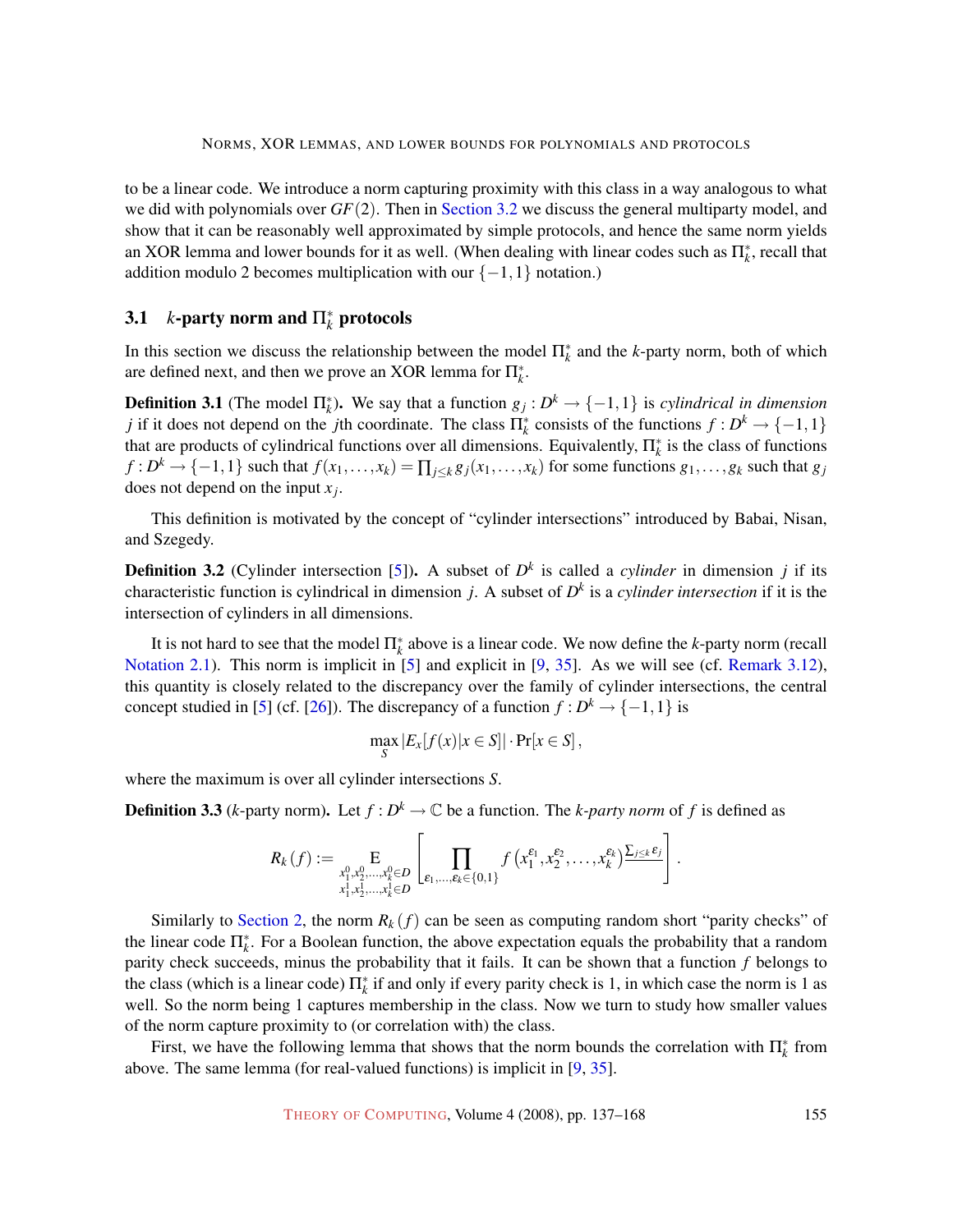**Lemma 3.4** ([\[9,](#page-28-7) [35\]](#page-30-9)). For every function  $f : D^k \to \mathbb{C}$ ,  $Cor(f, \Pi^*_k) \leq R_k(f)^{1/2^k}$ .

<span id="page-19-0"></span>The proof of Lemma [3.4](#page-18-0) [is very similar to that of](#page-18-0) Lemma [2.3, and makes use of the following lemma.](#page-18-0) **Lemma 3.5** ([\[9,](#page-28-7) [35\]](#page-30-9)). For any function  $f : D^k \to \mathbb{C}$ ,  $|E_{x \in D^k}[f(x)]| \le R(f)^{1/2^k}$ . *Proof of [Lemma](#page-19-0) [3.5.](#page-19-0)* We have:

$$
R_{k}(f) = \sum_{\substack{x_{1}^{0},...,x_{k-1}^{0}\in D \\ x_{1}^{1},...,x_{k-1}^{1}\in D}} \left[ \prod_{\substack{x_{k}^{0} \\ x_{k}^{1}}} \prod_{\substack{(\mathbf{x}_{1}^{e_{1}},...,\mathbf{x}_{k-1}^{e_{k-1}}\in\{0,1\} \\ x_{k}^{1},...,x_{k-1}^{e_{k-1}}\in D}} f(x_{1}^{e_{1}},...,x_{k-1}^{e_{k-1}},x_{k}) \frac{\sum_{\ell\leq k}\varepsilon_{\ell}}{\varepsilon_{\ell}},f(x_{1}^{e_{1}},...,x_{k-1}^{e_{k-1}},x_{k}) \frac{1+\sum_{\ell\leq k}\varepsilon_{\ell}}{\varepsilon_{\ell}} \right]
$$
\n
$$
= E_{x_{1}^{0},...,x_{k-1}^{0}\in D} \left[ \prod_{x_{k}^{e}\in D} \prod_{\substack{\varepsilon_{k}^{e}\in D}} \prod_{\substack{\varepsilon_{k}^{e}\in D}} f(x_{1}^{e_{1}},...,x_{k-1}^{e_{k-1}},x_{k}) \frac{\sum_{\ell\leq k}\varepsilon_{\ell}}{\varepsilon_{\ell}} \right]
$$
\n
$$
= \sum_{\substack{x_{1}^{0},...,x_{k-1}^{0}\in D \\ x_{1}^{1},...,x_{k-1}^{1}\in D}} \left[ \prod_{x_{k}^{e}\in D} \prod_{\substack{\varepsilon_{k}^{e}\in D}} \prod_{\substack{\varepsilon_{k}^{e}\in D \\ \varepsilon_{1},...,\varepsilon_{k-1}\in\{0,1\} }} f(x_{1}^{e_{1}},...,x_{k-1}^{e_{k-1}},x_{k}) \frac{\sum_{\ell\leq k}\varepsilon_{\ell}}{\varepsilon_{\ell}} \right] \bigg|^{2}
$$
\n
$$
\geq \left| \prod_{x_{1}^{0},...,x_{k-1}^{0}\in D} \prod_{x_{k}^{1},...,x_{k-1}^{1}\in D} \prod_{\substack{\varepsilon_{k}^{e}\in D \\ x_{1}^{1},...,x_{k-1}^{1}\in D}} f(x_{1}^{e_{1}},...,x_{k-1}^{e_{k-1}},x_{k}) \frac{\sum_{\ell\leq k}\varepsilon_{\ell}}{\varepsilon_{
$$

Repeating the above argument *k* times one obtains the lemma.

*Proof of [Lemma](#page-18-0) [3.4.](#page-18-0)* We have

<span id="page-19-1"></span>
$$
Cor(f, \Pi_k^*) = \max_{g \in \Pi_k^*, g: D^k \to \{-1, 1\}} \left| \mathop{\mathbb{E}}_{x \in D^k} [(f \cdot g)(x)] \right| \le R_k (f \cdot g)^{1/2^k}
$$
(3.1)

$$
= R_k(f)^{1/2^k}, \t\t(3.2)
$$

where Inequality [\(3.1\)](#page-19-1) holds by Lemma [3.5, and Equation \(3.2\) is justified as follows. Recall from](#page-19-0) Definition [3.1](#page-18-2) that  $g = g_1 \cdot g_2 \cdots g_k$ , where each  $g_j$  [is a cylindrical function in dimension](#page-18-2) *j*, i. e., does not depend on the *j*th coordinate. It is enough to prove Equation [\(3.2\)](#page-19-1) for every such *g<sup>j</sup>* (since *f* is arbitrary). We prove it for  $g_k$  without loss of generality. Note that for every fixed  $x_1^0, x_2^0, \ldots, x_k^0, x_1^1, x_2^1, \ldots, x_k^1$ , we have

$$
\prod_{\varepsilon_1,\dots,\varepsilon_k \in \{0,1\}} (f \cdot g_k) \left( x_1^{\varepsilon_1}, x_2^{\varepsilon_2}, \dots, x_k^{\varepsilon_k} \right) \frac{\sum_{j \le k} \varepsilon_j}{\sum_{j \le k} \varepsilon_j}
$$
\n
$$
= \prod_{\varepsilon_1,\dots,\varepsilon_{k-1}} \left( g_k \left( x_1^{\varepsilon_1}, x_2^{\varepsilon_2}, \dots, x_{k-1}^{\varepsilon_{k-1}}, 0 \right)^2 \cdot \prod_{\varepsilon_k} f \left( x_1^{\varepsilon_1}, x_2^{\varepsilon_2}, \dots, x_k^{\varepsilon_k} \right) \frac{\sum_{j \le k} \varepsilon_j}{\sum_{j \le k} \varepsilon_j} \right)
$$
\n
$$
= \prod_{\varepsilon_1,\dots,\varepsilon_k} f \left( x_1^{\varepsilon_1}, x_2^{\varepsilon_2}, \dots, x_k^{\varepsilon_k} \right) \frac{\sum_{j \le k} \varepsilon_j}{\sum_{j \le k} \varepsilon_j},
$$

THEORY OF C[OMPUTING](http://dx.doi.org/10.4086/toc), Volume 4 (2008), pp. 137-168 156

$$
\qquad \qquad \Box
$$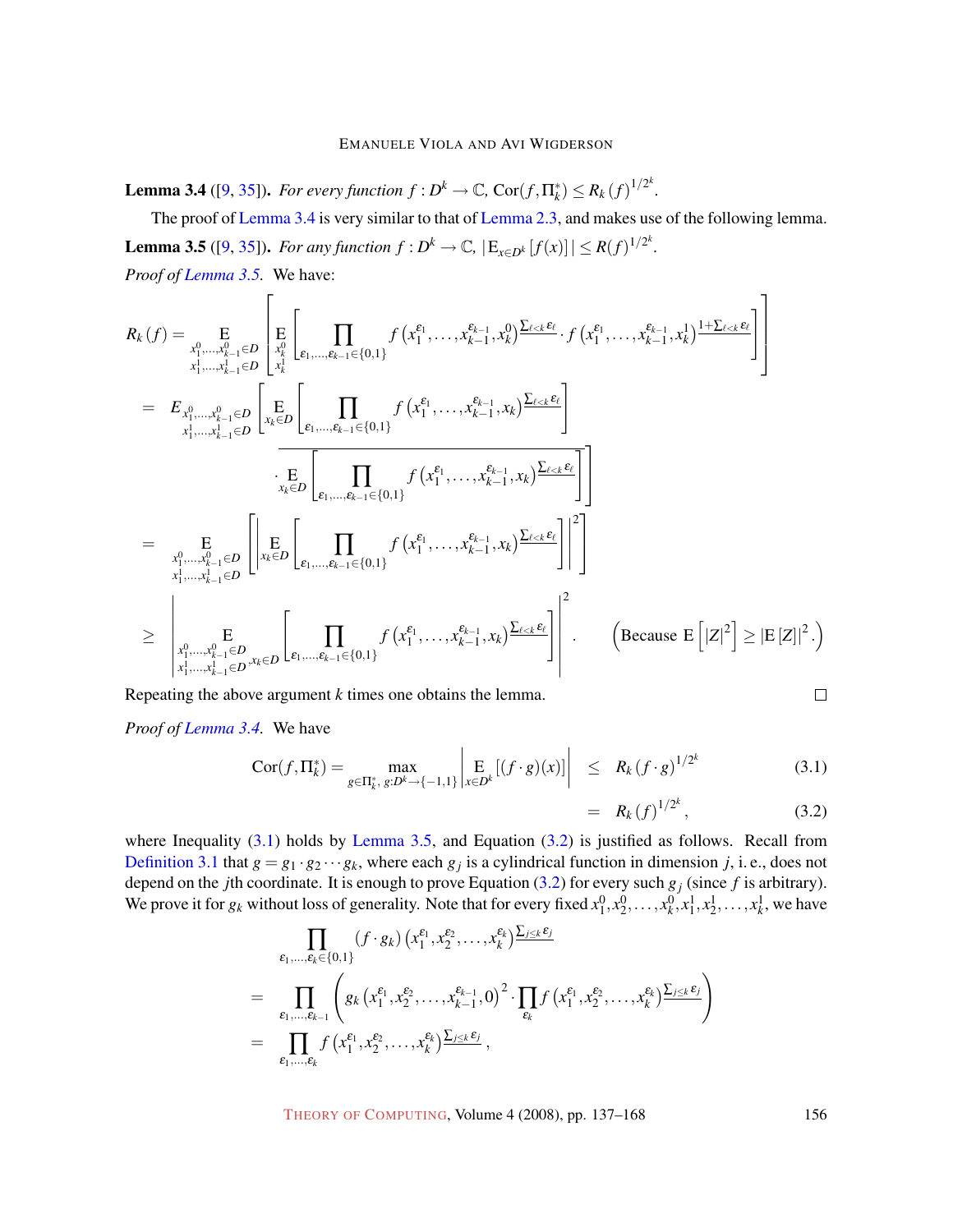using  $g_k^2$  ≡ 1 because  $g_k$  takes values in {−1,1}.

We now state and prove a new lemma that shows that the *k*-party norm also bounds from below the correlation. We note that in this model we have a much tighter connection between norm and correlation than for polynomials over *GF*(2): here we have positive correlation as soon as the norm is positive, whereas for polynomials over *GF*(2) we needed the norm to be very close to 1 to infer positive correlation (a notable exception is the result in Lemma [2.6](#page-11-2) [which gives a tighter connection for the](#page-11-2) special case of quadratic polynomials).

<span id="page-20-2"></span>**Lemma 3.6.** *For every function*  $f : D^k \to \{-1,1\}$ ,  $Cor(f, \Pi^*_k) \ge R_k(f)$ .

*Proof.* For  $x_1^1, x_2^1, \ldots, x_k^1 \in D$ , consider the function  $g_{x_1^1, \ldots, x_k^1} : D^k \to \{-1, 1\}$  defined as

$$
g_{x_1^1,\ldots,x_k^1}(x_1^0,\ldots,x_k^0) := \prod_{(\varepsilon_1,\ldots,\varepsilon_k) \in \{0,1\}^k \setminus 0^k} f(x_1^{\varepsilon_1},\ldots,x_k^{\varepsilon_k}) \; .
$$

Now observe that

$$
\underset{x_1^1,\ldots,x_k^1}{\mathbf{E}}\left[\underset{x_1^0,\ldots,x_k^0}{\mathbf{E}}\left[f(x_1^0,\ldots,x_k^0)\cdot g_{x_1^1,\ldots,x_k^1}(x_1^0,\ldots,x_k^0)\right]\right] = R_k(f) .
$$

Therefore we can fix a particular function  $g = g_{x_1^1,...,x_k^1}$  such that  $E_{x \in D^k}[f(x) \cdot g(x)] \ge R_k(f)$ .

To conclude the proof, note that *g* is in  $\Pi^*_k$  because  $g(x_1^0, \ldots, x_k^0)$  is the product of factors none of which depends on all the variables  $x_j^0$ .  $\Box$ 

Next, we state the important observation that the norm is multiplicative for functions over disjoint sets of input variables (cf., [\[9\]](#page-28-7)).

<span id="page-20-1"></span>**Fact 3.7.** For functions 
$$
f: D^k \to \mathbb{C}
$$
 and  $f' : (D')^k \to \mathbb{C}$ , define the function  $(f \cdot f') : (D \times D')^k \to \mathbb{C}$  by  $(f \cdot f')((x_1, x_1'), (x_2, x_2'), \ldots, (x_k, x_k')) := f(x_1, x_2, \ldots, x_k) \cdot f'(x_1', x_2', \ldots, x_k').$ 

Then  $R_k(f \cdot f') = R_k(f) \cdot R_k(f')$ .

Using the above results and arguing as for Theorem [1.2](#page-3-0) [one can prove the following XOR lemma](#page-3-0) for  $\Pi_k^*$ .

**Theorem 3.8** (XOR lemma for  $\Pi_k^*$ ). Let  $f: D^k \to \{-1,1\}$  be a function such that  $\text{Cor}\left(f,\Pi_k^*\right) \leq \varepsilon$ . Then  $\operatorname{Cor} (f^{\times m}, \Pi^*_k) \leq \varepsilon^{m/2^k}.$ 

# <span id="page-20-0"></span>3.2 Back to multiparty protocols

In this section we use the results from Section [3.1](#page-18-1) [to obtain an XOR lemma for multiparty protocols.](#page-18-1) Let us first recall the model of multiparty protocols. In the *multiparty communication model* there are *k* parties, each having unlimited computational power, who wish to collaboratively compute a certain function. The input bits to the function are partitioned into *k* blocks, and the *i*th party knows all the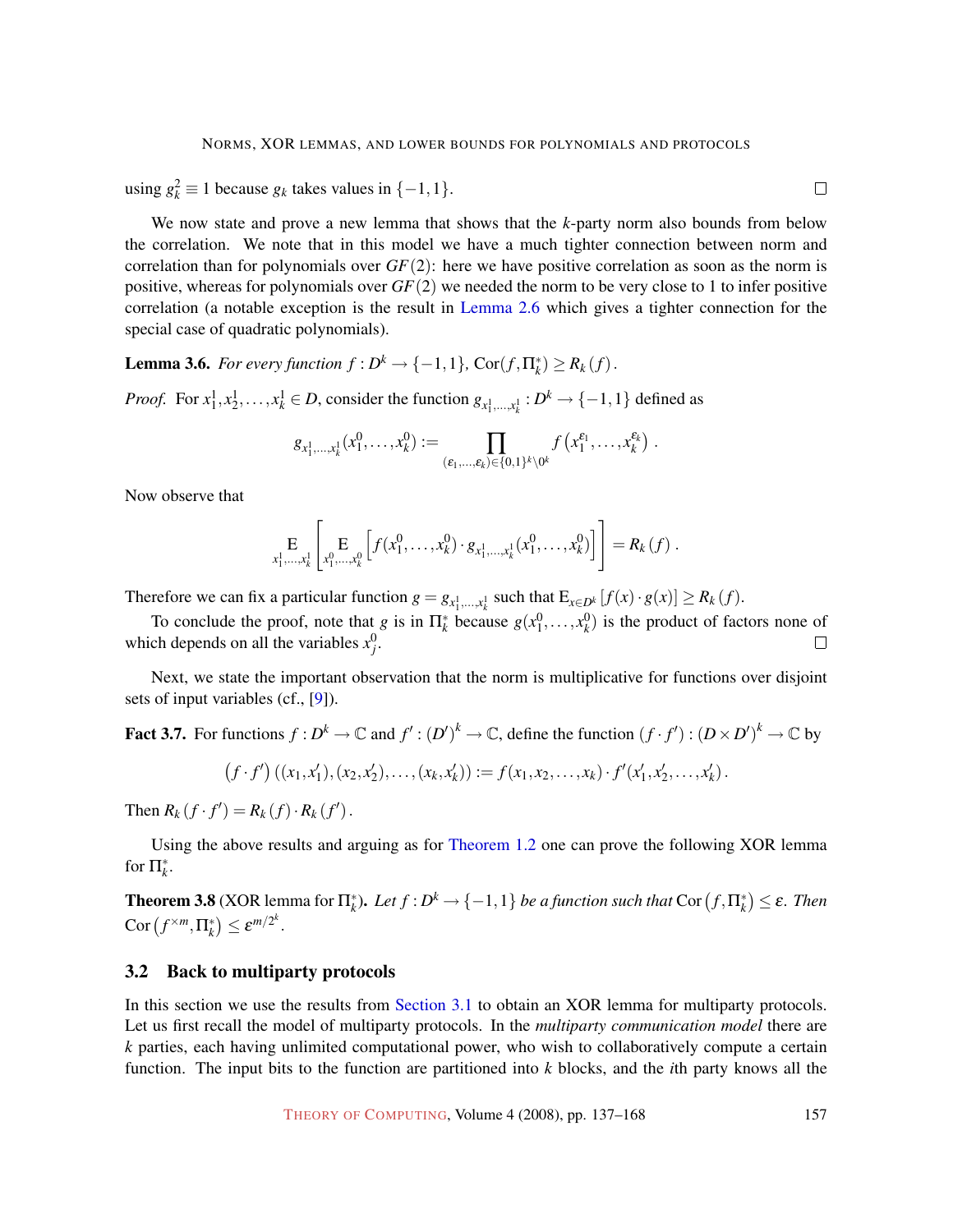input bits except those corresponding to the *i*th block in the partition. The communication between the parties is by "writing on a blackboard" (broadcast): any bit sent by any party is seen by all the others. The parties exchange messages according to a fixed protocol. For each possible sequence of bits that is written on the board so far, the protocol specifies whether the run is over (as a function of the bits on the board), or else which party writes next (as a function of the bits on the board) and what the party writes (as a function of the bits on the board and the partial input seen by that party). The last bit written on the board is the output of the protocol, a value in  $\{-1,1\}$ . The cost measure of interest is the number of bits *c* exchanged by the parties. (For background, see the monograph by Kushilevitz and Nisan [\[26\]](#page-29-7).)

A *c-bit k-party protocol* is a protocol between *k* parties that prescribes the exchange of at most *c* bits on any input. For a domain *D*, we denote by  $\Pi_{k,c}$  the class of functions  $\pi : D^k \to \{-1,1\}$  computable by *c*-bit *k*-party protocols.

We observe that the model  $\Pi_k^*$  can be seen as a special case of *k*-party *k*-bit protocols. Specifically, any function in  $\prod_{k=1}^{k}$  can be computed by a simultaneous protocol (see, e.g., [\[3,](#page-27-3) [26\]](#page-29-7)) where each party sends one bit independently from the others, and the output of the protocols is the XOR of these *k* bits (which, in our {−1,1} domain, is the product); the bit sent by the *i*th party is the value of the function  $g_i$  in Definition [3.1. The next lemma shows that in fact the general](#page-18-2) *c*-bit model is only stronger than  $\Pi_k^*$ by a factor of 2*<sup>c</sup>* . The same result (for real-valued functions) is implicit in [\[9,](#page-28-7) [35\]](#page-30-9) where it is proved by bounding the discrepancy over cylinder intersections. We give a direct proof of the lemma.

<span id="page-21-0"></span>**Lemma 3.9** ([\[9,](#page-28-7) [35\]](#page-30-9)). *For every function*  $f : D^k \to \mathbb{C}$ ,  $Cor(f, \Pi_{k,c}) \leq 2^c \cdot Cor(f, \Pi_k^*)$ .

The proof of Lemma [3.9](#page-21-0) [makes use of the following lemma.](#page-21-0)

<span id="page-21-1"></span>**Lemma 3.10** ([\[5\]](#page-28-1), see also Lemma 6.10 in [\[26\]](#page-29-7)). Let  $\pi$  :  $D^k \to \{-1,1\}$  be a function computable by a cbit k-party protocol. There exists a partition of  $D^k$  into  $2^c$  cylinder intersections (see  $D$ ef. [3.2\)](#page-18-3)  $\Gamma_1,\ldots,\Gamma_{2^c}$ *such that*  $\pi$  *is constant over each*  $\Gamma_{\ell}$ *.* 

*Proof of [Lemma](#page-21-0)* [3.9.](#page-21-0) Let  $\pi$  be a function computed by a *c*-bit *k*-party protocol, and let  $\Gamma_1, \ldots, \Gamma_{2^c}$  be the cylinder intersections given in Lemma [3.10. The idea in what follows is to define appropriate](#page-21-1)  $-1/1$ random functions that, via averaging, will help us convert a  $0/1$  (characteristic) function into a  $-1/1$ function. This is beneficial to us because  $\pi$  is naturally written in terms of  $0/1$  functions, but our norms require  $-1/1$  functions. For any  $\ell, j$ , consider the random function  $g_{\ell, j}: D^k \to \{-1, 1\}$  defined as  $g_{\ell, j}(x) := 1$  with probability 1 if  $x \in C_{\ell, j}$ , and  $g_{\ell, j}(x) := 1$  with probability  $1/2$  if  $x \notin C_{\ell, j}$  (and consequently  $g_{\ell, j}(x) := -1$  also with probability  $1/2$  if  $x \notin C_{\ell, j}$ ). Now observe that for every  $\ell \leq 2^c$  and every  $x \in (\{0,1\}^n)^k$ , the expectation

$$
\underset{g_{\ell,1},\ldots,g_{\ell,k}}{\mathrm{E}}\left[g_{\ell,1}(x)\cdot g_{\ell,2}(x)\cdots g_{\ell,k}(x)\right]=\underset{j\leq k}{\prod}\underset{g_{\ell,j}}{\mathrm{E}}\left[g_{\ell,j}(x)\right]
$$

equals 1 if  $x \in \Gamma_\ell = C_{\ell,1} \cap \ldots \cap C_{\ell,k}$ , and 0 otherwise. Therefore, denoting by  $v(\ell) \in \{-1,1\}$  the value of  $\pi$  on inputs in (the cylinder intersection)  $\Gamma_{\ell}$ , we can write

$$
\pi(x) = \sum_{\ell \leq 2^c} \nu(\ell) \cdot \underset{g_{\ell,1},\ldots,g_{\ell,k}}{\mathrm{E}} \left[ \underset{j \leq k}{\prod} g_{\ell,j}(x) \right].
$$

THEORY OF C[OMPUTING](http://dx.doi.org/10.4086/toc), Volume 4 (2008), pp. 137–168 158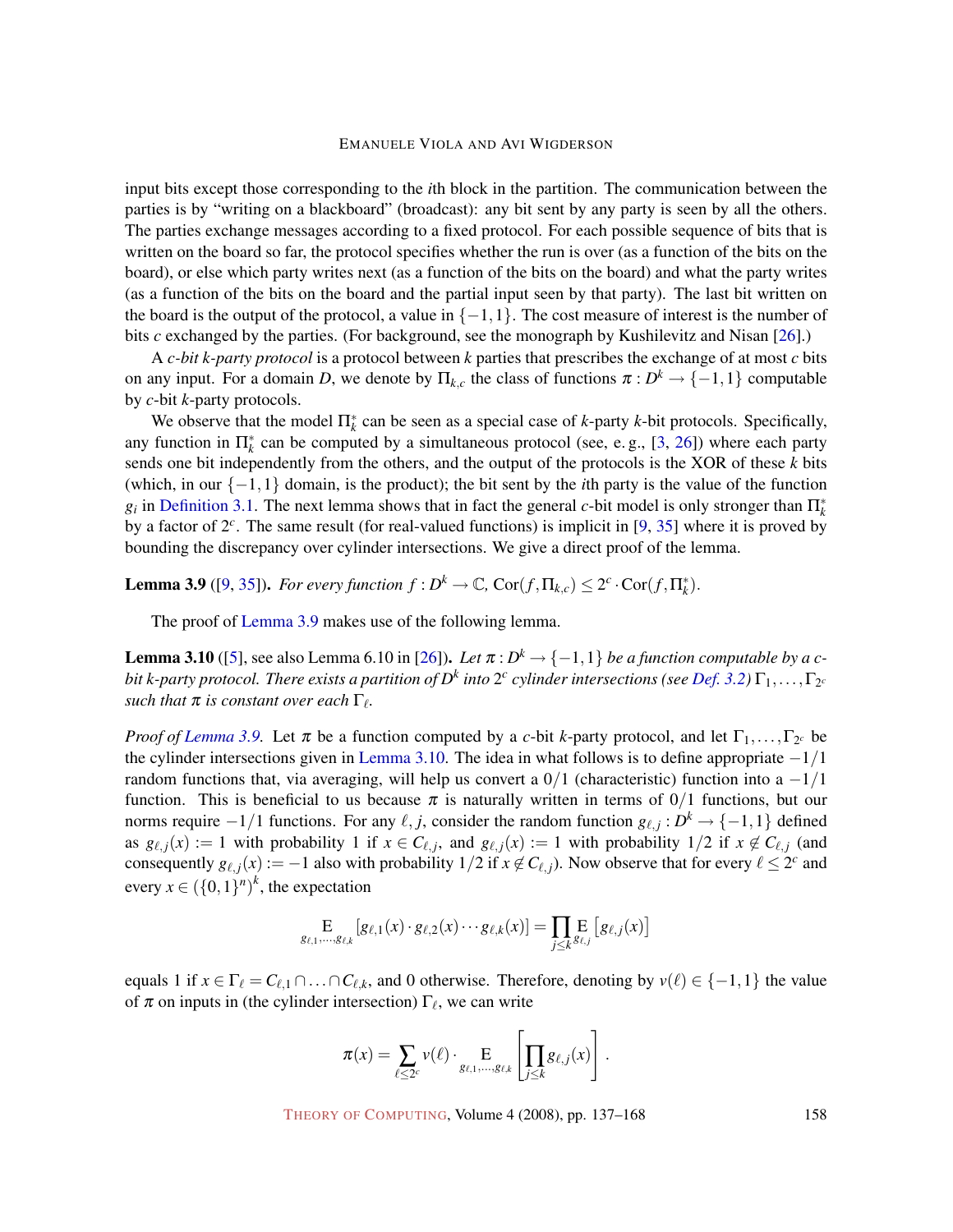We now have, by linearity of expectation,

$$
\mathop{\mathbf{E}}_x[f(x)\cdot \pi(x)] = \mathop{\mathbf{E}}_{g_{\ell,1},\ldots,g_{\ell,k}}\left[\sum_{\ell\leq 2^c} \mathop{\mathbf{E}}_x\left[f(x)\cdot \nu(\ell)\cdot \prod_{j\leq k} g_{\ell,j}(x)\right]\right].
$$

By fixing the random functions  $g_{\ell, j}$  so as to maximize the outermost expectation, we have

$$
Cor(f, \pi) = \left| \mathop{\mathbb{E}}_{x} [f(x) \cdot \pi(x)] \right| \leq 2^{c} \cdot \max_{\ell} \left| \mathop{\mathbb{E}}_{x} \left[ f(x) \cdot v(\ell) \cdot \prod_{j \leq k} g_{\ell, j}(x) \right] \right| \leq 2^{c} \cdot Cor(f, \Pi_{k}^{*}).
$$

In particular, combining Lemmas [3.9](#page-21-0) and [3.4](#page-18-0) we obtain the following corollary.

<span id="page-22-0"></span>**Corollary 3.11** ([\[9,](#page-28-7) [35\]](#page-30-9)). For every function  $f: D^k \to \mathbb{C}$ ,  $Cor(f, \Pi_{k,c}) \leq 2^c \cdot R_k(f)^{1/2^k}$ .

We are now in the position to obtain the following XOR lemma for multiparty communication complexity.

**Theorem [1.3](#page-4-0)** [\(XOR lemma for multiparty protocols, restated\)](#page-4-0). Let  $f : D^k \to \{-1,1\}$  be a function such that  $\mathrm{Cor}(f, \Pi_{k,k}) \leq \varepsilon$ . Then  $\mathrm{Cor}(f^{\times m}, \Pi_{k,c}) \leq 2^c \cdot \varepsilon^{m/2^k}$ .

*Proof.* We have

$$
Cor(f^{\times m}, \Pi_{k,c}) \leq 2^c \cdot R_k \left(f^{\times m}\right)^{1/2^k} = 2^c \cdot R_k \left(f\right)^{m/2^k} \leq 2^c \cdot \varepsilon^{m/2^k},
$$

where the first inequality holds by Corollary [3.11, the next equality by](#page-22-0) Fact [3.7, and the last inequality](#page-22-0) by [Lemma](#page-20-2) [3.6.](#page-20-2)  $\Box$ 

Combining the above XOR lemma with Proposition [1.4](#page-5-0) [we immediately obtain our direct prod](#page-5-0)uct lemma for multiparty communication complexity (Corollary [1.7\). We repeat the statement for the](#page-6-1) reader's convenience.

**Corollary [1.7](#page-6-1)** [\(Direct product lemma for multiparty protocols, restated\)](#page-6-1). Let  $f : D \rightarrow \{-1,1\}$  be a  $\text{function such that } \text{Cor}(f, \Pi_{k,k}) \leq \varepsilon \leq 2^{-(c+1)\cdot 2^k}. \text{ Then } \text{Suc}(f^{(m)}, \Pi_{k,c}) \leq 2^{-\Omega(m)}.$ 

*Proof.* Proposition [1.4](#page-5-0) implies that Suc  $(f^{(m)}, \Pi_{k,c})$  [can bounded from above by Cor](#page-5-0) $(f^{\times m'}, C')$  +  $2^{-\Omega(m)}$ , where  $m' = m/3$  and *C*<sup>'</sup> consists of products of  $m' \{-1,1\}$ -functions from  $\Pi_{k,c}$ . Functions in  $C'$  can be computed using  $m' \cdot c$  communication, simply by computing the  $m'$  corresponding functions in  $\Pi_{k,c}$  one at the time. Therefore, we obtain Suc  $(f^{(m)}, \Pi_{k,c}) \leq \text{Cor} \left(f^{\times m'}, \Pi_{k,m',c}\right) + 2^{-\Omega(m)}$ . By Theorem [1.3,](#page-4-0) we have that  $\text{Cor}\left(f^{\times m'}, \Pi_{k,m',c}\right) \leq 2^{m',c} \cdot \varepsilon^{m'/2^k} \leq 2^{-m'}$ [, which gives the result.](#page-4-0)  $\Box$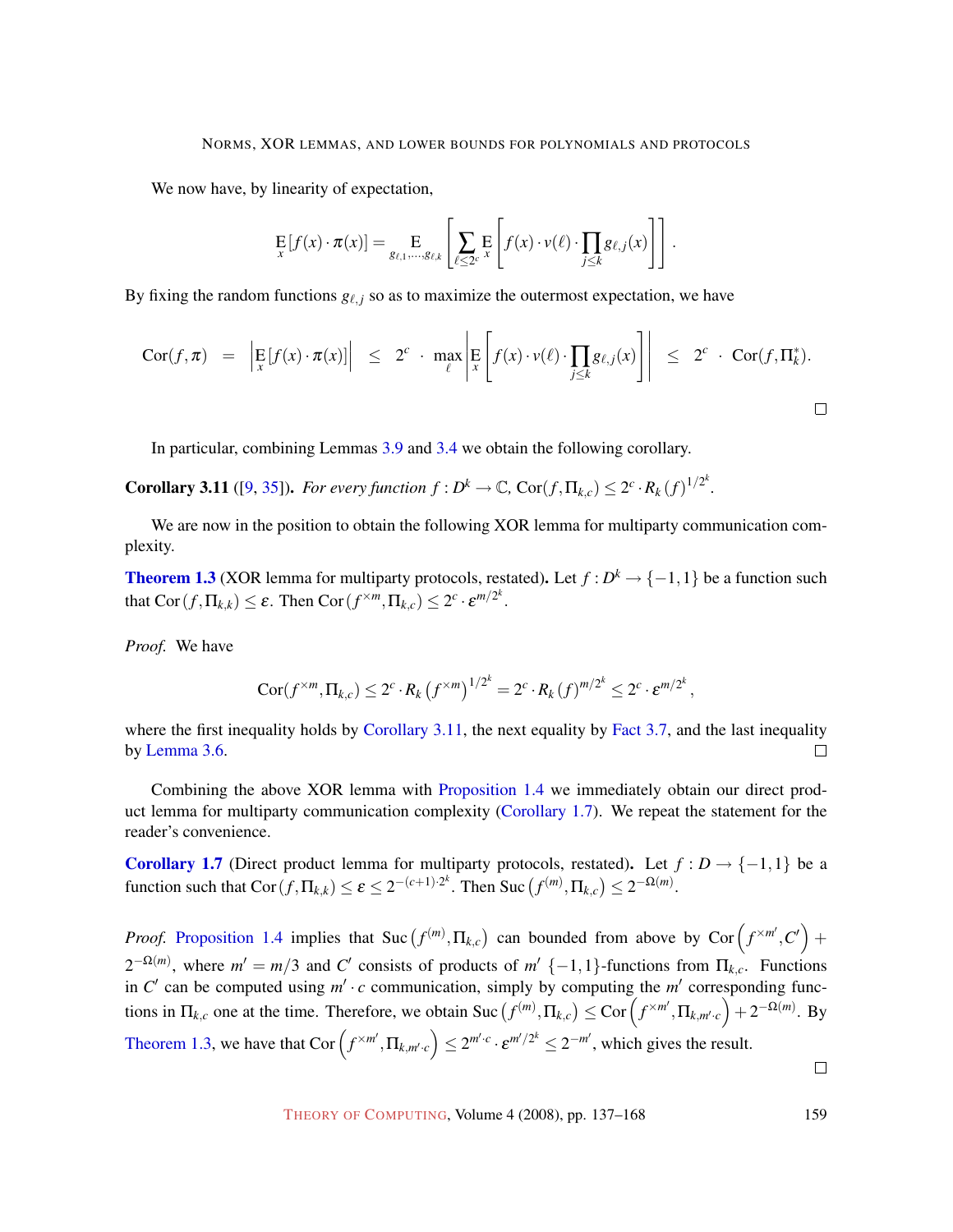We conclude this section with a remark on the relative power of the models discussed so far. The observation of Håstad and Goldmann [[21,](#page-29-8) Proof of Lemma 4] shows that  $\Pi^*_k$  is more powerful than degree- $(k-1)$  polynomials over  $GF(2)$ , while obviously  $\prod_{k=1}^{k}$  is computable by *k*-bit *k*-party protocols. Together with Lemma [3.9](#page-21-0) [we have the following informal picture:](#page-21-0)

$$
P_{k-1} \subseteq \Pi_k^* \subseteq \Pi_{k,k} \subseteq \Pi_{k,c} \subseteq 2^c \cdot \Pi_k^*.
$$

(The first two inclusions above are formally true, as is the next for  $c \geq k$ , while the last is meant to informally capture Lemma [3.9.\) It would be interesting to have a further upper bound in the above](#page-21-0) sequence in terms of *Pd*, but it is currently unclear to us if a meaningful bound of this sort exists.

#### <span id="page-23-1"></span>3.2.1 The case of two parties

In this section we further discuss XOR lemmas for the interesting special case of *k* = 2 parties. We start by comparing our results with an XOR lemma by Shaltiel [\[39\]](#page-30-8), and then we present a counterexample to the "ideal" setting of parameters of the XOR lemma, i. e., going from correlation  $\varepsilon$  to correlation  $\varepsilon^m$ .

For  $k = 2$ , the notion of "cylinder intersections" (Definition [3.2\) simplifies to "rectangles," i. e., sets](#page-18-3) of the form  $R = A \times B$  for some  $A, B \subseteq \{0, 1\}^n$ .

<span id="page-23-0"></span>**Remark 3.12** (Comparison with the XOR lemma by Shaltiel [\[39\]](#page-30-8)). For  $k = 2$  parties, Shaltiel proves an XOR lemma which (up to different constants) has the same conclusion as ours (Theorem [1.3\) but starts](#page-4-0) from the assumption that the original function *f* has bounded *discrepancy* over rectangles (as opposed to bounded correlation with 2-bit protocols in our result). Recall that the discrepancy of a function  $f: D \times D \rightarrow \{-1,1\}$  is defined as the maximum, over all rectangles *R*, of

$$
\left|\mathop{\mathbf{E}}_{x,y}[f(x,y)|(x,y)\in R]\right|\cdot\Pr[(x,y)\in R].
$$

Shaltiel suggests that the requirement that the discrepancy of *f* is small is stronger than the requirement that the correlation of *f* with low-communication protocols is small. However, the discrepancy of *f* in fact equals the maximum correlation of *f* with 2-bit protocols (up to a constant factor). To see this, first note that there is always a 2-bit protocol that achieves correlation which is the discrepancy of *f* . Specifically, let *R* be the rectangle that maximizes the discrepancy, and consider the protocol where Alice and Bob send two bits to the referee to identify whether  $(x, y) \in R$ , and then the referee decides according to the bias of *f* if  $(x, y) \in R$ , and chooses a random bit otherwise. The correlation of this protocol is exactly the discrepancy of *f* . (Although the protocol we just defined is randomized, one can obtain a deterministic protocol at least as good by fixing a choice of the random bits that maximizes the correlation.) The converse, i. e., that the discrepancy is an upper bound on the correlation with 2-bit protocols, is standard and can be found, e.g., in the proof of Lemma 2.2 in [\[5\]](#page-28-1). Thus, for  $k = 2$ , our XOR lemma (Theorem [1.3\) can be seen as an alternative proof of the XOR lemma by Shaltiel.](#page-4-0)

It is natural to ask whether the parameters of our XOR lemma (Theorem [1.3\) are the best possible.](#page-4-0) In particular, we would like to know whether the 2*<sup>c</sup>* factor can be eliminated. Although we do not know the answer to this question, we can show a counterexample to the "ideal" setting of parameters, i. e., going from correlation  $\varepsilon$  to correlation  $\varepsilon^m$ , for  $k = 2$  parties communicating  $c = 2$  bits. In the rest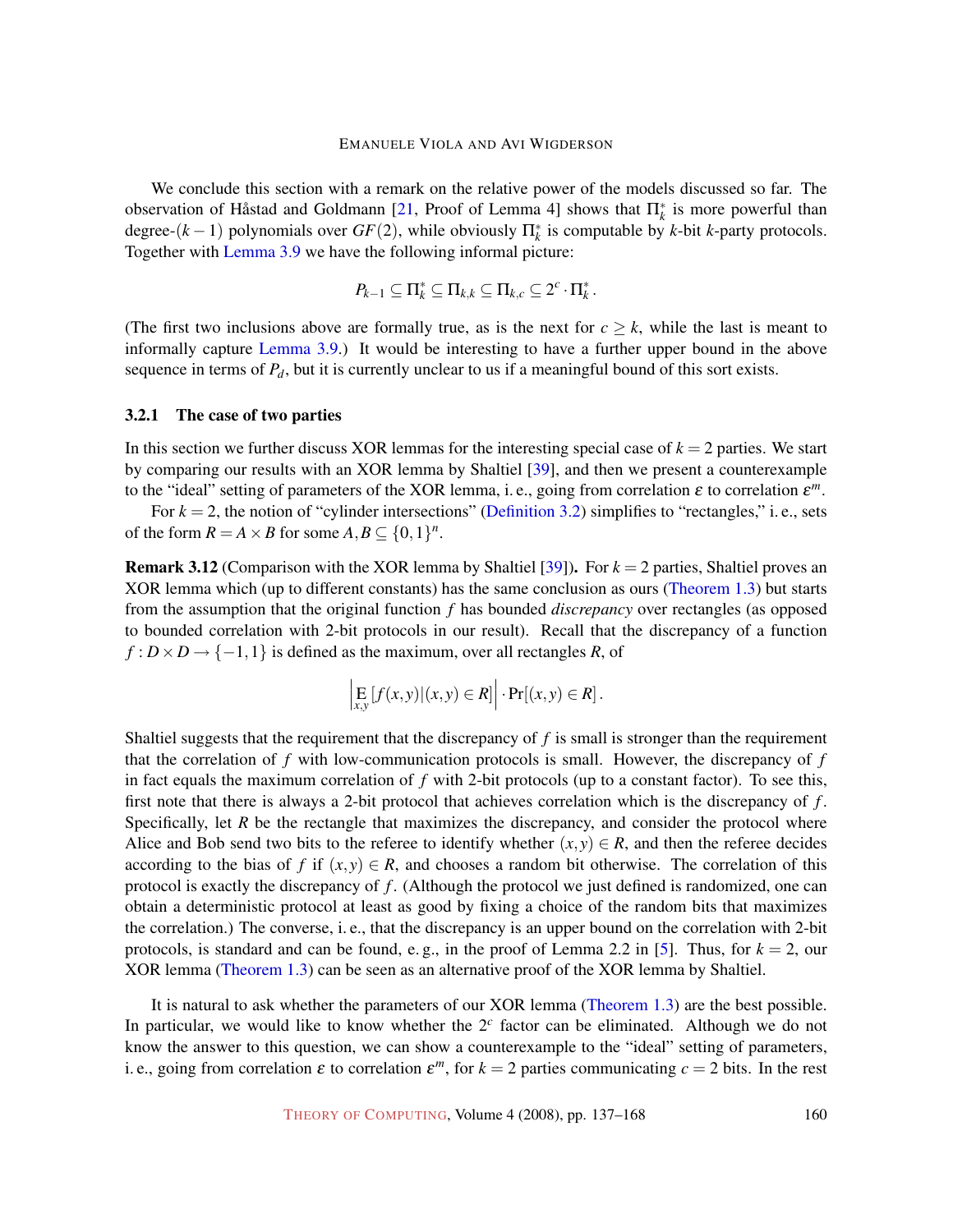of this section we describe this counterexample. First we exhibit a counterexample over the domain  $D := \{0, 1, 2\}$ , which was found via brute-force search, then we observe that one can extend it to a counterexample over  $D := \{0, 1\}^n$ .

<span id="page-24-0"></span>**Claim 3.13.** Let  $D := \{0, 1, 2\}$ , and consider the function  $f : D^2 \to \{-1, 1\}$  defined as  $f(x, y) := 1$  if *and only if*  $x = y$ .

- *1.*  $\text{Cor}(f, \Pi_{2,2}) \leq 5/9$ .  $|E_{x,y}[f(x,y) \cdot \pi(x,y)|] \leq 5/9$ .
- 2.  $\text{Cor}(f^{\times 2}, \Pi_{2,2}) \geq 33/81 > (5/9)^2$ .

<span id="page-24-1"></span>Remark 3.14 (Comparison with the counterexample by Shaltiel [\[39\]](#page-30-8)). Shaltiel shows that the XOR lemma for 2-party protocols is false in a strong sense *if one allows for communication*  $c' = m \cdot c$  to compute *m* copies of the function. Our result (Claim [3.13\) shows that even for the "minimal choice"](#page-24-0)  $c' = c$  some loss occurs (with respect to the "ideal" correlation bound of  $\varepsilon^m$ ).

We now present the proof of Claim [3.13. Although the proof involves a certain amount of calculation,](#page-24-0) it is perhaps instructive to observe how a 2-bit protocol can correlate with  $f^{\times 2}$  in the various cases.

*Proof.* It is easy to check that  $5/9$  is the best correlation of 2-bit protocols with f.

For the second claim, consider the protocol  $\pi(x, x', y, y') := f(x, x') \cdot f(y, y')$ . Note that this is indeed a 2-bit protocol. Let us compute the probability, over the choice of  $x$ , $x$ <sup>'</sup>, $y$ , $y$ <sup>'</sup>, of the event

$$
\mathcal{E} := \pi(x, x', y, y') = f(x, y) \cdot f(x', y').
$$

Note that, by definition,  $\mathcal E$  holds exactly when  $f(x, x') \cdot f(y, y') \cdot f(x, y) \cdot f(x', y') = 1$ .

Let us condition on the event that  $x = x'$  and  $y = y'$ , which happens with probability  $(1/3) \cdot (1/3)$ . We have  $f(x, x') \cdot f(y, y') \cdot f(x, y) \cdot f(x', y') = 1 \cdot 1 \cdot f(x, y) \cdot f(x, y) = 1$ . Thus,  $Pr[\mathcal{E}|x = x' \land y = y'] = 1$ .

Let us condition on the event that  $x \neq x'$  and  $y \neq y'$ , which happens with probability  $(2/3) \cdot (2/3)$ . In this case we have

$$
f(x,x') \cdot f(y,y') \cdot f(x,y) \cdot f(x',y') = -1 \cdot -1 \cdot f(x,y) \cdot f(x+b,y+b') = f(x,y) \cdot f(x+b,y+b'),
$$

where *b* and *b*<sup> $\prime$ </sup> are uniform and independent in  $\{1, 2\}$ , and the sum is modulo 3. Thus we are interested in the probability that  $f(x, y) = f(x + b, y + b')$  over random  $x, y, b, b'$ . Let us now further condition on  $f(x, y) = 1$  and  $f(x + b, y + b') = 1$  if and only if  $b = b'$  which happens with probability 1/2 over the choice of the *b*'s. Let us now condition on  $x \neq y$ , and let us assume in particular that  $y = x + 1$ (the case  $y = x + 2$  is analogous). Then  $f(x, x + 1) = -1$  and  $f(x + b, x + 1 + b') = -1$  if and only if  $b \neq 1+b'$  which happens with probability 3/4 over the choice of the *b*'s. Thus,

$$
Pr[\mathcal{E} \mid x \neq x' \land y \neq y'] = (1/3)(1/2) + (2/3)(3/4) = 1/6 + 1/2 = 2/3.
$$

Let us condition on the event that  $x = x'$  and  $y \neq y'$ , which happens with probability  $(1/3) \cdot (2/3)$ . In this case we have  $f(x,x') \cdot f(y,y') \cdot f(x,y) \cdot f(x',y') = 1 - 1 - f(x,y) \cdot f(x,y+b)$ , where *b* is uniform in {1,2}. Thus we are interested in the probability that  $-f(x, y) = f(x, y + b)$ , which equals the probability that *x* equals either *y* or  $y + b$ , which is 2/3. Thus,

$$
Pr[\mathcal{E}|x = x' \land y \neq y'] = 2/3 \quad \text{and, by symmetry,} \quad Pr[\mathcal{E}|x \neq x' \land y = y'] = 2/3.
$$

THEORY OF C[OMPUTING](http://dx.doi.org/10.4086/toc), Volume 4 (2008), pp. 137–168 161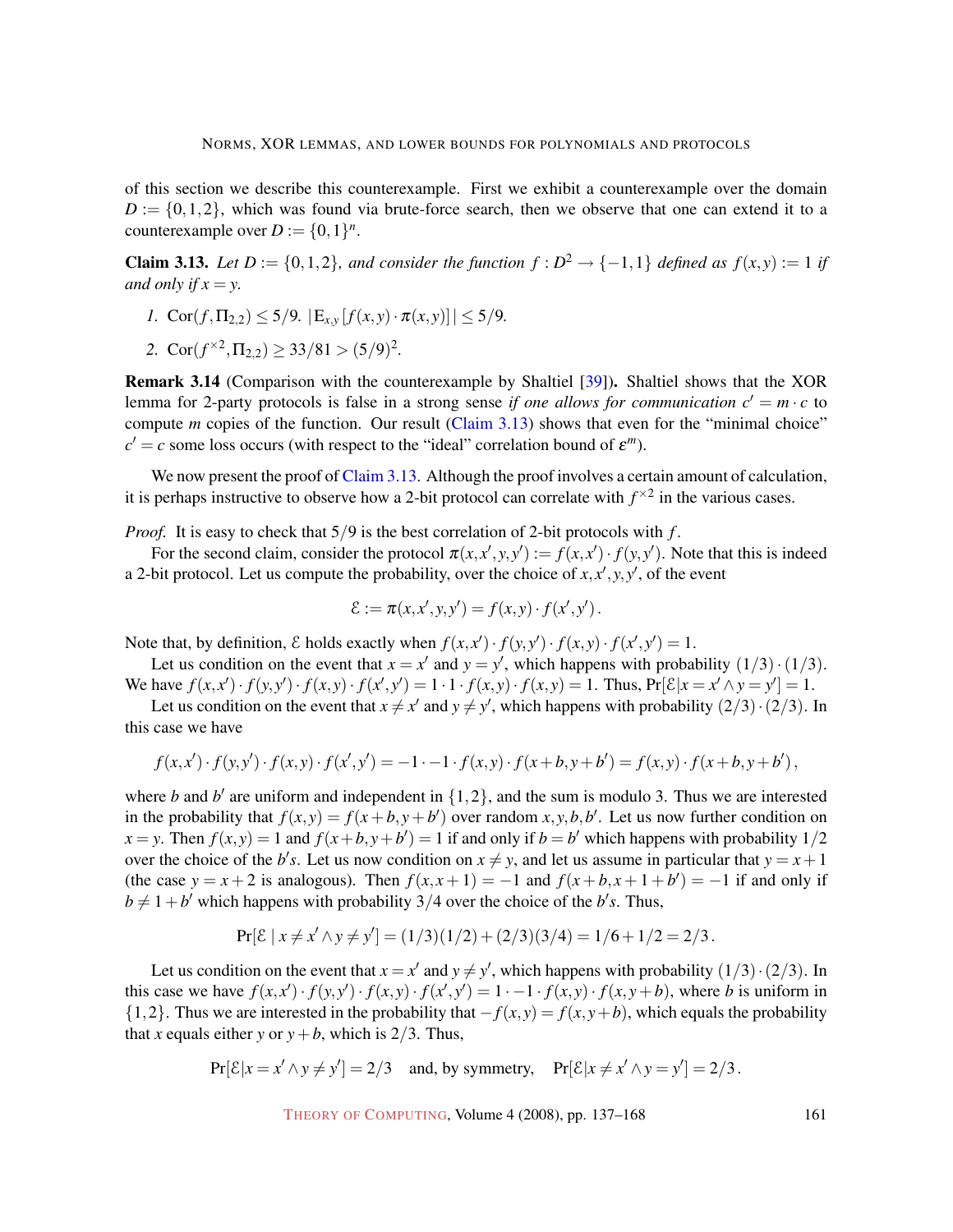Thus

 $Pr[\mathcal{E}] = (1/3)(1/3) \cdot 1 + (2/3)(2/3) \cdot 2/3 + 2 \cdot (1/3)(2/3) \cdot 2/3 = 1/9 + 8/27 + 8/27 = 19/27.$  $\text{Therefore } |E_{x,x',y,y'}[f^{\times 2}(x,x',y,y') \cdot \pi(x,x',y,y')]| = 2 \cdot \Pr[\mathcal{E}] - 1 = (38 - 27)/27 = 11/27 = 33/81.$ 

We now briefly explain how to extend the counterexample in Claim [3.13](#page-24-0) [to a counterexample](#page-24-0) in the domain  $D := \{0,1\}^n$  (for sufficiently large *n*). First, consider any domain of the form  $D =$  $\{0,1,2,\ldots,3a-1\}$  for some integer  $a \ge 1$ . It is not hard to see that one can prove the analogous of Claim [3.13](#page-24-0) [for the function](#page-24-0)  $f : D^2 \to \{-1,1\}$  defined as  $f(x,y) := 1$  if and only if  $x \equiv y \pmod{3}$ . Now, consider a domain of the form  $\{0,1\}^n$ , and let *a* be the biggest integer such that  $3 \cdot a < 2^n$ . Conditioned on the event that the inputs fall in the set  $\{0,\ldots,3a-1\}$ , the above counterexample works. Since this event happens with probability approaching 1 (when *n* grows), the result over the domain  $D := \{0,1\}^n$ follows.

## <span id="page-25-0"></span>3.2.2 The XOR lemma for games is false

In this section we argue that the XOR lemma for games is false. In a single-prover *game*, a verifier chooses a question *x* according to a publicly known distribution, and sends it to the prover. The prover then responds by  $a(x)$ , and wins if a publicly known predicate  $V(x, a)$  accepts. We are interested in the value of a game, which is the maximum, over all provers, of the probability that the prover wins. For our result it is enough to consider single-prover games, but it will be clear that similar examples exist for any number of provers.

For a game *G* with acceptance predicate  $V(x, a)$  we define the game  $G^{\times m}$  as follows: the verifier asks *m* independent questions  $x_1, \ldots, x_m$  and expects *m* answers  $a_1, \ldots, a_m$ , where each answer is allowed to depend on all questions  $x_1, \ldots, x_m$ . The prover wins if and only if the number of indices *i* such that  $V(x_i, a_i)$  accepts is odd.

Claim 3.15 (The XOR lemma for games is false). *There is a single-prover game G that has value at most* 3/4*, but such that the value of*  $G^{\times m}$  *approaches* 1 *as m*  $\rightarrow \infty$ *.* 

*Proof.* Consider the following game *G* between a verifier and prover *A*. The verifier sends two uniform and independent bits  $(p,t)$  to *A*. Prover *A* then sends one bit  $a = a(p,t)$  back to the verifier. If  $p = 0$ , the verifier accepts iff  $a = 1$ . If  $p = 1$ , it accepts iff  $t = 1$ .

The idea is that *A* has complete control over the game when  $p = 0$ , and when  $p = 1$ , *A* knows if the game is won or lost (since *A* knows *t*). Thus, whenever there is at least one game with  $p = 0$ , *A* can win the XOR of the games.

We claim that any prover *A* wins *G* with probability at most  $3/4$ . This is because when  $p = 1$  and  $t = 0$  the game is lost, no matter what *A* says.

Now consider the game  $G^{\times m}$  and the following prover A: Upon receiving *m* questions

$$
(p_1,t_1),(p_2,t_2),\ldots,(p_m,t_m),
$$

*A* sends back the bits  $a_1, \ldots, a_m$  that are all 0 except possibly  $a_i$  where *i* is the least *i* such that  $p_i = 0$ , which is set to  $a_i := 1 \oplus \bigoplus_{i: p_i = 1} t_i$ . It is easy to see that the prover wins  $G^{\times m}$  whenever there is an *i* such that  $p_i = 0$ , which happens with probability  $1 - 2^{-m}$ .  $\Box$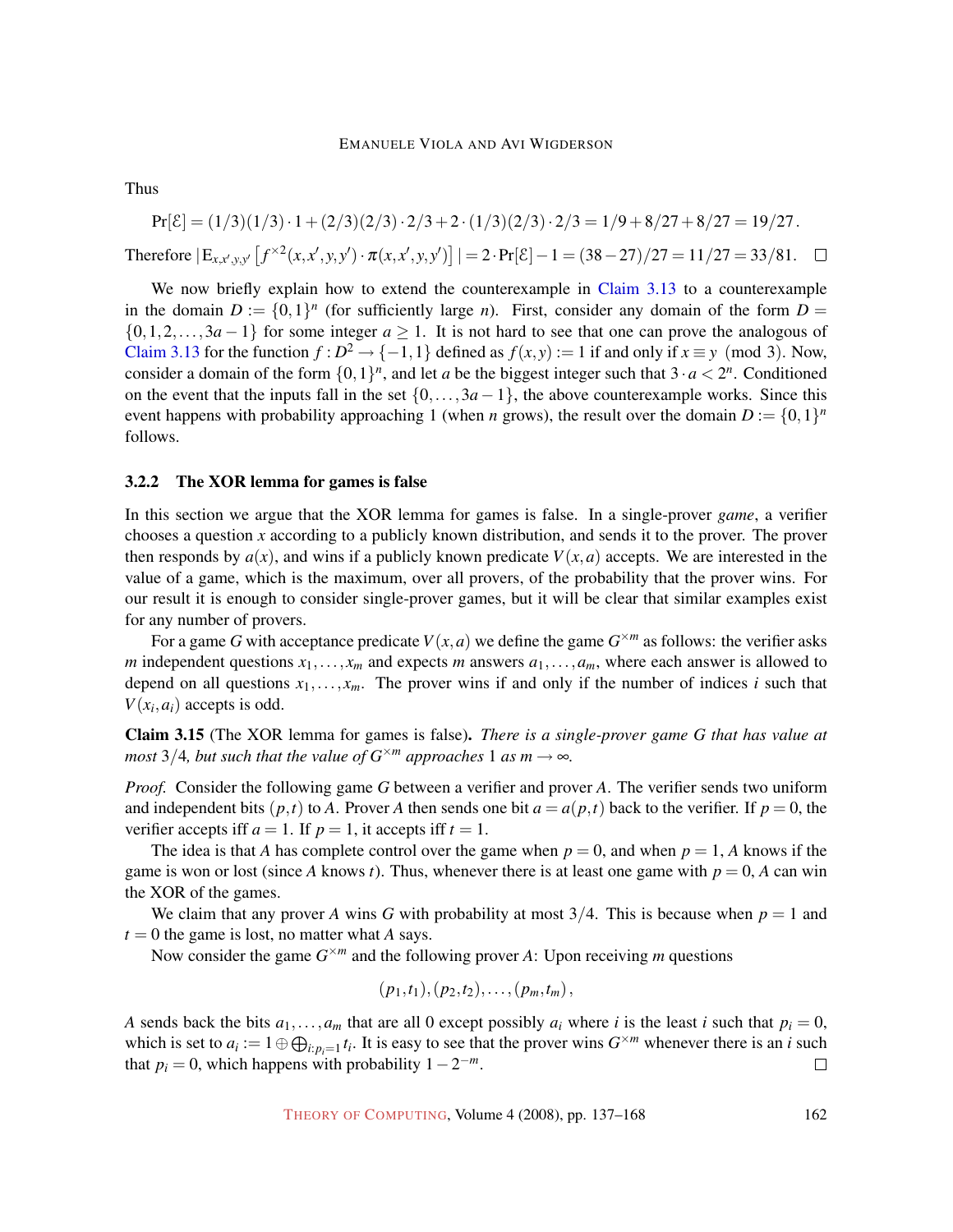# <span id="page-26-0"></span>3.3 Lower bounds

Using the *k*-party norm  $R_k(\cdot)$ , one can give a simple proof of the fact that the *generalized inner product function* is hard to compute with little communication. Babai, Nisan, and Szegedy [\[5\]](#page-28-1) introduced this function and proved an  $\Omega(n/4^k)$  lower bound for its *k*-party communication complexity. Chung and Tetali [\[9\]](#page-28-7) and Raz [\[35\]](#page-30-9) refined and modularized the technique of [\[5\]](#page-28-1) and obtained an alternative proof of the same bound for the generalized inner product function.<sup>8</sup> This section can be seen as presenting this alternative proof in a different language. In what follows we denote by  $\bigwedge_k : \{0,1\}^k \to \{0,1\}$  the AND function that outputs 1 if all its inputs bits are 1, and 0 otherwise. Let  $GIP$ :  $({0,1})^n$ <sup>k</sup>  $\rightarrow$  {-1,1} be the function  $((-1)^{\wedge k})^{\times n}$ , i. e.,  $GIP(x_1, ..., x_k) := \prod_{i \leq n} (-1)^{\wedge_{j \leq k}(x_j)}$ .

<span id="page-26-1"></span>**Theorem 3.16** ([\[5\]](#page-28-1)). Cor( $GIP, \Pi_{k,c}$ )  $\leq 2^{c-\Omega(n/4^k)}$ .

*Proof.*

$$
\mathop{\mathbf{E}}_{x \in (\{0,1\}^n)^k} \left[ GIP(x) \cdot \pi(x) \right] \leq 2^c \cdot R_k \left( GIP \right)^{1/2^k} = 2^c \cdot R_k \left( (-1)^{\wedge_k} \right)^{n/2^k} = 2^c (1 - 2^{-k+1})^{n/2^k},
$$

where the first inequality is Corollary [3.11, the next inequality is](#page-22-0) Fact [3.7, and](#page-20-1)  $R_k((-1)^{k}) = 1 - 2^{-k+1}$ by straightforward calculation.  $\Box$ 

Using the *k*-party norm, we can prove correlation bounds for variants *GIP<sup>m</sup>* of the above *GIP* function where the sum is modulo *m*, as opposed to modulo 2. We note that Grolmusz [\[18\]](#page-28-8) obtained the corresponding BNS-strength communication complexity lower bound by extending the methods of [\[5\]](#page-28-1) to the discrepancy of complex-valued functions (namely, the values are *m*-th roots of unity).

Let  $GIP_m$ :  $(\{0,1\}^n)^k \to \{-1,1\}$  be the function that equals 1 iff  $\sum_{i \leq n} \prod_{j \leq k} (x_j)_i$  is divisible by *m*. Similarly to Section [2.3, in the rest of this section we work with correlation with respect to the following](#page-12-0) non-uniform distribution *Q*: with probability  $1/2$ , *Q* is uniform on the inputs *x* such that  $GIP_m(x) = 1$ ; with probability  $1/2$ , *Q* is uniform on the inputs *x* such that  $GIP_m(x) = -1$ .

**Theorem 3.17.**  $\text{Cor}_{\mathcal{Q}}(GIP_m, \Pi_{k,c}) \leq 2^{c-\alpha \cdot n/4^k}$ , where  $\alpha > 0$  depends on m only.

*Proof.* Following the proof of Theorem [2.9, we consider the function](#page-12-2)  $f: (\{0,1\}^n)^k \to \mathbb{C}$  defined as  $f(x) := e_m \left( \sum_{\ell \le n} \wedge_{j \le k} (x_j)_{\ell} \right)$ , where  $e_m(y) := e^{2\pi i y/m}$  and i is the imaginary unit. By [Lemma](#page-13-0) [2.10,](#page-13-0) to obtain the claimed bound on the correlation it is enough to bound from above the maximum over *a* ∈ {1, ..., *m* − 1} of

$$
\left|\mathop{\mathbf{E}}_{x\in(\{0,1\}^n)^k}[f(x)^a\cdot\pi(x)]\right|,
$$

where  $\pi \in \Pi_{k,c}$ .

To bound the above quantity, we use Corollary [3.11](#page-22-0) [to relate it to the](#page-22-0) *k*-party norm of *f* , and then we use the fact that the norm of the product of functions on disjoint input bits multiplies (Fact [3.7\). Thus](#page-20-1)

<sup>&</sup>lt;sup>8</sup>While in [\[9,](#page-28-7) Theorem 5] the authors claim an  $\Omega(n/2^k)$  lower bound, their proof only reproduces the original  $\Omega(n/4^k)$ bound, which we also obtain here. No better bound is known.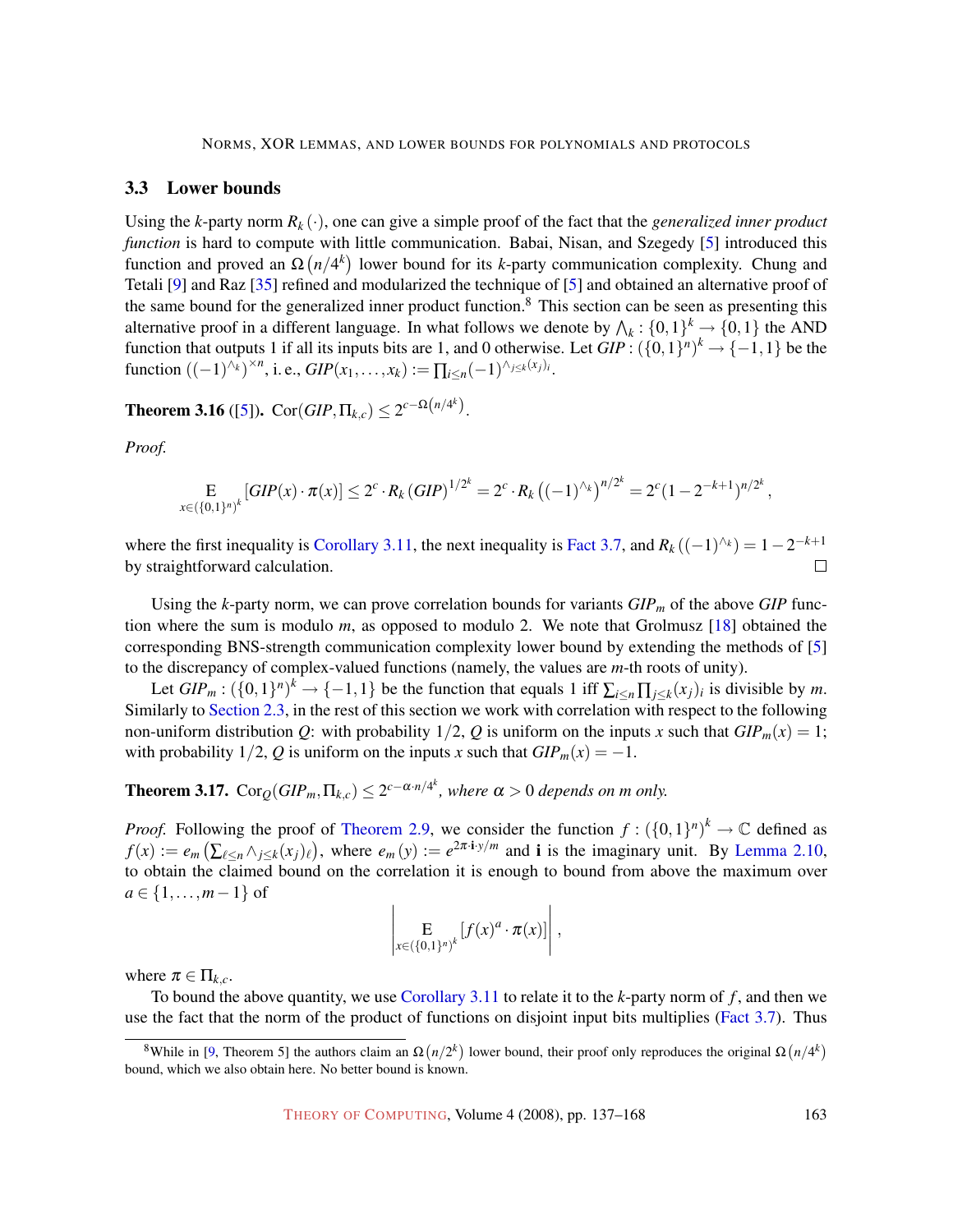we obtain  $\left| E_{x \in (\{0,1\}^n)^k} [f(x)^a \cdot \pi(x)] \right| \leq R_k (e_m (a \cdot \wedge_k))^{n/2^k}$  and we are left with the task of bounding

$$
R_k(e_m(a \cdot \wedge_k)) = \underset{\substack{x_1^0, x_2^0, \ldots, x_k^0 \in \{0, 1\} \\ x_1^1, x_2^1, \ldots, x_k^1 \in \{0, 1\}}} \left[ e_m\left(a \cdot \sum_{\varepsilon_1, \ldots, \varepsilon_k \in \{0, 1\}} (-1)^{\sum_{\ell} \varepsilon_{\ell}} \wedge_k (x_1^{\varepsilon_1}, x_2^{\varepsilon_2}, \ldots, x_k^{\varepsilon_k}) \right) \right].
$$

Consider now the event  $V := "x^0_{\ell} \neq x^1_{\ell}$  for every  $\ell$ ." When *V* happens, there is exactly one choice for the exponents  $\varepsilon_{\ell}$  that gives  $\Lambda_k(x_1^{\varepsilon_1}, x_2^{\varepsilon_2}, \dots, x_k^{\varepsilon_k}) = 1$ , and that choice is  $\varepsilon_{\ell} := x_{\ell}^1$  (since the only input that makes ∧*<sup>k</sup>* equal to 1 is the all 1's input). Therefore, conditioned on *V*, the above expectation becomes

$$
E_{x_1^0,x_2^0,...,x_k^0 \in \{0,1\}} \left[ e_m\left( a \cdot (-1)^{\sum_{\ell} x_{\ell}^1} \right) \Big| V \right] = \frac{e_m(a) + e_m(-a)}{2} = \Re(e_m(a)) < 1,
$$

where  $\Re(\cdot)$  denotes the real part. Above, the first equality uses the fact that  $\sum_\ell x^1_\ell$  is odd with probability  $1/2$  (also conditioned on *V*), while the last inequality uses the fact that  $0 < a < m$ .

Since *V* happens with probability  $2^{-k}$ , and when *V* does not happen the expectation is seen to be 1, we obtain

$$
R_k(e_m(a \cdot \wedge_k)) = 2^{-k} \cdot \Re(e_m(a)) + 1 - 2^{-k},
$$

from which the result follows.

<span id="page-27-4"></span>Acknowledgments. We thank Paul Beame, Ronen Shaltiel, Vladimir Trifonov, and the anonymous referees for helpful comments. We are especially grateful to László Babai for extensive comments which greatly improved the exposition. The first author would like to thank Salil Vadhan for his helpful reading of a preliminary version of this work [\[43\]](#page-30-12).

# References

- <span id="page-27-2"></span>[1] [\\*](http://theoryofcomputing.org/articles/main/v004/a007/bibliography.html#AGHP92) NOGA ALON, ODED GOLDREICH, JOHAN HÅSTAD, AND RENÉ PERALTA: Simple constructions of almost *k*-wise independent random variables. *Random Structures Algorithms*, 3(3):289– 304, 1992. [\[Wiley:10.1002/rsa.3240030308\]](http://dx.doi.org/10.1002/rsa.3240030308). [1.2.4,](#page-8-0) [2.13,](#page-16-0) [6](#page-16-0)
- <span id="page-27-0"></span>[2] [\\*](http://theoryofcomputing.org/articles/main/v004/a007/bibliography.html#AKKLR03) NOGA ALON, TALI KAUFMAN, MICHAEL KRIVELEVICH, SIMON LITSYN, AND DANA RON: Testing low-degree polynomials over GF(2). In *Approximation, randomization, and combinatorial optimization*, volume 2764 of *LNCS*, pp. 188–199. Springer-Verlag, Berlin, 2003. [\[Springer:5pcg1j8cfl39tmpy\]](http://springerlink.metapress.com/link.asp?id=5pcg1j8cfl39tmpy). [1.2,](#page-2-2) [1.2.1,](#page-3-0) [2.1,](#page-9-4) [2.1,](#page-10-0) [2.5](#page-11-1)
- <span id="page-27-3"></span>[3] [\\*](http://theoryofcomputing.org/articles/main/v004/a007/bibliography.html#BGKL03) LÁSZLÓ BABAI, ANNA GÁL, PETER G. KIMMEL, AND SATYANARAYANA V. LOKAM: Communication complexity of simultaneous messages. *SIAM J. Comput.*, 33(1):137–166, 2003. [\[SICOMP:10.1137/S0097539700375944\]](http://dx.doi.org/10.1137/S0097539700375944). [3.2](#page-20-0)
- <span id="page-27-1"></span>[4] [\\*](http://theoryofcomputing.org/articles/main/v004/a007/bibliography.html#BabaiHayesKimmel01) LÁSZLÓ BABAI, THOMAS P. HAYES, AND PETER G. KIMMEL: The cost of the missing bit: communication complexity with help. *Combinatorica*, 21(4):455–488, 2001. [\[doi:10.1007/s004930100009\]](http://dx.doi.org/10.1007/s004930100009). [1.2.2](#page-4-0)

 $\Box$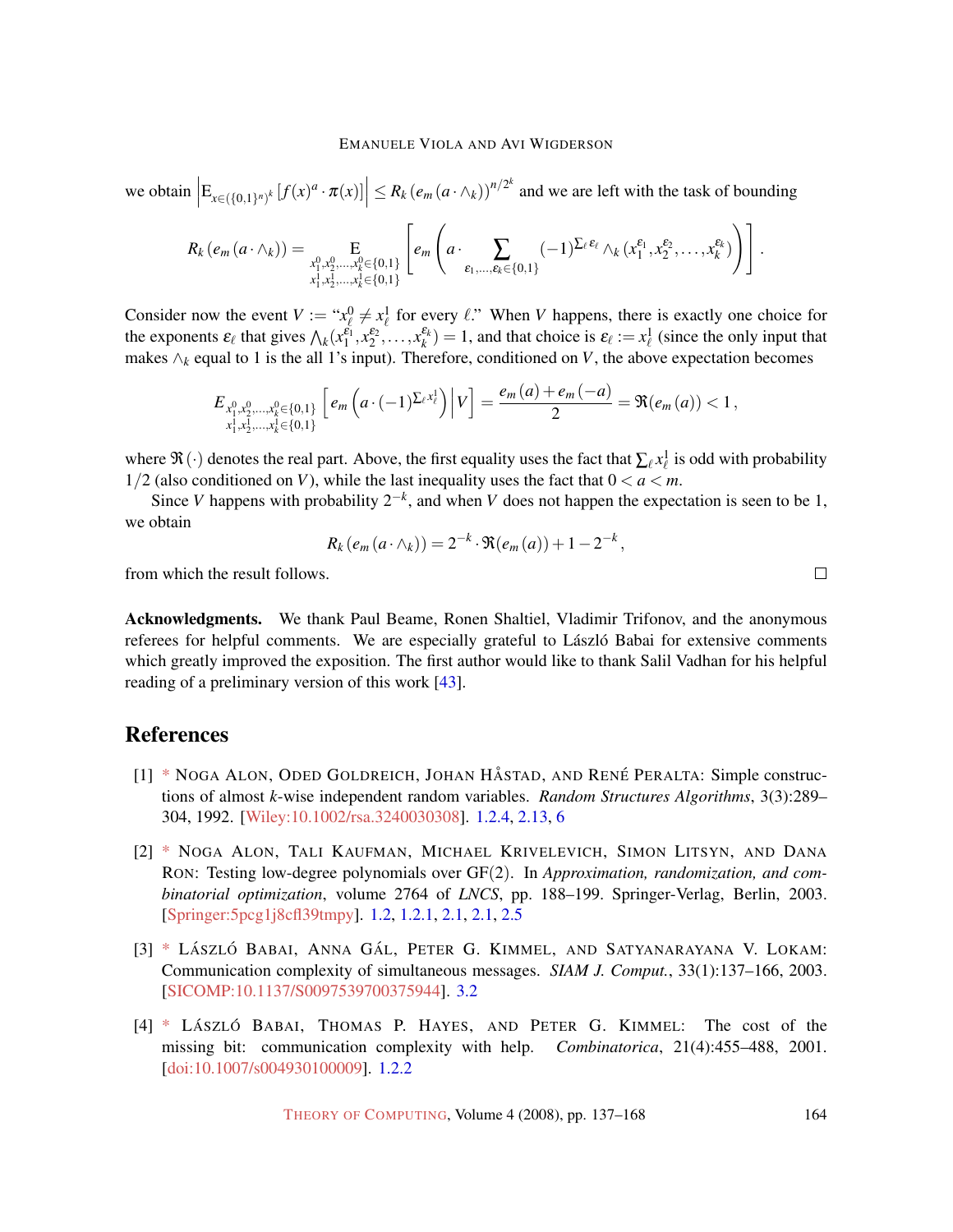NORMS, XOR LEMMAS, AND LOWER BOUNDS FOR POLYNOMIALS AND PROTOCOLS

- <span id="page-28-1"></span>[5] [\\*](http://theoryofcomputing.org/articles/main/v004/a007/bibliography.html#BNS92) LÁSZLÓ BABAI, NOAM NISAN, AND MÁRIÓ SZEGEDY: Multiparty protocols, pseudorandom generators for logspace, and time-space trade-offs. *J. Comput. System Sci.*, 45(2):204–232, 1992. [\[JCSS:10.1016/0022-0000\(92\)90047-M\]](http://dx.doi.org/10.1016/0022-0000(92)90047-M). [1.2,](#page-2-2) [1.2.2,](#page-3-1) [1.2.2,](#page-4-0) [1.2.4,](#page-8-0) [2.4,](#page-16-2) [3.2,](#page-18-3) [3.1,](#page-18-3) [3.10,](#page-21-1) [3.12,](#page-23-0) [3.3,](#page-26-0) [3.16,](#page-26-1) [3.3](#page-26-1)
- <span id="page-28-4"></span>[6] [\\*](http://theoryofcomputing.org/articles/main/v004/a007/bibliography.html#Bou05) JEAN BOURGAIN: Estimation of certain exponential sums arising in complexity theory. *C. R. Math.*, 340(9):627–631, 2005. [\[Elsevier:10.1016/j.crma.2005.03.008\]](http://dx.doi.org/10.1016/j.crma.2005.03.008). [1.2,](#page-2-2) [1.2.4,](#page-8-0) [4,](#page-8-0) [2.3](#page-13-0)
- <span id="page-28-6"></span>[7] [\\*](http://theoryofcomputing.org/articles/main/v004/a007/bibliography.html#CFL83) ASHOK K. CHANDRA, MERRICK L. FURST, AND RICHARD J. LIPTON: Multi-party protocols. In *Proc. 15th STOC*, pp. 94–99, Boston, Massachusetts, 1983. ACM Press. [\[STOC:800061.808737\]](http://portal.acm.org/citation.cfm?id=800061.808737). [1.2.2](#page-3-1)
- <span id="page-28-12"></span>[8] [\\*](http://theoryofcomputing.org/articles/main/v004/a007/bibliography.html#Cha06) ARKADEV CHATTOPADHYAY: An improved bound on correlation between polynomials over *Z<sup>m</sup>* and MOD*q*. Technical Report TR06-107, Electronic Colloquium on Computational Complexity, 2006. [\[ECCC:TR06-107\]](http://www.eccc.uni-trier.de/eccc-reports/2006/TR06-107). [1.2.4](#page-8-0)
- <span id="page-28-7"></span>[9] [\\*](http://theoryofcomputing.org/articles/main/v004/a007/bibliography.html#ChT93) FAN R. K. CHUNG AND PRASAD TETALI: Communication complexity and quasi randomness. *SIAM J. Discrete Math.*, 6(1):110–123, 1993. [\[SIDMA:10.1137/0406009\]](http://dx.doi.org/10.1137/0406009). [1.2.2,](#page-4-0) [3.1,](#page-18-3) [3.1,](#page-18-4) [3.4,](#page-18-0) [3.5,](#page-19-0) [3.1,](#page-20-2) [3.2,](#page-20-0) [3.9,](#page-21-0) [3.11,](#page-22-0) [3.3,](#page-26-0) [8](#page-26-0)
- <span id="page-28-10"></span>[10] [\\*](http://theoryofcomputing.org/articles/main/v004/a007/bibliography.html#Fei95) URI FEIGE: Error reduction by parallel repetition-the state of the art. Technical report, Weizmann Science Press of Israel, Jerusalem, Israel, 1995. [1.2.3](#page-7-0)
- <span id="page-28-11"></span>[11] [\\*](http://theoryofcomputing.org/articles/main/v004/a007/bibliography.html#Fortnow89) LANCE FORTNOW: *Complexity-theoretic aspects of interactive proof systems*. PhD thesis, Massachusetts Institute of Technology, 1989. Tech Report MIT/LCS/TR-447. [1.2.3](#page-7-0)
- <span id="page-28-9"></span>[12] [\\*](http://theoryofcomputing.org/articles/main/v004/a007/bibliography.html#GoL89) ODED GOLDREICH AND LEONID A. LEVIN: A hard-core predicate for all one-way functions. In *Proc. 21st STOC*, pp. 25–32, New York, 1989. ACM Press. [\[STOC:73007.73010\]](http://portal.acm.org/citation.cfm?id=73007.73010). [1.2.3,](#page-7-0) [2](#page-7-1)
- <span id="page-28-0"></span>[13] [\\*](http://theoryofcomputing.org/articles/main/v004/a007/bibliography.html#GNW95) ODED GOLDREICH, NOAM NISAN, AND AVI WIGDERSON: On Yao's XOR lemma. Technical Report TR95-050, Electronic Colloquium on Computational Complexity, March 1995. [\[ECCC:TR95-050\]](http://www.eccc.uni-trier.de/eccc-reports/1995/TR95-050). [1.1,](#page-1-1) [1.2.3](#page-7-0)
- <span id="page-28-2"></span> $[14] * W$  $[14] * W$  $[14] * W$ . T. GOWERS: A new proof of Szemerédi's theorem for arithmetic progressions of length four. *Geom. Funct. Anal.*, 8(3):529–551, 1998. [\[Springer:lg2rlw8pvtt2x0qj\]](http://springerlink.metapress.com/link.asp?id=lg2rlw8pvtt2x0qj). [1.2,](#page-2-2) [1.2.1](#page-3-0)
- <span id="page-28-3"></span> $[15]$  [\\*](http://theoryofcomputing.org/articles/main/v004/a007/bibliography.html#Gow01) W. T. GOWERS: A new proof of Szemerédi's theorem. *Geom. Funct. Anal.*, 11(3):465–588, 2001. [\[Springer:00622770r8437760\]](http://springerlink.metapress.com/link.asp?id=00622770r8437760). [1.2,](#page-2-2) [1.2.1,](#page-3-0) [2.1,](#page-9-4) [2.3](#page-9-0)
- <span id="page-28-5"></span>[16] [\\*](http://theoryofcomputing.org/articles/main/v004/a007/bibliography.html#GrT05) BEN GREEN AND TERENCE TAO: An inverse theorem for the Gowers  $U^3$  norm, 2005. arXiv.org:math/0503014. [\[arXiv:math/0503014\]](http://arxiv.org/abs/math/0503014). [1.2,](#page-2-2) [1.2.1,](#page-3-0) [2.1,](#page-9-4) [2.3,](#page-9-0) [5,](#page-9-4) [2.1](#page-10-0)
- <span id="page-28-13"></span>[17] [\\*](http://theoryofcomputing.org/articles/main/v004/a007/bibliography.html#GRS05) FREDERIC GREEN, AMITABHA ROY, AND HOWARD STRAUBING: Bounds on an exponential sum arising in Boolean circuit complexity. *C. R. Math.*, 341(5):279–282, 2005. [\[Else](http://dx.doi.org/10.1016/j.crma.2005.07.011)[vier:10.1016/j.crma.2005.07.011\]](http://dx.doi.org/10.1016/j.crma.2005.07.011). [1.2.4,](#page-8-0) [4](#page-8-0)
- <span id="page-28-8"></span>[18] [\\*](http://theoryofcomputing.org/articles/main/v004/a007/bibliography.html#Grolmusz95) VINCE GROLMUSZ: Separating the communication complexities of mod*m* and mod *p* circuits. *J. Comput. System Sci.*, 51(2):307–313, 1995. [\[JCSS:10.1006/jcss.1995.1069\]](http://dx.doi.org/10.1006/jcss.1995.1069). [1.2.2,](#page-4-0) [3.3](#page-26-1)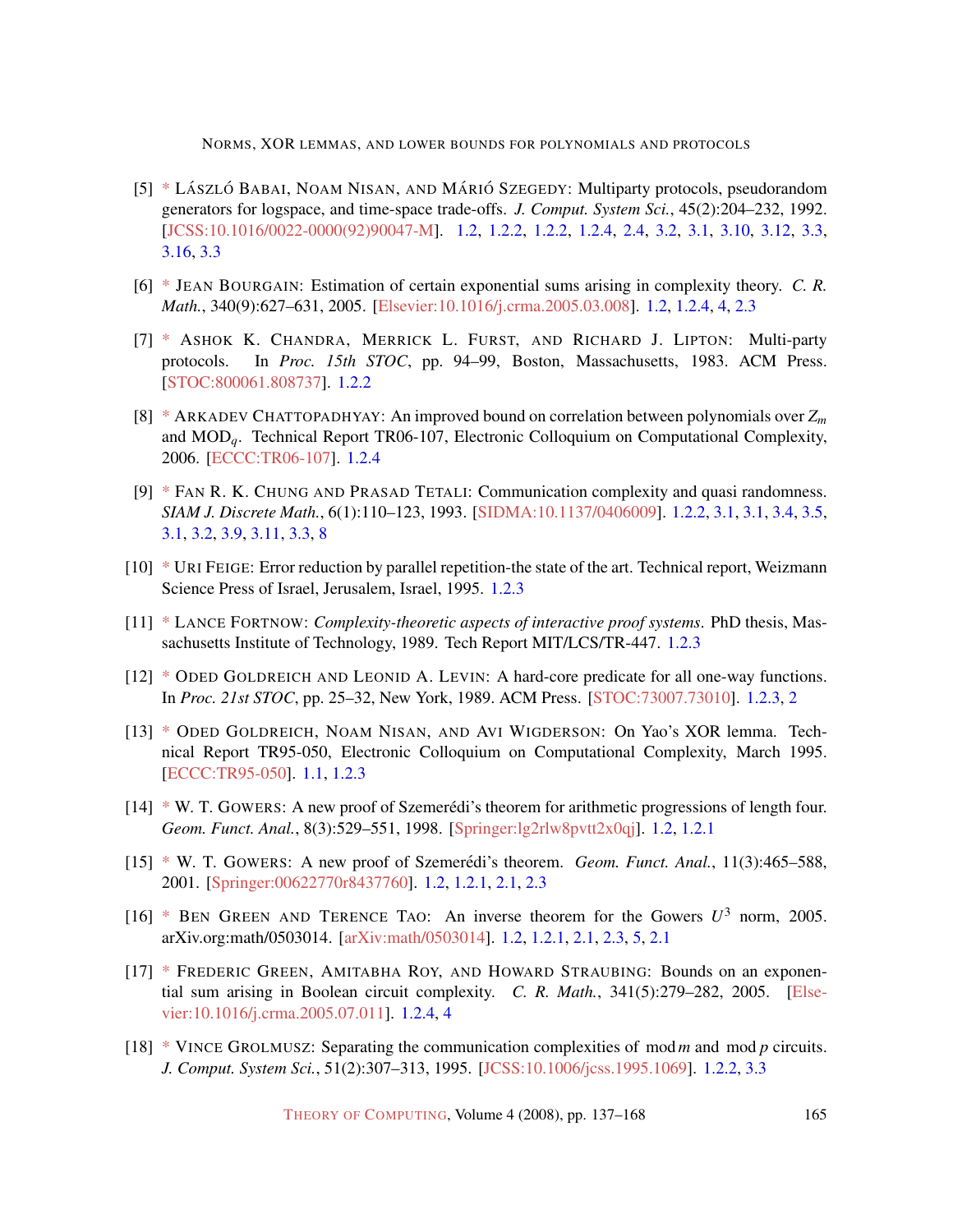- <span id="page-29-12"></span>[19] [\\*](http://theoryofcomputing.org/articles/main/v004/a007/bibliography.html#GuV04) DAN GUTFREUND AND EMANUELE VIOLA: Fooling parity tests with parity gates. In *Proc. 8th Intern. Workshop on Randomization and Computation (RANDOM'08)*, volume 3122 of *LNCS*, pp. 381–392. Springer-Verlag, 2004. [\[Springer:x9px6h8l0tb6et6b\]](http://springerlink.metapress.com/link.asp?id=x9px6h8l0tb6et6b). [2.15](#page-17-1)
- <span id="page-29-3"></span>[20] [\\*](http://theoryofcomputing.org/articles/main/v004/a007/bibliography.html#HMPST93) ANDRÁS HAJNAL, WOLFGANG MAASS, PAVEL PUDLÁK, MÁRIÓ SZEGEDY, AND GYÖRGY TURAN´ : Threshold circuits of bounded depth. *J. Comput. System Sci.*, 46(2):129–154, 1993. [\[JCSS:10.1016/0022-0000\(93\)90001-D\]](http://dx.doi.org/10.1016/0022-0000(93)90001-D). [1.1](#page-1-1)
- <span id="page-29-8"></span> $[21]$  [\\*](http://theoryofcomputing.org/articles/main/v004/a007/bibliography.html#HaG91) JOHAN HÅSTAD AND MIKAEL GOLDMANN: On the power of small-depth threshold circuits. *Comput. Complexity*, 1(2):113–129, 1991. [\[CC:r0mv45x710nn1q76\]](http://springerlink.metapress.com/link.asp?id=r0mv45x710nn1q76). [1.2.2,](#page-3-1) [2.4,](#page-16-2) [3.2](#page-22-0)
- <span id="page-29-13"></span>[22] [\\*](http://theoryofcomputing.org/articles/main/v004/a007/bibliography.html#Hea06) ALEXANDER HEALY: Randomness-efficient sampling within NC<sup>1</sup> . In *Proceedings of the 10th International Workshop on Randomization and Computation (RANDOM'06)*, volume 4110 of *LNCS*, pp. 398–409. Springer-Verlag, 2006. [\[Springer:b773545612310728\]](http://springerlink.metapress.com/link.asp?id=b773545612310728). [2.15](#page-17-1)
- <span id="page-29-5"></span>[23] [\\*](http://theoryofcomputing.org/articles/main/v004/a007/bibliography.html#Imp95) RUSSELL IMPAGLIAZZO: Hard-core distributions for somewhat hard problems. In *Proc. 36th FOCS*, pp. 538–545, Los Alamitos, CA, USA, 1995. IEEE Computer Society. [\[FOCS:10.1109/SFCS.1995.492584\]](http://doi.ieeecomputersociety.org//10.1109/SFCS.1995.492584). [1.1](#page-1-1)
- <span id="page-29-6"></span>[24] [\\*](http://theoryofcomputing.org/articles/main/v004/a007/bibliography.html#ImW97) RUSSELL IMPAGLIAZZO AND AVI WIGDERSON:  $P = BPP$  if *E* requires exponential circuits: Derandomizing the XOR lemma. In *Proc. 29th STOC*, pp. 220–229, New York, 1997. ACM Press. [\[STOC:258533.258590\]](http://portal.acm.org/citation.cfm?id=258533.258590). [1.1,](#page-1-1) [1.5](#page-6-2)
- <span id="page-29-11"></span>[25] [\\*](http://theoryofcomputing.org/articles/main/v004/a007/bibliography.html#JPRZ04) CHARANJIT S. JUTLA, ANINDYA C. PATTHAK, ATRI RUDRA, AND DAVID ZUCKERMAN: Testing low-degree polynomials over prime fields. In *Proc. 45th FOCS*, pp. 423–432, Los Alamitos, CA, USA, 2004. IEEE Computer Society. [\[FOCS:10.1109/FOCS.2004.64\]](http://doi.ieeecomputersociety.org//10.1109/FOCS.2004.64). [2.1,](#page-10-0) [2.5](#page-11-1)
- <span id="page-29-7"></span>[26] [\\*](http://theoryofcomputing.org/articles/main/v004/a007/bibliography.html#KuN97) EYAL KUSHILEVITZ AND NOAM NISAN: *Communication complexity*. Cambridge University Press, Cambridge, 1997. [1.2.2,](#page-3-1) [3.1,](#page-18-3) [3.2,](#page-20-0) [3.10](#page-21-1)
- <span id="page-29-4"></span>[27] [\\*](http://theoryofcomputing.org/articles/main/v004/a007/bibliography.html#Lev87) LEONID A. LEVIN: One way functions and pseudorandom generators. *Combinatorica*, 7(4):357–363, 1987. [\[Springer:e1415188r28663m5\]](http://springerlink.metapress.com/link.asp?id=e1415188r28663m5). [1.1](#page-1-1)
- <span id="page-29-2"></span>[28] [\\*](http://theoryofcomputing.org/articles/main/v004/a007/bibliography.html#LVW93) MICHAEL LUBY, BOBAN VELICKOVIC, AND AVI WIGDERSON: Deterministic approximate counting of depth-2 circuits. In *Proc. 2nd Israeli Symp. on Theoretical Computer Science (ISTCS'93)*, pp. 18–24, Los Alamitos, CA, USA, 1993. IEEE Computer Society. [1.1](#page-1-1)
- <span id="page-29-10"></span>[29] [\\*](http://theoryofcomputing.org/articles/main/v004/a007/bibliography.html#NaN90) J. NAOR AND M. NAOR: Small-bias probability spaces: efficient constructions and applications. In *Proc. 22nd STOC*, pp. 213–223. ACM Press, 1990. [\[STOC:100216.100244\]](http://portal.acm.org/citation.cfm?id=100216.100244). [1.2.4,](#page-8-0) [2.13](#page-16-0)
- <span id="page-29-0"></span>[30] [\\*](http://theoryofcomputing.org/articles/main/v004/a007/bibliography.html#Nis91) NOAM NISAN: Pseudorandom bits for constant depth circuits. *Combinatorica*, 11(1):63–70, 1991. [\[Springer:g79x907l52546012\]](http://springerlink.metapress.com/link.asp?id=g79x907l52546012). [1.1](#page-1-1)
- <span id="page-29-9"></span>[31] [\\*](http://theoryofcomputing.org/articles/main/v004/a007/bibliography.html#NRS99) NOAM NISAN, STEVEN RUDICH, AND MICHAEL SAKS: Products and help bits in decision trees. *SIAM J. Comput.*, 28(3):1035–1050, 1999. [\[SICOMP:10.1137/S0097539795282444\]](http://dx.doi.org/10.1137/S0097539795282444). [1.2.3](#page-5-1)
- <span id="page-29-1"></span>[32] [\\*](http://theoryofcomputing.org/articles/main/v004/a007/bibliography.html#NiW94) NOAM NISAN AND AVI WIGDERSON: Hardness vs. randomness. *J. Comput. System Sci.*, 49(2):149–167, October 1994. [\[JCSS:10.1016/S0022-0000\(05\)80043-1\]](http://dx.doi.org/10.1016/S0022-0000(05)80043-1). [1.1](#page-1-1)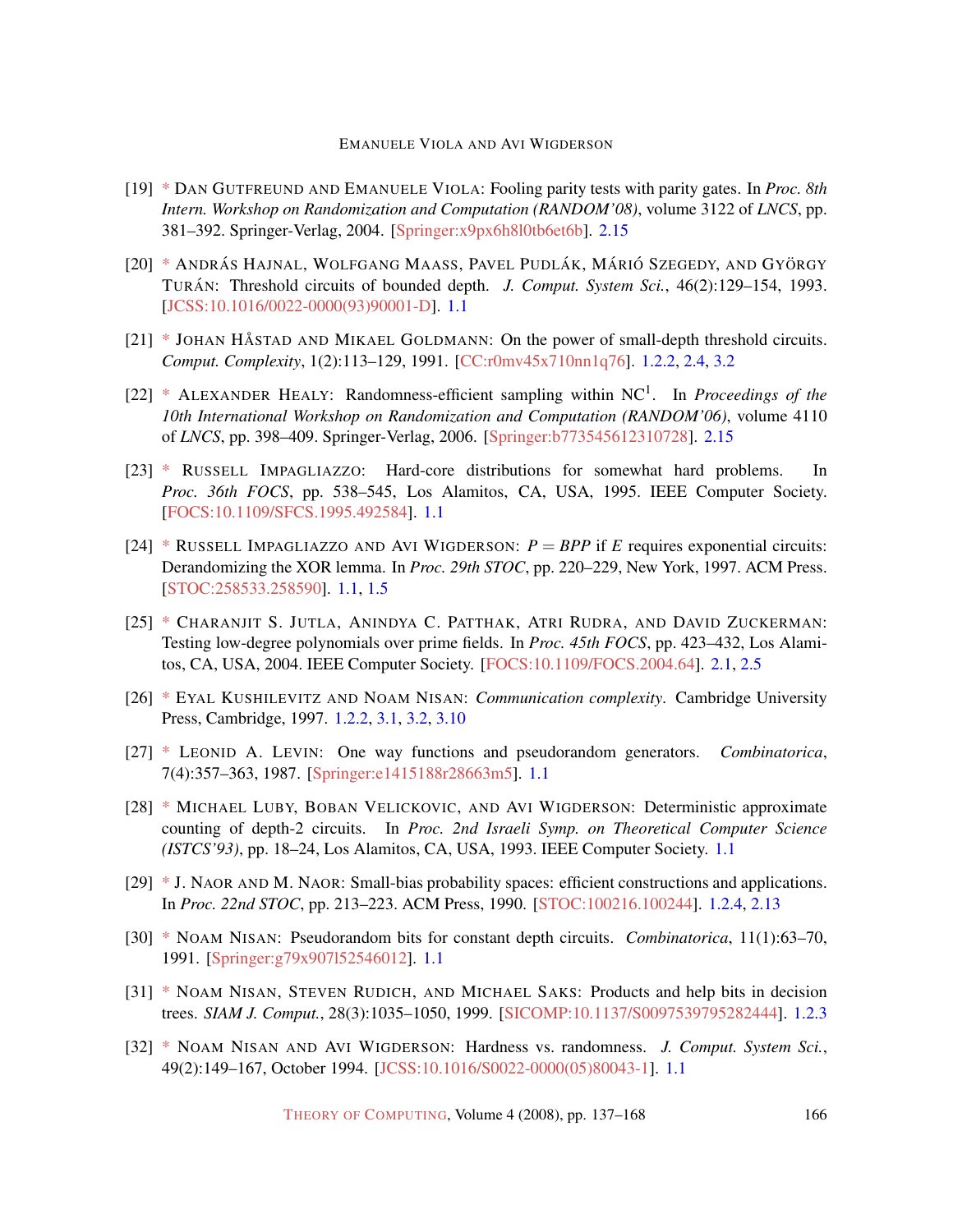NORMS, XOR LEMMAS, AND LOWER BOUNDS FOR POLYNOMIALS AND PROTOCOLS

- <span id="page-30-10"></span>[33] [\\*](http://theoryofcomputing.org/articles/main/v004/a007/bibliography.html#PRW97) ITZHAK PARNAFES, RAN RAZ, AND AVI WIGDERSON: Direct product results and the GCD problem, in old and new communication models. In *Proc. 29th STOC*, pp. 363–372, New York, 1997. ACM Press. [\[STOC:258533.258620\]](http://portal.acm.org/citation.cfm?id=258533.258620). [1.2.3,](#page-5-1) [1.2.3,](#page-6-1) [1.2.3](#page-7-0)
- <span id="page-30-11"></span>[34] [\\*](http://theoryofcomputing.org/articles/main/v004/a007/bibliography.html#Raz98) RAN RAZ: A parallel repetition theorem. *SIAM J. Comput.*, 27(3):763–803, 1998. [\[SICOMP:10.1137/S0097539795280895\]](http://dx.doi.org/10.1137/S0097539795280895). [1.2.3,](#page-5-1) [1.2.3](#page-7-0)
- <span id="page-30-9"></span>[35] [\\*](http://theoryofcomputing.org/articles/main/v004/a007/bibliography.html#Raz00) RAN RAZ: The BNS-Chung criterion for multi-party communication complexity. *Comput. Complexity*, 9(2):113–122, 2000. [\[CC:u8q21j1ccvltrb40\]](http://springerlink.metapress.com/link.asp?id=u8q21j1ccvltrb40). [1.2.2,](#page-4-0) [3.1,](#page-18-3) [3.1,](#page-18-4) [3.4,](#page-18-0) [3.5,](#page-19-0) [3.2,](#page-20-0) [3.9,](#page-21-0) [3.11,](#page-22-0) [3.3](#page-26-0)
- <span id="page-30-4"></span>[36] [\\*](http://theoryofcomputing.org/articles/main/v004/a007/bibliography.html#Raz87) ALEXANDER A. RAZBOROV: Lower bounds on the dimension of schemes of bounded depth in a complete basis containing the logical addition function. *Mat. Zametki*, 41(4):598–607, 623, 1987. [1.2.1,](#page-3-2) [2.15](#page-17-1)
- <span id="page-30-5"></span>[37] [\\*](http://theoryofcomputing.org/articles/main/v004/a007/bibliography.html#Sam07) ALEX SAMORODNITSKY: Low-degree tests at large distances. In *Proc. 39th STOC*, pp. 506–515, New York, 2007. ACM Press. [\[STOC:1250790.1250864\]](http://portal.acm.org/citation.cfm?id=1250790.1250864). [1.2.1,](#page-3-0) [2.1,](#page-10-0) [2.1,](#page-11-1) [2.6](#page-11-2)
- <span id="page-30-6"></span>[38] [\\*](http://theoryofcomputing.org/articles/main/v004/a007/bibliography.html#SmT06) ALEX SAMORODNITSKY AND LUCA TREVISAN: Gowers uniformity, influence of variables, and PCPs. In *Proc. 38th STOC*, pp. 11–20, New York, May 2006. ACM Press. [\[STOC:1132516.1132519\]](http://portal.acm.org/citation.cfm?id=1132516.1132519). [1.2.1,](#page-3-0) [2.1](#page-9-3)
- <span id="page-30-8"></span>[39] [\\*](http://theoryofcomputing.org/articles/main/v004/a007/bibliography.html#Sha03) RONEN SHALTIEL: Towards proving strong direct product theorems. *Comput. Complexity*, 12(1- 2):1–22, 2003. [\[CC:ku74rl1ga9te5lpe\]](http://springerlink.metapress.com/link.asp?id=ku74rl1ga9te5lpe). [1.2.2,](#page-4-0) [3.2.1,](#page-23-1) [3.12,](#page-23-0) [3.14](#page-24-1)
- <span id="page-30-0"></span>[40] [\\*](http://theoryofcomputing.org/articles/main/v004/a007/bibliography.html#ShU05) RONEN SHALTIEL AND CHRISTOPHER UMANS: Simple extractors for all min-entropies and a new pseudorandom generator. *J. ACM*, 52(2):172–216, 2005. [\[JACM:1059513.1059516\]](http://portal.acm.org/citation.cfm?id=1059513.1059516). [1.1](#page-1-1)
- <span id="page-30-3"></span>[41] [\\*](http://theoryofcomputing.org/articles/main/v004/a007/bibliography.html#ShV-dec) RONEN SHALTIEL AND EMANUELE VIOLA: Hardness amplification proofs require majority. In *Proc. 40th STOC*, pp. 589–598, Victoria, Canada, 2008. ACM Press. [\[STOC:1374376.1374461\]](http://portal.acm.org/citation.cfm?id=1374376.1374461). [1.1,](#page-1-1) [1.2.3](#page-7-0)
- <span id="page-30-13"></span>[42] [\\*](http://theoryofcomputing.org/articles/main/v004/a007/bibliography.html#Smo87) ROMAN SMOLENSKY: Algebraic methods in the theory of lower bounds for Boolean circuit complexity. In *Proc. 19th STOC*, pp. 77–82, New York, 1987. ACM Press. [\[STOC:28395.28404\]](http://portal.acm.org/citation.cfm?id=28395.28404). [2.15](#page-17-1)
- <span id="page-30-12"></span> $[43]$  [\\*](http://theoryofcomputing.org/articles/main/v004/a007/bibliography.html#ViolaGF2) EMANUELE VIOLA: New correlation bounds for GF(2) polynomials using Gowers uniformity. Technical Report TR06-097, Electronic Colloquium on Computational Complexity, 2006. [\[ECCC:TR06-097\]](http://www.eccc.uni-trier.de/eccc-reports/2006/TR06-097). [1.2.4,](#page-8-0) [3.3](#page-27-4)
- <span id="page-30-1"></span>[44] [\\*](http://theoryofcomputing.org/articles/main/v004/a007/bibliography.html#Viola-SYMAC0) EMANUELE VIOLA: Pseudorandom bits for constant-depth circuits with few arbitrary symmetric gates. *SIAM J. Comput.*, 36(5):1387–1403, 2007. [\[SICOMP:10.1137/050640941\]](http://dx.doi.org/10.1137/050640941). [1.1](#page-1-1)
- <span id="page-30-7"></span>[45] [\\*](http://theoryofcomputing.org/articles/main/v004/a007/bibliography.html#Yao79) ANDREW CHI-CHIH YAO: Some complexity questions related to distributive computing. In *Proc. 11th STOC*, pp. 209–213, New York, 1979. ACM Press. [\[STOC:800135.804414\]](http://portal.acm.org/citation.cfm?id=800135.804414). [1.2.2](#page-3-1)
- <span id="page-30-2"></span>[46] [\\*](http://theoryofcomputing.org/articles/main/v004/a007/bibliography.html#Yao82) ANDREW CHI-CHIH YAO: Theory and applications of trapdoor functions (extended abstract). In *Proc. 23rd FOCS*, pp. 80–91, Los Alamitos, CA, USA, 1982. IEEE Computer Society. [1.1](#page-1-1)